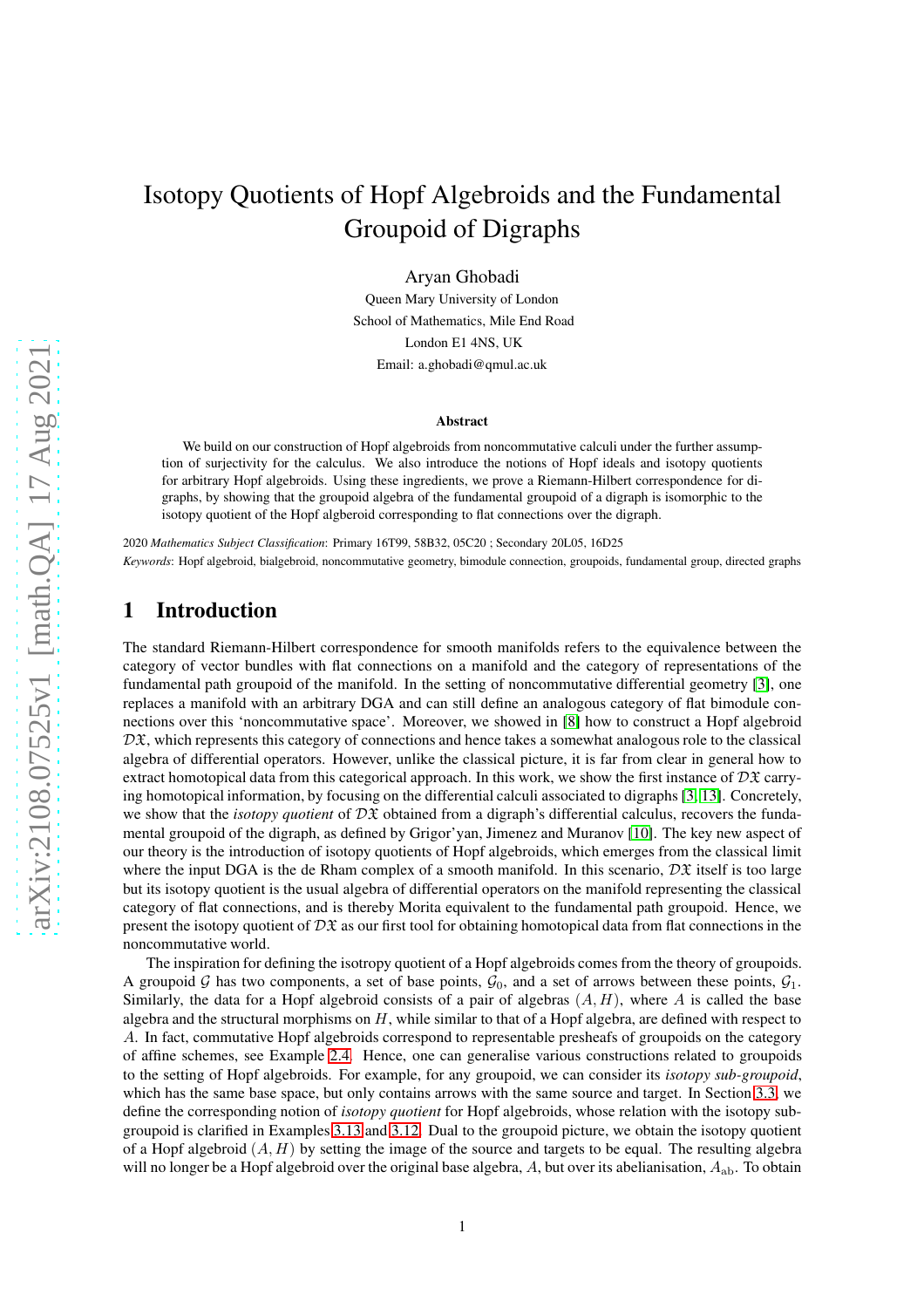#### <sup>1</sup> INTRODUCTION 2

this result, we dedicate the first half of Section [3](#page-5-1) to developing the appropriate theory of ideals and quotients for Hopf algebroids. Despite the extensive literature on these objects, the author is not aware of any other works studying ideals for arbitrary Hopf algebroids. The reader should note that unlike Hopf algebras, Hopf algebroids do not admit antipodes in general, and the Hopf condition for an ideal in this case, [\(lH\)](#page-6-0), can not be simplified to stability of the ideal under the antipode.

The notion of isotopy quotient becomes of special significance in our study of  $D\mathfrak{X}$ , since it relates this Hopf algebroid and the universal enveloping algebroid of a Lie-Rinehart algebra, see Section [4.4.](#page-13-0) While this connection was noted in [\[8\]](#page-25-1), it was only at the level of algebras, and we did not formally prove that we can recover the Hopf algebroid structure of the enveloping algebroid in this way. Our work in Section [3.3](#page-8-0) now fills this gap. Moreover, we dedicate Section [4](#page-9-2) to expanding our construction of  $D\mathfrak{X}$  under the assumption that the calculus is surjective. This is a natural condition when looking back at differential geometry and is usually assumed. The reason behind not assuming surjectivity in [\[8\]](#page-25-1) was providing a construction of Hopf algebroids, with minimal assumptions. In particular,  $H\mathfrak{X}^1$  and  $\mathcal{D}\mathfrak{X}$  are rare examples of noncommutative and noncocommutative Hopf algebroids over arbitrary base algebras, which do not arise from Tannaka-Krein type reconstruction as in [\[11,](#page-26-2) [15,](#page-26-3) [16\]](#page-26-4). However, the downside of working with these algebras is that they are rather large in general. In Section [4,](#page-9-2) we show that their description can be thoroughly simplified when assuming that the calculus is surjective.

Using the work done in Section [4,](#page-9-2) we go on to describe the Hopf algebroids  $H\mathfrak{X}^1$  and  $D\mathfrak{X}$  for the calculus of a given digraph. For this description we introduce the following notion: given a digraph  $D = (V, E)$ , we define its *double*, denoted by  $D^{db}$  as the digraph with  $V \times V$  as its vertex set and the following families of edges:

- An edge from  $(a, c)$  to  $(b, d)$  corresponding to any pair of edges  $a \rightarrow b, c \rightarrow d \in E$
- An edge from  $(b, d)$  to  $(a, c)$  corresponding to any pair of edges  $a \rightarrow b, c \rightarrow d \in E$
- An edge from  $(a, c)$  to  $(b, c)$  corresponding to any edge  $a \to b \in E$  and any vertex  $c \in V$
- An edge from  $(a, d)$  to  $(a, c)$  corresponding to any edge  $c \rightarrow d \in E$  and any vertex  $a \in V$

In the usual terminology of digraphs we can decompose the set of edges of  $D^{db}$  as the union of the edges of  $D \Box D^{-1}$ ,  $D \times D$  and  $D^{-1} \Box D^{-1}$ , where  $D^{-1}$  has the same vertex set of D with reversed edges, see Chapter 10 of [\[1\]](#page-25-2). In Theorems [5.1](#page-16-0) and [5.6,](#page-22-0) we demonstrate that the algebras  $H\mathfrak{X}^1$  and  $D\mathfrak{X}$  obtained from the digraph calculus, can be viewed as quotients of the path algebra of the double of D, denoted by  $\mathbb{K}D^{db}$ , respectively. In [\[8\]](#page-25-1), we already demonstrated that for a digraph calculus, Beggs and Brzeziński's algebra of vector fields, denoted by  $T\mathfrak{X}_\bullet^1$  in [\[2\]](#page-25-3), would be isomorphic to the path algebra of the digraph, and also provided a closely related description  $H\mathfrak{X}^1$  and  $D\mathfrak{X}$  for an arbitrary quiver. However, our description of  $H\mathfrak{X}^1$  here goes beyond that of [\[8\]](#page-25-1) and our result for  $\mathcal{D}\mathfrak{X}$  completely differs from that of [8] due to our novel choice of  $\Omega_{\text{top}}^2$  for extending the first-order differential calculus of the digraph. See Remark [5.5](#page-21-0) for additional details on the latter point.

Finally, we prove our Riemann-Hilbert type result in Section [5.2.](#page-24-0) The fundamental groupoid,  $\Pi_D$ , of a digraph, D, was introduced in [\[10\]](#page-26-1), where its homotopical properties are studied. The groupoid  $\Pi_D$  has V as its set of base points, and is defined as the quotient of the free groupoid generated by the arrows  $a \to b \in E$ , which are denoted by  $(b \leftarrow a)$  in the groupoid, where inverses,  $(a \rightarrow b)$ , are formally added, by the following two types of relations:

- For any triangle  $(p, q, r)$  in the digraph, where  $p \to q, q \to r, p \to r \in E$ , we have  $(r \leftarrow q) \cdot (q \leftarrow p)$  $(r \leftarrow p)$
- Given any square  $(p, q, q', r)$  in the digraph, where  $p \to q, q \to r, p \to q', q' \to r \in E$ , we have  $(r \leftarrow q) \cdot (q \leftarrow p) = (r \leftarrow q') \cdot (q' \leftarrow p)$

Given such a groupoid we obtain a natural Hopf algebroid called its groupoid algebra, Example [2.3.](#page-5-2) In Corol-lary [5.8,](#page-25-4) we show that the isotopy quotient of  $D\mathfrak{X}$  is isomorphic to the groupoid algebra  $\mathbb{K}(\Pi_D)$ .

Organisation. In Section [3](#page-5-1) we introduce the theory of Hopf ideals and isotopy quotients for Hopf algebroids. This section can be read on its own and only requires background on Hopf algebroids which is present in preliminary Section [2.2.](#page-3-0) Preliminary Section [2.1](#page-2-0) provides a review of the main results of [\[8\]](#page-25-1) and how they will be adapted under the assumption of the calculus being surjective in Section [4.](#page-9-2) In Section [5](#page-15-0) we focus on the specific applications of our work for digraph calculi.

Acknowledgements. The author would firstly like to thank Laiachi El Kaoutit and the University of Granada for their hospitality during the author's visit in September 2020, where much of Section [3](#page-5-1) was developed, as well as the LMS for funding this research visit under the early career research grants, reference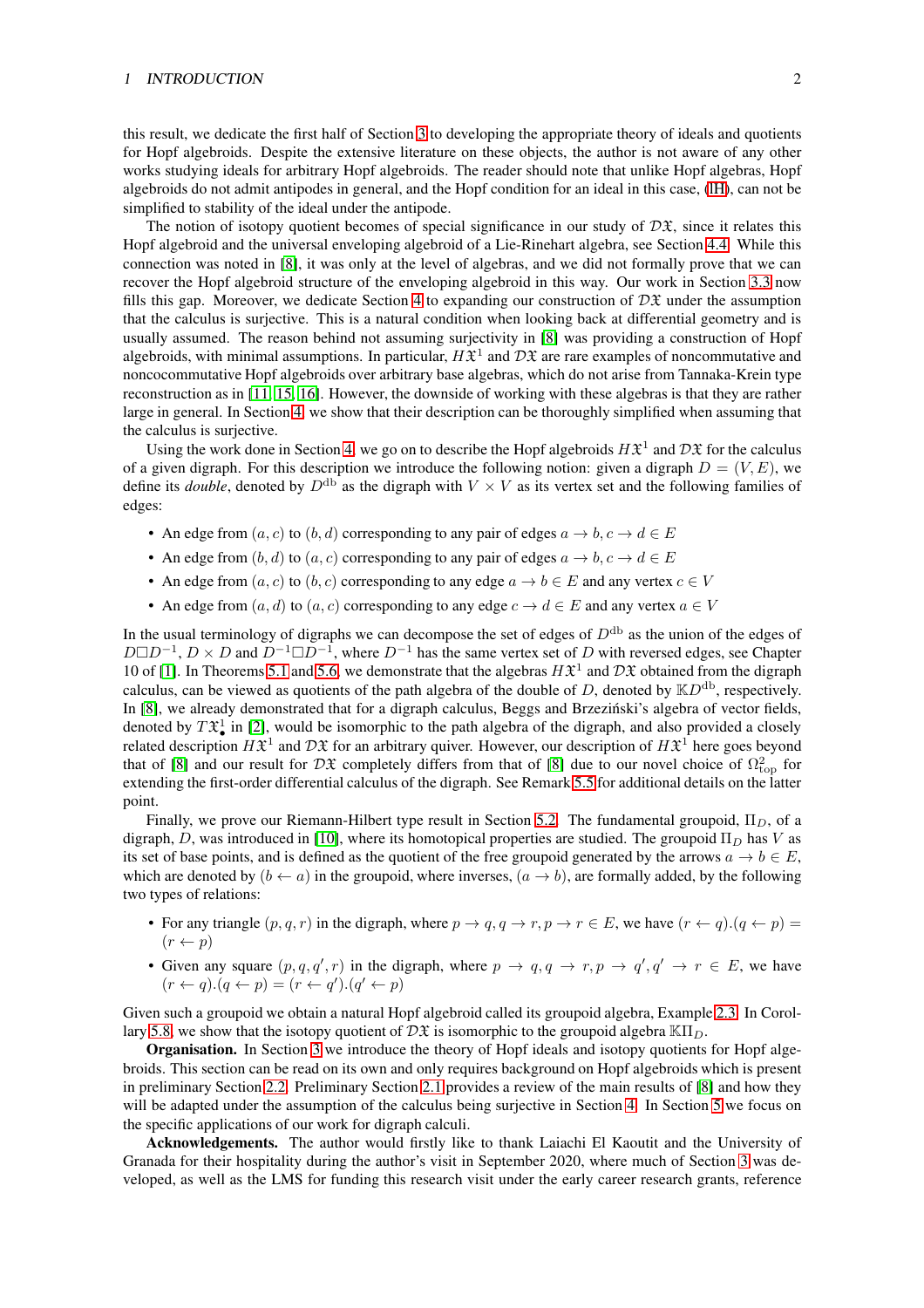#### 2 PRELIMINARIES 3

number ECR-1920-42. The author would also like thank Shahn Majid for numerous fruitful conversations regarding this work and Paolo Saracco for helpful comments.

## 2 Preliminaries

**Notation.** Throughout this work  $\mathbb{K}$  will denote an arbitrary field and A a  $\mathbb{K}$ -algebra. We adapt the notion of [\[8\]](#page-25-1) and denote the multiplication in  $H\mathfrak{X}^1$  and  $D\mathfrak{X}$  by  $\bullet$ , while multiplication in all other algebras will be denoted by the standard ., or  $m$  when viewed as a map. We only consider small groupoids in this work and will use the notation  $\mathcal{G} = (\mathcal{G}_0, \mathcal{G}_1)$ , where  $\mathcal{G}_0$  denotes the set of objects and  $\mathcal{G}_1$  the set of morphisms, but we will refer to elements of  $G_1$  as arrows of the groupoid rather than morphisms. In the context of a groupoid, we denote the composition of arrows by . and the standard source and target maps by  $s, t : \mathcal{G}_1 \to \mathcal{G}_0$ .

### <span id="page-2-0"></span>2.1 Hopf algebroids constructed from NCG

In [\[8\]](#page-25-1), we constructed several bialgebroids and Hopf algebroids representing various subcategories of bimodule connections corresponding to suitable differential calculi. In this section, we will assume the reader is familiar with basic notions such as bimodule connections and refer the reader to [\[3\]](#page-25-0) and [\[8\]](#page-25-1) for additional details. We will present a summary of our results in [\[8\]](#page-25-1) and provide a picture of how the work in Section [4](#page-9-2) fits within this framework.

First, let us review the ingredients for our construction. Let  $(A, \oplus_{0 \leq i} \Omega^n, d, \wedge)$  be a DGA. The additional datum that our construction in [\[8\]](#page-25-1) requires are the following:

(I) We assume that  $\Omega^1$  and  $\Omega^2$  are Frobenius as A-bimodules. This is equivalent to saying that for each  $n \in \{1,2\}$  there exist a bimodule  $\mathfrak{X}^n \cong \text{Hom}_A(\Omega^n, A) \cong {}_A\text{Hom}(\Omega^n, A)$ , which is both left and right dual to  $\Omega^n$  in the monoidal category  $_A\mathcal{M}_A$ . Additionally, we choose a family of duality morphisms

$$
\operatorname{coev}^n: A \to \Omega^n \otimes \mathfrak{X}^n, \qquad \operatorname{ev}: \mathfrak{X}^n \otimes \Omega^n \to A \tag{1}
$$

$$
\underline{\text{coev}}^n : A \to \mathfrak{X}^n \otimes \Omega^n, \qquad \underline{\text{ev}}^n : \Omega^n \otimes \mathfrak{X}^n \to A \tag{2}
$$

for  $n \in \{1, 2\}$  and adapt the notation

$$
\operatorname{coev}^{1}(1) = \sum_{i} \omega_{i} \otimes x_{i}, \qquad \underline{\operatorname{coev}}^{1}(1) = \sum_{j} y_{j} \otimes \rho_{j}
$$
 (3)

We will avoid writing  $\sum_i$  and  $\sum_j$  and whenever pairs  $x_i$ ,  $\omega_i$  and  $\rho_j$ ,  $y_j$  appear with matching indices, summation will be implicitly assumed.

(II) We assume that  $\wedge : \Omega^1 \otimes \Omega^1 \to \Omega^2$  is a pivotal morphism. Explicitly, this means that for any  $x^2 \in \mathfrak{X}^2$ , the equation

<span id="page-2-3"></span><span id="page-2-2"></span><span id="page-2-1"></span>
$$
\mathrm{ev}^{2}(x^{2} \otimes \omega_{i} \wedge \omega_{j})x_{j} \otimes x_{i} = y_{i} \otimes y_{j} \underline{\mathrm{ev}}^{2}(\rho_{j} \wedge \rho_{i} \otimes x^{2})
$$
(4)

holds.

Describing (invertible/extendible) bimodule connections  $(M, \nabla, \sigma)$ , as done in [\[3\]](#page-25-0), does not require the addi-tional data of the duality morphisms on the DGA. However in [\[8\]](#page-25-1), we consider bimodule connections where  $\sigma$ is compatible with this additional data. To distinguish between these settings we will call the additional data of the duality morphisms on the DGA a *pivotal structure*, Π, on it. Hence, we can make the following definition.

**Definition 2.1** ([\[8\]](#page-25-1)). If  $\Pi$  is a pivotal structure on  $(A, \oplus_{0\leq i} \Omega^n, d, \wedge)$ , we call an invertible bimodule connec*tion*  $(M, \nabla, \sigma)$  *a* Π-adaptable bimodule connection, *or* Π-ABC *for short, if the induced morphisms* 

$$
(ev^n \otimes id_{M \otimes \mathfrak{X}^n})(id_{\mathfrak{X}^n} \otimes \sigma \otimes id_{\mathfrak{X}^n})(id_{\mathfrak{X}^n \otimes M} \otimes coev^n): \mathfrak{X}^n \otimes M \to M \otimes \mathfrak{X}^n
$$
 (5)

$$
(\mathrm{id}_{\mathfrak{X}^n\otimes M}\otimes \underline{\mathrm{ev}}^n)(\mathrm{id}_{\mathfrak{X}^n}\otimes \sigma^{-1}\otimes \mathrm{id}_{\mathfrak{X}^n})(\underline{\mathrm{coev}}^n\otimes \mathrm{id}_{M\otimes \mathfrak{X}^n}):M\otimes \mathfrak{X}^n\to \mathfrak{X}^n\otimes M\tag{6}
$$

*are inverses for*  $n = 1$ *. If*  $\Omega^2$  *and*  $\wedge$  *are as above, we call an extendible bimodule connection,*  $\Pi$ *-adaptable if the morphisms* [\(5\)](#page-2-1) *and* [\(6\)](#page-2-2) *are inverses for*  $n = 2$ *.*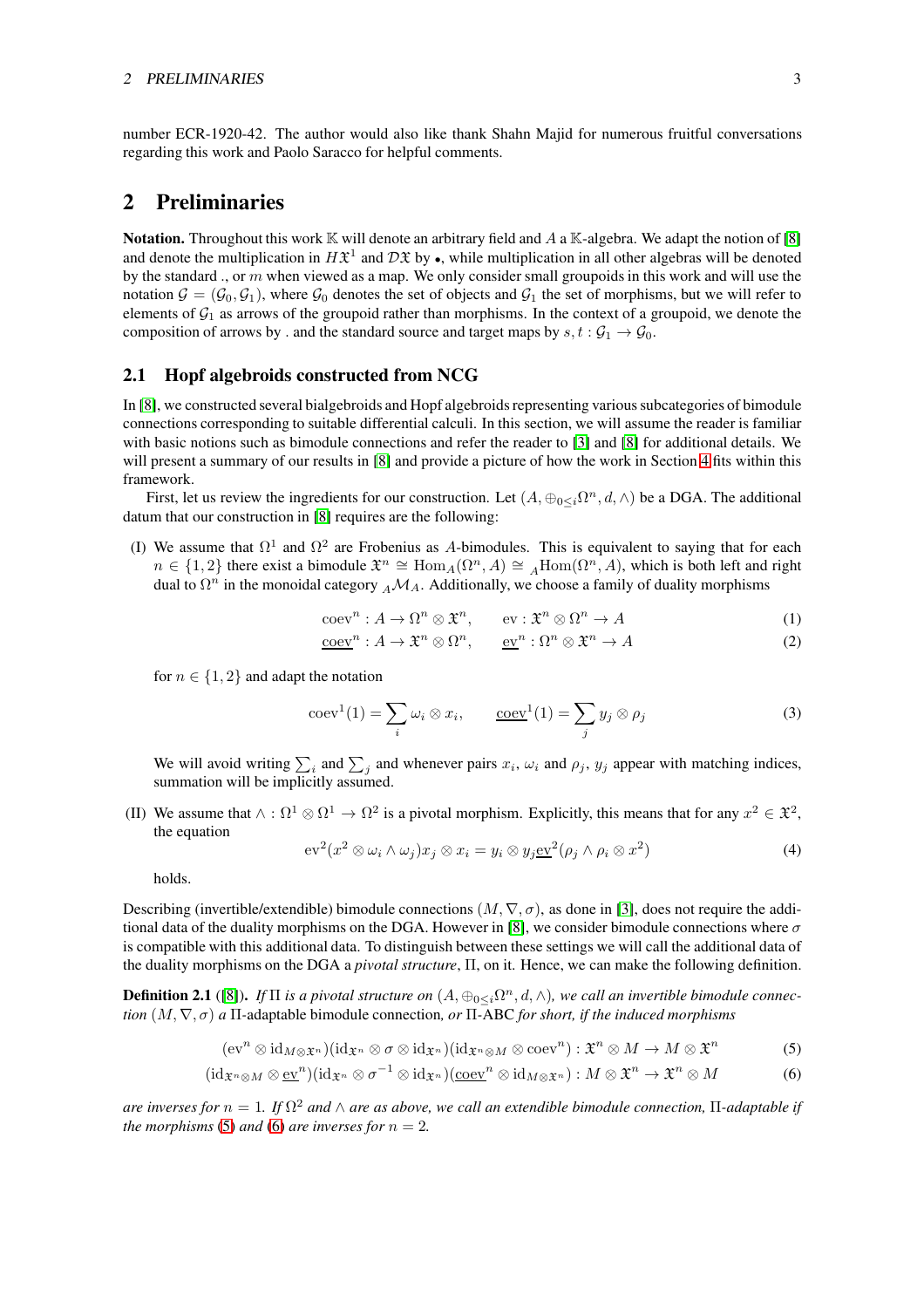#### <sup>2</sup> PRELIMINARIES 4

Observe that given an invertible bimodule morphism  $\sigma : M \otimes \Omega^n \to \Omega^n \otimes M$ , the morphisms [\(5\)](#page-2-1) and [\(6\)](#page-2-2) being inverses is equivalent to stating that there exists an invertible morphism  $\sigma_{\mathfrak{X}}: \mathfrak{X}^n \otimes M \to M \otimes \mathfrak{X}^n$  such that the duality morphisms *braid* past M, via  $\sigma$  and  $\sigma_{\mathfrak{X}}$ . More detail on this aspect of the theory can be found in Section 6.2 of [\[9\]](#page-25-5).

Recall that for any algebra R, we can consider the free monoid generated by a R-bimodule M in  $_R\mathcal{M}_R$ , on the space  $R \oplus M \oplus M \otimes_R M \oplus \cdots$ , which we will denote by  $T_RM$ . Additionally, we denote the free product (coproduct in the category of K-algebras) of two algebras R and S by  $R \star S$  and consider the algebras  $A^e$ ,  $T_{\mathbb{K}}\mathfrak{X}^1$ ,  $R_1^n := T_{\mathbb{K}}(\Omega^n \otimes_{\mathbb{K}} \mathfrak{X}^n)$  and  $R_2^n := T_{\mathbb{K}}(\mathfrak{X}^n \otimes_{\mathbb{K}} \Omega^n)$  for  $n \in \{1,2\}$ . As an algebra, the Hopf algebroid  $\mathcal{D} \mathfrak{X}$  is a quotient of the free product of the mentioned algebras by a series of relations. We denote the generators of the mentioned algebras by elements of the form  $a\overline{b} \in A^e$ ,  $x \in \mathfrak{X}^1$ ,  $(x, \omega) \in \mathfrak{X}^1 \otimes_{\mathbb{K}} \Omega^1$  and  $(\omega, x) \in \Omega^n \otimes_{\mathbb{K}} \mathfrak{X}^n$ , respectively, and denote the multiplication in  $D\mathfrak{X}$  by  $\bullet$ . With this notation,  $D\mathfrak{X}$  is defined by the following relations

<span id="page-3-9"></span><span id="page-3-8"></span><span id="page-3-7"></span><span id="page-3-6"></span><span id="page-3-5"></span><span id="page-3-4"></span><span id="page-3-3"></span>
$$
a \bullet x = ax \tag{7}
$$

$$
x \bullet a = xa + \mathrm{ev}(x, da) \tag{8}
$$

<span id="page-3-11"></span><span id="page-3-10"></span>
$$
x \bullet \overline{a} = \overline{a} \bullet x + (x, da) \tag{9}
$$

$$
a\overline{a'}\bullet(x^n,\omega^n)\bullet b\overline{b'}=(ax^nb,b'\omega^na')\qquad a\overline{a'}\bullet(\omega^n,x^n)\bullet b\overline{b'}=(a\omega^nb,b'x^na')
$$
(10)

$$
(\omega_i, y) \bullet (x_i, \omega) = \underline{\mathrm{ev}}(\omega \otimes y) (x, \rho_j) \bullet (\omega, y_j) = \underline{\mathrm{ev}}(x \otimes \omega)
$$
(12)

$$
(u_i, \omega) \bullet (a_i, x) = \overline{\text{ev}(x \otimes \omega)}
$$
(13)

<span id="page-3-13"></span><span id="page-3-12"></span><span id="page-3-1"></span>
$$
(\omega, x_i) \bullet (x, \omega_i) = \underline{\text{ev}}(\omega \otimes x) \tag{14}
$$

$$
\mathfrak{ev}(x^2 \otimes d\omega_i)\bullet x_i - \mathfrak{ev}(x^2 \otimes \omega_j \wedge \omega_k)\bullet x_k \bullet x_j = 0 \tag{15}
$$

$$
\mathfrak{ev}(x^2 \otimes \omega_i \wedge \omega_j)[x_j \bullet (x_i, \omega) + (x_j, \omega) \bullet x_i] = \mathfrak{ev}(x^2 \otimes d\omega_i)(x_i, \omega) - (x^2, d\omega) \tag{16}
$$

$$
\mathfrak{ev}(x^2 \otimes \omega_i \wedge \omega_j) \bullet (x_j, \rho) \bullet (x_i, \omega) = (x^2, \omega \wedge \rho) \tag{17}
$$

$$
\underline{\text{co}}(\rho_i \wedge \rho_j \otimes x^2) \bullet (\omega, y_i) \bullet (\rho, y_j) = (\omega \wedge \rho, x^2)
$$
\n(18)

where  $x^n \in \mathfrak{X}^n$  and  $\omega^n \in \Omega^n$  for  $n = 1, 2$ . In [\[8\]](#page-25-1), we build up to the construction of  $D\mathfrak{X}$ , by considering several other subcategories of bimodule connections, all of which can be represented by an algebra with some of the above relations. In the following table we summarise the notations of [\[8\]](#page-25-1) and compare the presentation of the various algebras computed for an arbitrary DGA, to the simplified presentations of Section [4,](#page-9-2) where the calculus is assumed to be surjective.

There is a subtly regarding the connections represented by  $\mathcal{D}\mathfrak{X}$  which is omitted in the above table. The category of left modules over this algebra is isomorphic to the category of flat extendible Π-ABCs  $(M, \nabla, \sigma)$ , satisfying the additional condition

<span id="page-3-2"></span>
$$
(\wedge \otimes M)[(\mathrm{id}_{\Omega^1} \otimes \sigma)(\nabla \otimes \mathrm{id}_{\Omega^1}) + (\mathrm{id}_{\Omega^1} \otimes \nabla)\sigma] = (d \otimes \mathrm{id}_M)\sigma - \sigma_2(\mathrm{id}_M \otimes d) \tag{19}
$$

where this additional condition is hidden in relation [\(16\)](#page-3-1). However as noted in [\[8\]](#page-25-1) and in Lemma 4.12 of [\[3\]](#page-25-0), when the calculus is surjective this condition holds for any flat extendible connection and relation [\(16\)](#page-3-1) becomes redundant. Since in this work we will focus on the case where the calculus is surjective, we will no longer mention relation [\(16\)](#page-3-1) and equation [\(19\)](#page-3-2).

#### <span id="page-3-0"></span>2.2 Bialgebroids and Hopf algebroids

In this section we will briefly recall the definition of a bialgebroid and a Hopf algebroid and set our notation.

An  $A^e$ -*ring* structure on B consists of a K-algebra structure  $(\mu, 1_B)$  on B with an algebra homomorphism  $\eta: A^e \to B$ . The induced algebra morphisms  $A \to B$  and  $A^{\rm op} \to B$ , are then denoted by s and t respectively, and called the *source* and *target* morphisms. Additionally, B is equipped with an A-bimodule structure and an  $A^{op}$ -bimodule structure, denoted by  $_{s}B_{s}$  and  $_{t}B_{t}$ , respectively, while  $B_{t^{op}}$  denotes the left  $A^{op}$ -module  $_{t}B$ viewed as a right A-module. We will also adapt the notation of [\[8\]](#page-25-1) and denote the image of elements from A in B by simply writing a instead of  $s(a)$  and similarly write  $\overline{a}$  instead of  $t(\overline{a})$  for  $\overline{a} \in A^{op}$ , whenever possible.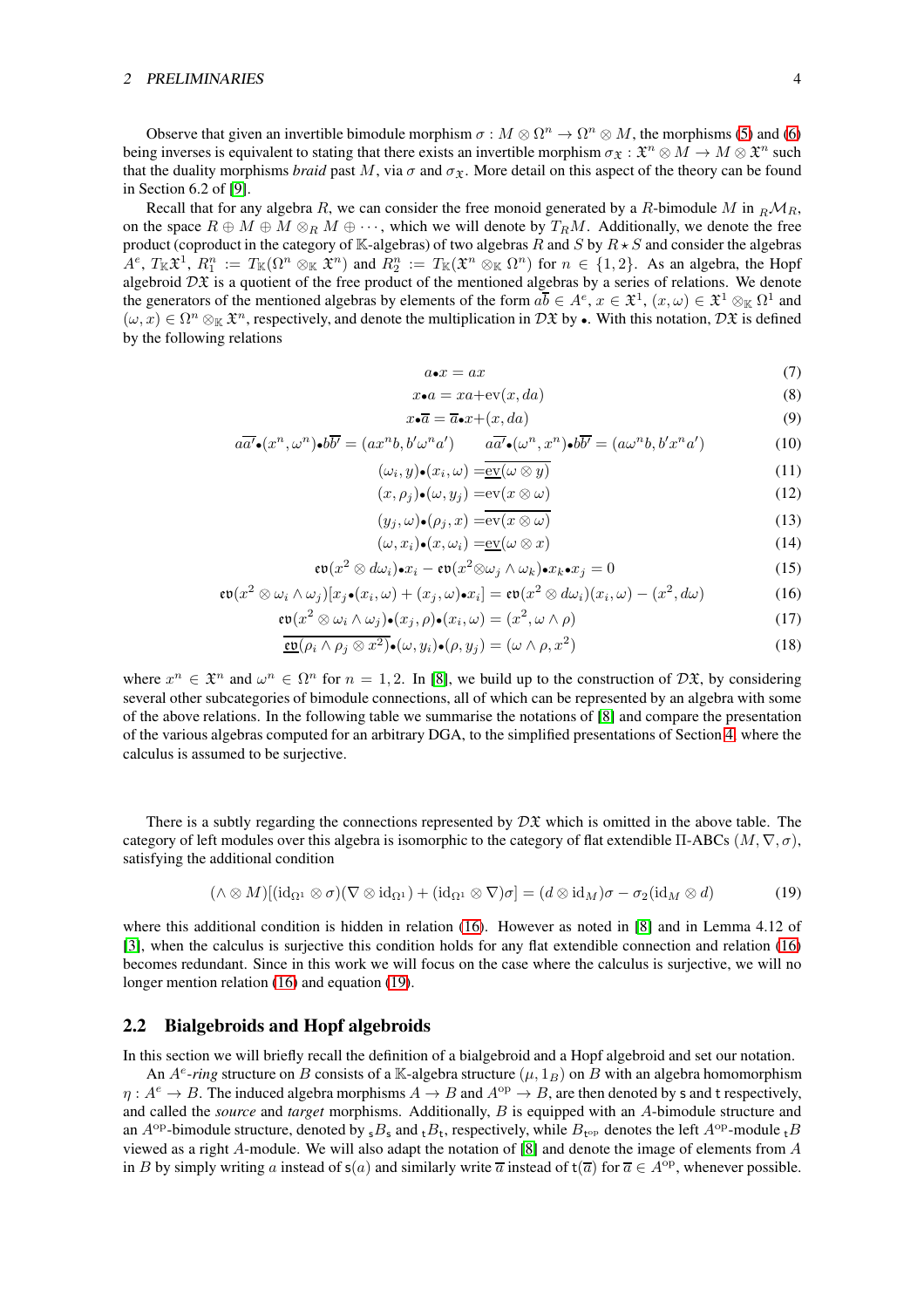| H/B | Algebra                    | Generators                                                                    | Relations                          | Category of                   |
|-----|----------------------------|-------------------------------------------------------------------------------|------------------------------------|-------------------------------|
|     |                            |                                                                               | (As numbered in this work)         | Representations               |
|     | $T\mathfrak{X}^1$          | $A \star T_{\mathbb K} \mathfrak X^1$                                         | (7), (8)                           | left connections              |
|     |                            |                                                                               |                                    | [Proposition 6.15 [3]]        |
| B   | $B\mathfrak{X}^1$          | $A^e \star T_{\mathbb{K}} \mathfrak{X}^1 \star R_1^1$                         | (7), (8), (9), (10)                | left bimodule                 |
|     |                            | <b>Surjetive Calculus:</b>                                                    | (7), (8), (9), (36)                | connections                   |
|     |                            | $A^e \star T_{\mathbb K} \mathfrak X^1$                                       |                                    |                               |
| B   | $IB{\mathfrak{X}}^1$       | $A^e \star T_{\mathbb{K}} \mathfrak{X}^1 \star R_1^1 \star R_2^1$             | (7), (8), (9), (10), (11), (12)    | invertible                    |
|     |                            | Surjective Calculus:                                                          | (7), (8), (9), (36), (38)          | bimodule                      |
|     |                            | $A^e \star T_{\mathbb{K}} \mathfrak{X}^1 \star T_{\mathbb{K}} \mathfrak{Y}^1$ | (39), (40)                         | connections                   |
| H   | $H\mathfrak{X}^1$          | $A^e \star T_{\mathbb{K}} \mathfrak{X}^1 \star R_1^1 \star R_2^1$             | (7), (8), (9), (10), (11), (12),   | $\Pi$ -adaptable              |
|     |                            |                                                                               | (13), (14)                         | bimodule                      |
|     |                            | Surjective Calculus:                                                          | (7), (8), (9), (36), (38)          | connections                   |
|     |                            | $A^e \star T_{\mathbb{K}} \mathfrak{X}^1 \star T_{\mathbb{K}} \mathfrak{Y}^1$ | (39), (40), (41), (42)             | ( <i>dependent on</i> $\Pi$ ) |
|     | $_{A}\mathcal{D}$          | $A \star T_{\mathbb K} \mathfrak X^1$                                         | (7), (8), (15)                     | flat left connections         |
|     |                            |                                                                               |                                    | [Corollary 6.24 $[3]$ ]       |
| H   | $\mathcal{D} \mathfrak{X}$ | $A^e \star T_{\mathbb{K}} \mathfrak{X}^1 \star R_1^1 \star R_2^1$             | (7), (8), (9), (10), (11), (12),   | flat extendible               |
|     |                            | $\star R_1^2 \star R_2^2$                                                     | (13), (14), (15), (19), (17), (18) | $\Pi$ -adaptable              |
|     |                            | Surjective calculus and $\wedge$ :                                            | (7), (8), (9), (15), (36), (38),   | bimodule connections          |
|     |                            | $A^e \star T_{\mathbb{K}} \mathfrak{X}^1 \star T_{\mathbb{K}} \mathfrak{Y}^1$ | (39),(40),(41),(42),(45),(46)      | ( <i>dependent on</i> $\Pi$ ) |

Table 1: Summary of the results in [\[8\]](#page-25-1), in comparison with the work in Section [4.](#page-9-2) Here H/B are short for Hopf algebroid/Bialgebroid

An A-*coring* structure on B consists of A-bimodule maps  $\Delta: {}_5B_{t^{op}} \to {}_5B_{t^{op}} \otimes {}_5B_{t^{op}}$  and  $\epsilon: {}_5B_{t^{op}} \to A$ satisfying

$$
b_{(1)} \otimes (b_{(2)})_{(1)} \otimes (b_{(2)})_{(2)} = (b_{(1)})_{(1)} \otimes (b_{(1)})_{(2)} \otimes b_{(2)} \tag{20}
$$

$$
\epsilon(b_{(1)})b_{(2)} = b = \overline{\epsilon(b_{(2)})}b_{(1)}
$$
\n(21)

$$
\Delta(br\overline{s}) = b_{(1)}r \otimes b_{(2)}\overline{s}
$$
\n<sup>(22)</sup>

<span id="page-4-2"></span>
$$
\epsilon(br) = \epsilon(b\overline{r})\tag{23}
$$

for any  $b \in B$  and  $r, s \in A$ , where  $\Delta(b) = b_{(1)} \otimes b_{(2)}$  is denoted by Sweedler's notation. A *left* A-*bialgebroid* structure on B consists of an  $A^e$ -ring structure and an A-coring structure on B satisfying

$$
(bb')_{(1)} \otimes (bb')_{(2)} = b_{(1)}b'_{(1)} \otimes b_{(2)}b'_{(2)},
$$
\n(24)

$$
\Delta(1_B) = 1_B \otimes 1_B \tag{25}
$$

<span id="page-4-3"></span><span id="page-4-1"></span><span id="page-4-0"></span>
$$
\epsilon(1_B) = 1_A \tag{26}
$$

<span id="page-4-6"></span><span id="page-4-5"></span><span id="page-4-4"></span>
$$
\epsilon(bb') = \epsilon(b\epsilon(b')) \tag{27}
$$

for any  $b, b' \in B$ . From here onwards, a bialgebroid will always signify a left bialgebroid and be written as a pair  $(A, B)$ .

Recall from [\[14\]](#page-26-5), a bialgebroid (A, H) is called a *left Hopf algebroid* if the morphism

$$
\beta: H_{\mathsf{t}} \otimes_{A \mathsf{t}} H \longrightarrow H_{\mathsf{t}^{\mathrm{op}}} \otimes_{A \mathsf{s}} H, \quad b \otimes_A b' \longmapsto b_{(1)} \otimes_A b_{(2)} b'
$$
 (28)

is invertible. In this case, we denote  $\beta(b \otimes_A 1_H) = b_{(+)} \otimes_A b_{(-)}$ . It follows by definition [Proposition 3.7 [\[14\]](#page-26-5)] that

$$
(\mathsf{s}(a))_{(+)} \otimes_{A^{\mathrm{op}}} (\mathsf{s}(a))_{(-)} = \mathsf{s}(a) \otimes_{A^{\mathrm{op}}} 1_H \tag{29}
$$

$$
(\mathsf{t}(a))_{(+)} \otimes_{A^{\mathrm{op}}} (\mathsf{t}(a))_{(-)} = 1_H \otimes_{A^{\mathrm{op}}} \mathsf{s}(a) \tag{30}
$$

$$
(bb')_{(+)} \otimes_{A^{\rm op}} (bb')_{(-)} = b_{(+)}b'_{(+)} \otimes_{A^{\rm op}} b'_{(-)}b_{(-)}
$$
\n(31)

There's a symmetric notion of right Hopf algebroid where we require the map  $\vartheta: B_\mathsf{s} \otimes_{A_\mathsf{s}} B \longrightarrow B_{\mathsf{t}^\mathrm{op}} \otimes_{A_\mathsf{s}} B$ defined by  $b \otimes b' \mapsto b_{(1)}b' \otimes b_{(2)}$  to be invertible with notation  $\vartheta^{-1}(b \otimes 1) = b_{[+]} \otimes b_{[-]}$ . Although the examples in consideration,  $H\mathfrak{X}^1$  and  $\mathcal{D}\mathfrak{X}$ , satisfy this additional condition, we will avoid discussing this condition further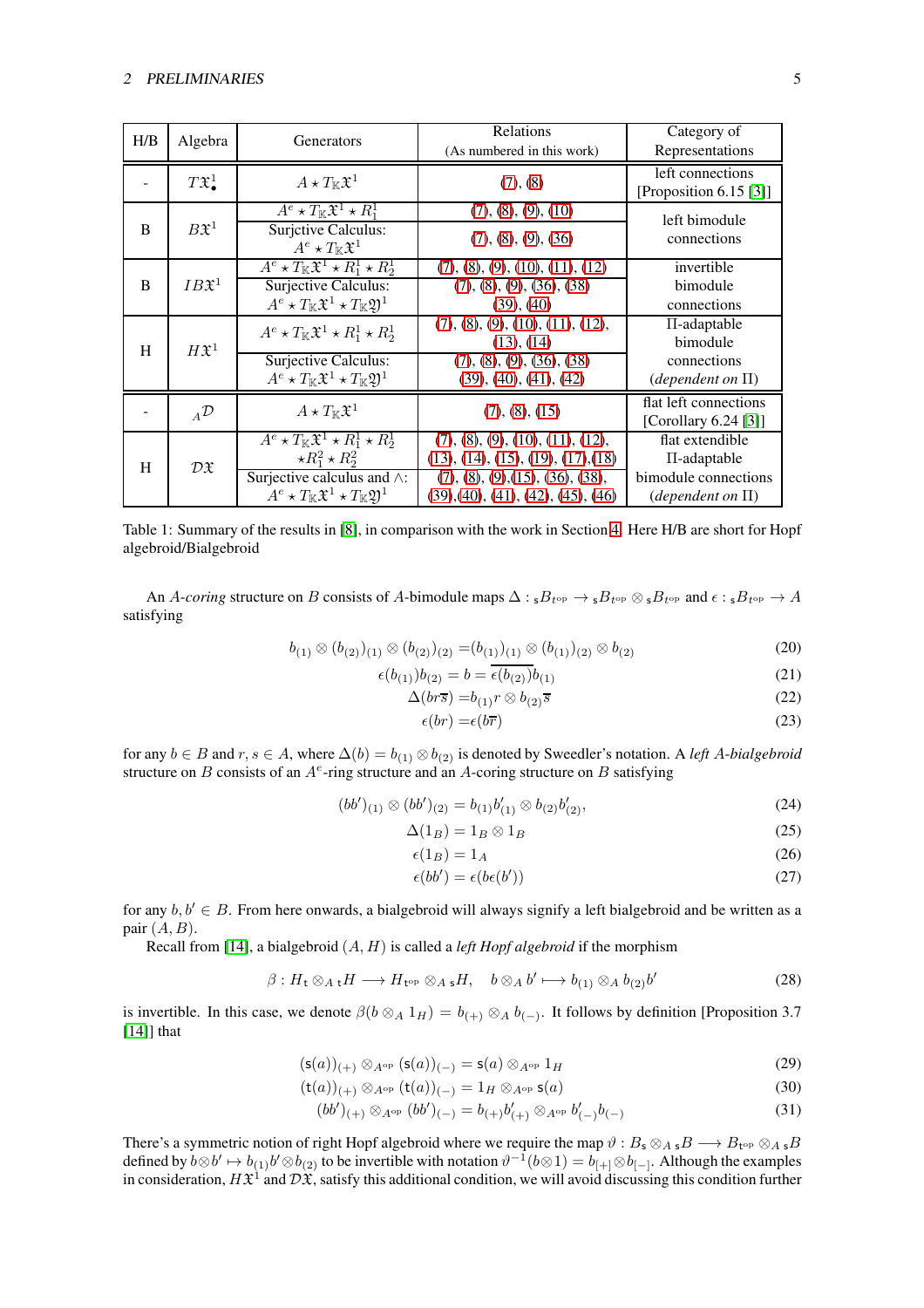as the relevant proofs for this condition will be symmetric. Hence, from here onwards, a Hopf algebroid will mean a left Hopf algebroid.

Finally, recall from [\[4\]](#page-25-6) that a bialgebroid (A, H) is said to admit an invertible *antipode* if there exists an invertible anti-algebra morphism  $S : H \to H$  satisfying

<span id="page-5-4"></span><span id="page-5-3"></span>
$$
S(\mathsf{s}(a)) = \mathsf{t}(a) \tag{32}
$$

$$
S(b_{(1)})_{(1)} b_{(2)} \otimes_A S(b_{(1)})_{(2)} = 1_H \otimes_A S(b)
$$
\n(33)

$$
S^{-1} (b_{(2)})_{(1)} \otimes_A S^{-1} (b_{(2)})_{(2)} b_{(1)} = S^{-1} (b) \otimes_A 1_H
$$
 (34)

where [\(33\)](#page-5-3) and [\(34\)](#page-5-4) are equalities as elements in  $H_{t^{op}} \otimes_A {}_{s}H$ . It follows from Proposition 4.2 of [\[4\]](#page-25-6) that any such bialgebroid is a Hopf algebroid, with  $\beta^{-1}(b \otimes_A b') = S^{-1}\left(S\left(b\right)_{(2)}\right) \otimes_A S\left(b\right)_{(1)} b'$ . We denote such Hopf algebroids  $(A, H)$  which admit an antipode, S, as a triple  $(A, H, S)$ .

We conclude this section with some classical examples of Hopf algebroids:

<span id="page-5-5"></span>**Example 2.2.** Give a finite groupoid  $\mathcal{G} = (\mathcal{G}_0, \mathcal{G}_1)$ , we obtain a Hopf algebroid structure,  $(\mathbb{K}(\mathcal{G}_0), \mathbb{K}(\mathcal{G}_1))$ , on the algebra of functions on the groupoid. Here  $\mathbb{K}(\mathcal{G}_0)$  is the algebra of functions on the set  $\mathcal{G}_0$  and is spanned by elements of the form  $f_g$  corresponding to  $g \in \mathcal{G}_0$  satisfying  $f_g \cdot f_{g'} = \delta_{g,g'} f_g$ , while  $\mathbb{K}(\mathcal{G}_1)$  denotes the algebra of functions on the set of arrows  $G_1$  and generated by elements  $f_e$  corresponding to arrows  $e \in G_1$ , satisfying  $f_{e_1} f_{e_2} = \delta_{e_1, e_2} f_{e_1}$ . The Hopf algebroid structure is defined as follows:

$$
\mathsf{s}(f_p) = \sum_{e:s(e)=p} f_e, \quad \mathsf{t}(f_p) = \sum_{e:t(e)=p} f_e, \quad \Delta(f_e) = \sum_{e_1,e_2:\ e_2,e_1=e} f_{e_1} \otimes f_{e_2}
$$
\n
$$
\epsilon(f_e) = \sum_{p \in \mathcal{G}_0} \delta_{e,\text{id}_p} f_p, \quad S\left(f_e\right) = f_{e^{-1}}, \quad 1 = \sum_{e \in \mathcal{G}_1} f_e
$$

Notice that the algebras  $\mathbb{K}(\mathcal{G}_0)$  and  $\mathbb{K}(\mathcal{G}_1)$  are well-defined regardless of the finiteness condition, however we need the groupoid to be finite for the structure maps to be well-defined.

<span id="page-5-2"></span>**Example 2.3.** Give an arbitrary groupoid  $G = (G_0, G_1)$  with finite  $G_0$ , we obtain a Hopf algebroid structure,  $\mathbb{K}\mathcal{G} = (\mathbb{K}(\mathcal{G}_0), \mathbb{K}\mathcal{G}_1)$ , which we call the *groupoid ring* of  $\mathcal{G}$ . Here  $\mathbb{K}(\mathcal{G}_0)$  is as in Example [2.2,](#page-5-5) but  $\mathbb{K}\mathcal{G}_1$  is spanned as a vector space by arrows  $e \in G_1$  with multiplication defined as  $e \cdot e' = e e' \delta_{s(e), t(e')}$ , where we denote the composition in  $G_1$  by . and the multiplication in  $\mathbb{K}G_1$  by  $\bullet$ . The Hopf algebroid structure is defined as follows:

$$
\mathsf{s}(f_p) = \mathsf{t}(f_p) = \mathrm{id}_p, \quad \Delta(e) = e \otimes e, \quad \epsilon(e) = f_{t(e)}, \quad S(e) = e^{-1}, \quad 1 = \sum_{p \in \mathcal{G}_0} \mathrm{id}_p
$$

where we need finiteness on  $\mathcal{G}_0$  to have a well-defined unit.

<span id="page-5-0"></span>**Example 2.4.** A Hopf algebroid  $(A, H)$  is said to be commutative if A and H are both commutative algebras. It follows by definition that  $(A, H)$  admits an antipode defined by  $S(h) = t(\epsilon(h_{(+)})) \cdot h_{(-)}$  for  $h \in H$ , see Section 5.4.1 of [\[12\]](#page-26-6). Given any such Hopf algebroids, we have a pre-sheaf of groupoids associated to  $(A, H)$ , denoted by  $\mathcal{H}: \mathrm{Alg}_{\mathbb{K}}^{\mathrm{op}} \to \mathrm{Grpd}$ , which sends any algebra C to the groupoid  $(\mathcal{H}(C)_0, \mathcal{H}(C)_1)$ , where  $\mathcal{H}(C)_0 = \text{Hom}_{\mathbb{K}-\text{alg}}(A, C)$  and  $\mathcal{H}(C)_1 = \text{Hom}_{\mathbb{K}-\text{alg}}(H, C)$ . We refer to Section 3 of [\[7\]](#page-25-7), for additional details.

## <span id="page-5-1"></span>3 Ideals and quotients of Hopf algebroids

In this section we introduce the appropriate notion of Hopf ideals and quotients for Hopf algebroids, as well as the notion of isotopy quotient. In contrast with the classical setting of Hopf algebras, Hopf algebroids might not have antipodes, which makes the Hopf condition more difficult to check. Additionally, Hopf algebroids are defined with respect to a base algebra and a good notion of ideal should allow for a base change.

#### 3.1 Quotients with same base algebra

Recall from Section 17.14 of [\[5\]](#page-25-8), a 2-sided coideal I of an A-coring H is an A-subbimodule of  $\frac{1}{s}H_{t^{op}}$  which satisfies  $\Delta(I)\subseteq \text{Im}\Big(I_{\mathsf{t}^{\text{op}}}\otimes_{A\mathsf{s}}H+H_{\mathsf{t}^{\text{op}}}\otimes_{A\mathsf{s}}I\Big)\subset H_{\mathsf{t}^{\text{op}}}\otimes_{A\mathsf{s}}H$  and  $\epsilon(I)=0,$  so that  $\frac{H}{I}$  becomes an  $A$ -coring with the projection of  $\Delta$  and  $\epsilon$ .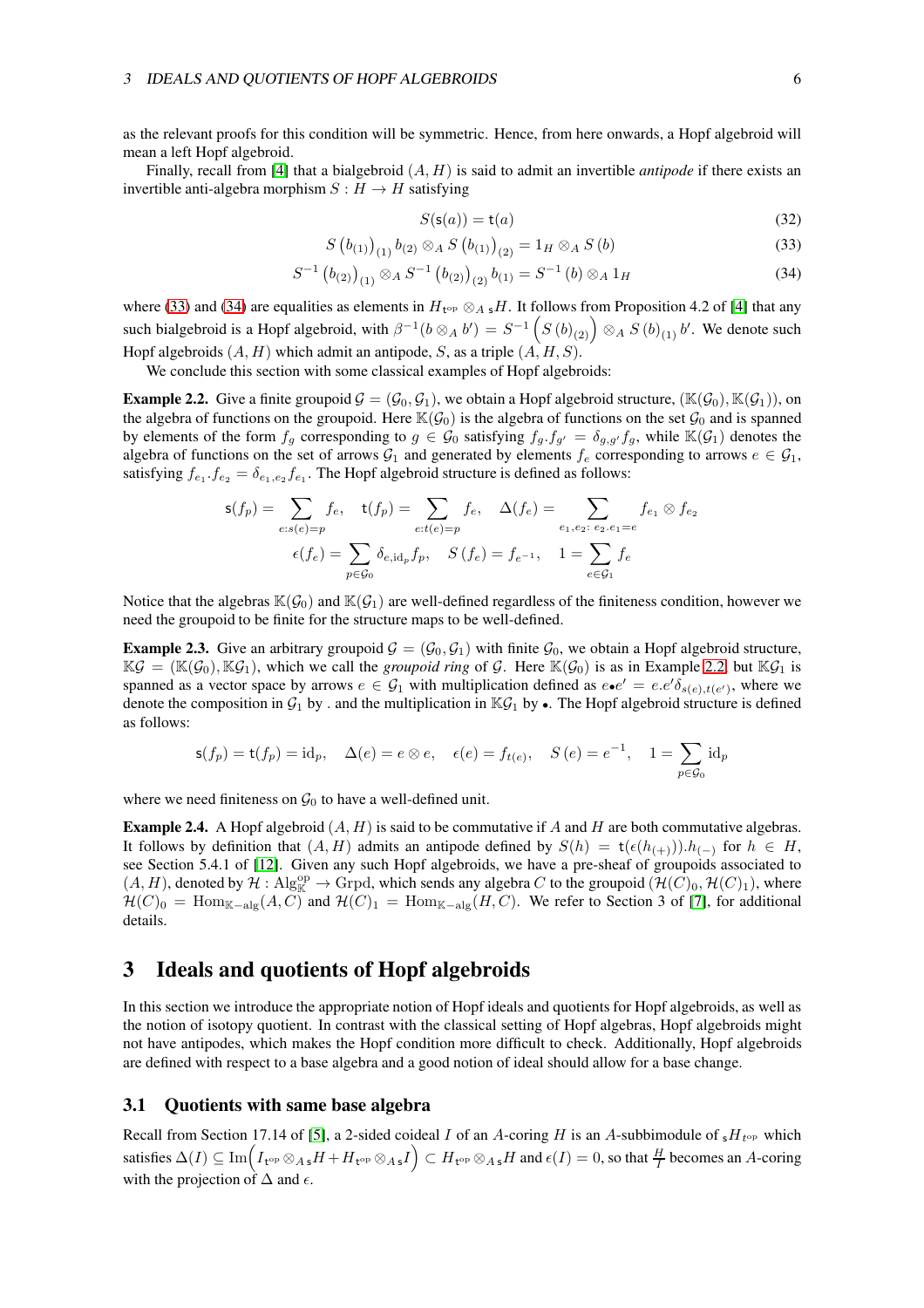#### <sup>3</sup> IDEALS AND QUOTIENTS OF HOPF ALGEBROIDS 7

<span id="page-6-1"></span>Proposition 3.1. *Let* (A, H) *be a bialgebroid and* I *a 2-sided ideal of* H *and a 2-sided ideal of* (A, H)*. The*  $algebra \frac{H}{I}$  has an induced A-bialgebroid structure such that the natural projection  $\pi : H \to \frac{H}{I}$  becomes a *morphism of bialgebroids.*

*Proof.* It follows directly that  $\pi\eta$  is a K-algebra map and  $\frac{H}{I}$  is equipped with induced source and target maps,  $\pi s$  and  $\pi t$ , respectively. By assumption,  $\frac{H}{I}$  is also an A-coring with the obvious defining maps. What remains to be shown is whether the bialgebroid axioms hold.

Conditions [\(25\)](#page-4-0) and [\(26\)](#page-4-1) follow trivially since  $1_{\frac{H}{I}} = 1_H + I$  and  $\varepsilon(I) = 0$ . Let  $h + I, h' + I \in \frac{H}{I}$ . Since I is an  $A^e$ -subbimodule of B,

$$
\epsilon'((h+I)(h'+I)) = \epsilon'(hh'+I) = \epsilon'(h\epsilon(h')+I) = \epsilon'((h+I)\epsilon(h')) = \epsilon'((h+I)\epsilon'(h'+I))
$$

Noting that  $\Delta' : \frac{H}{I} \to \frac{H}{I}$  top  $\otimes_A \frac{H}{I}$  top is defined by  $h + I \mapsto h_{(1)} + I \otimes_A h_{(2)} + I$ , it is straightforward to check that  $\Delta'$  is an algebra map:

$$
(h+I)_{(1)} (h'+I)_{(1)} \otimes_A (h+I)_{(2)} (h'+I)_{(2)} = (h_{(1)}+I) (h'_{(1)}+I) \otimes_A (h_{(2)}+I) (h'_{(2)}+I)
$$
  
=  $(h_{(1)}h'_{(1)}+I) \otimes_A (h_{(2)}h'_{(2)}+I) = ((hh')_{(1)}+I) \otimes_A ((hh')_{(2)}+I)$   
=  $((h+I)(h'+I))_{(1)} \otimes_A ((h+I)(h'+I))_{(2)}$ 

If (A, H) is a Hopf algebroid, we call a 2-sided ideal and 2-sided coideal I of H, a *Hopf ideal* if for any element  $h \in I$  we have that

<span id="page-6-0"></span>
$$
h_{(+)}\otimes_{A^{\mathrm{op}}}h_{(-)}\in\mathrm{Im}\,(I_{\mathbf{t}}\otimes_{A^{\mathrm{op}}\mathbf{t}}H+H_{\mathbf{t}}\otimes_{A^{\mathrm{op}}\mathbf{t}}I)\subseteq H_{\mathbf{t}}\otimes_{A^{\mathrm{op}}\mathbf{t}}H\tag{IH}
$$

holds.

<span id="page-6-2"></span>**Proposition 3.2.** If  $(A, H)$  is a Hopf algebroid and I a Hopf ideal, then the natural bialgebroid  $(A, \frac{H}{I})$  is a *Hopf algebroid.*

*Proof.* Following from Proposition [3.1,](#page-6-1) we must prove that  $\beta' : \frac{H}{I} \otimes_{A^{op}} \frac{H}{I} \to \frac{H}{I} \underset{\longleftarrow}{\downarrow} \otimes_{A_{\frac{S}{I}}} \frac{H}{I}$  defined by  $\beta'(b+I\otimes_{A^{op}}b'+I)=b_{(1)}+I\otimes_A b_{(2)}b'+I$  is invertible. Define  $\theta: \frac{H}{I}$ <sub>t<sup>op</sup></sub>  $\otimes_A \frac{H}{I} \to \frac{H}{I} \cdot \otimes_{A^{op}} \frac{H}{I}$  by  $\theta(b+I\otimes_A b'+I)=b_{(+)}+I\otimes_{A^{\text{op}}} b_{(-)}b'+I.$  Observe that because I is a Hopf ideal,  $\theta$  is well-defined. It is straightforward to check that  $\theta$  is the inverse of  $\beta'$ .  $\Box$ 

We should note that the right-handed Hopf condition holds if the ideal satisfies

$$
\vartheta^{-1}(1 \otimes h) \in \text{Im}\left(I_{\mathsf{s}} \otimes_{A} {}_{\mathsf{s}}H + H_{\mathsf{s}} \otimes_{A} {}_{\mathsf{s}}I\right) \subseteq H_{\mathsf{s}} \otimes_{A} {}_{\mathsf{s}}H \tag{rH}
$$

and a symmetric argument to that of Proposition [3.2](#page-6-2) follows.

We call a 2-sided ideal and 2-sided coideal I of a Hopf algebroid (A, H, S), S-*stable* if S(I) = I. Observe that if I is S-stable then by the description of  $\beta^{-1}$  in terms of the antipode, it follows directly that I is a Hopf ideal.

<span id="page-6-6"></span>**Proposition 3.3.** If I is an S-stable ideal of a Hopf algebroid  $(A, H, S)$ , the quotient Hopf algebroid  $(A, \frac{H}{I})$ *admits an antipode S', defined by*  $S'(h+I) = S(h) + I$  *for*  $h + I \in \frac{H}{I}$ .

*Proof.* Since  $S(I) = I$  and thereby  $S^{-1}(I) = I$ , it follows that S' is an invertible anti-algebra map and  $S'(\pi s) = \pi t$ . Conditions [\(33\)](#page-5-3) and [\(34\)](#page-5-4) then follow from the definition of S' and  $\Delta'$  from Proposition [3.1.](#page-6-1)

#### 3.2 Quotients with base algebra change

<span id="page-6-3"></span>If  $(A, H)$  is a bialgebroid, we call a pair of 2-sided ideals  $J \subset A$  and  $I \subset H$  an ideal of  $(A, H)$  if

<span id="page-6-4"></span>(BQ1)  $s(J) \subset I$  and  $t(J^{\text{op}}) \subset I$ , where  $J^{\text{op}}$  is the corresponding ideal to J in  $A^{\text{op}}$ 

$$
\text{(BQ2)} \ \Delta(I) \subseteq \text{Im}\Big(I_{\mathsf{t}^{\text{op}}} \otimes_{A \mathsf{s}} H + H_{\mathsf{t}^{\text{op}}} \otimes_{A \mathsf{s}} I\Big) \subset H_{\mathsf{t}^{\text{op}}} \otimes_{A \mathsf{s}} H
$$

<span id="page-6-5"></span>(BQ3)  $\varepsilon(I) \subseteq J$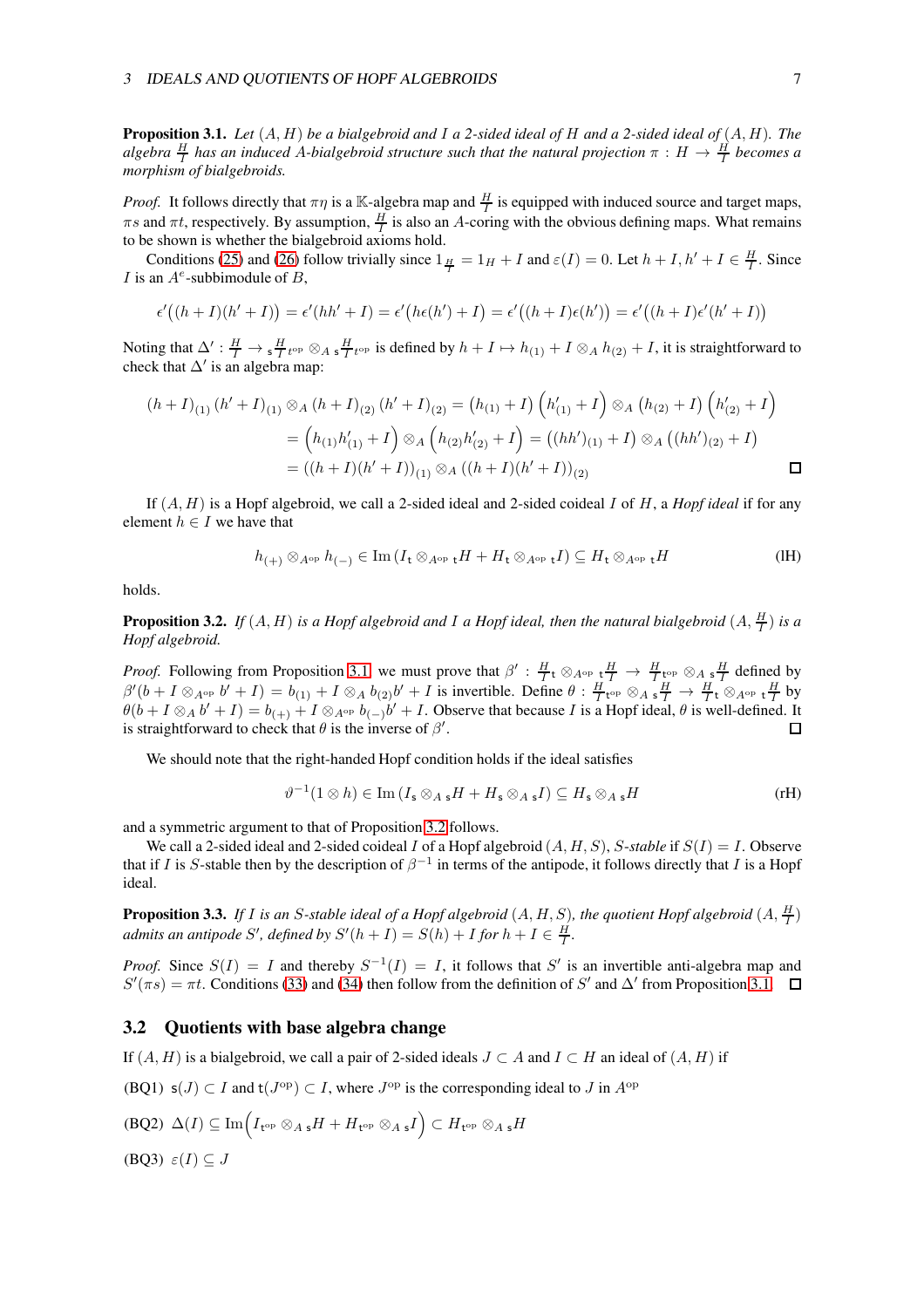#### <sup>3</sup> IDEALS AND QUOTIENTS OF HOPF ALGEBROIDS 8

Thereby, any 2-sided ideal and coideal  $I$  as in Proposition [3.1,](#page-6-1) forms a pair in this sense as  $(0, I)$ .

Observe that given an ideal  $J \subseteq A$ , the subset  $J \otimes J^{\rm op}$  becomes an ideal of  $A^e$  and  $\frac{A^e}{I \otimes I}$  $\frac{A^{e^{\lambda}}}{J\otimes J^{\rm op}} \cong \left(\frac{A}{J}\right)^e$ . From [\(BQ1\)](#page-6-3), it follows that  $\overline{\eta}: \frac{A^e}{J \otimes J^{\text{op}}} \to \frac{H}{I}$  defined by  $\overline{\eta}(a \otimes_A a' + J \otimes J^{\text{op}}) = \eta(a \otimes_A a') + I$  is an algebra map and we will abuse notation and denote the respective source and target maps by s and t again.

The definition of a coideal of a coring which allows for base change first appeared in Definition 1.1.29 of [\[6\]](#page-25-9). In particular, [\(BQ2\)](#page-6-4) and [\(BQ3\)](#page-6-5) are equivalent to identities (1) and (2) in Definition 1.1.29 of [\[6\]](#page-25-9), while [\(BQ1\)](#page-6-3) implies identity (3). By Proposition 1.1.30 of [\[6\]](#page-25-9) we conclude that  $\frac{H}{I}$  carries a  $\frac{A}{J}$ -coring structure, in a natural way.

**Proposition 3.4.** If  $(J, I)$  is an ideal of the bialgebroid  $(A, H)$ , then the pair  $(\frac{A}{J}, \frac{H}{I})$  has an induced bialge*broid structure.*

*Proof.* As mentioned above  $\frac{H}{I}$  becomes an A/J-coring, with structure maps  $\varepsilon'(h+I) = \varepsilon(h) + J$  and  $\Delta'(h+I) = h_{(1)} + I \otimes_A h_{(1)} + I$ , where the latter is well-defined since  $\frac{H}{I}$  top  $\otimes_A \frac{H}{I} \cong \frac{H}{I}$  top  $\otimes_A \frac{H}{I}$ .

Axiom [\(24\)](#page-4-2) follows trivially as in Proposition [3.1,](#page-6-1) with the additional observation that  $\frac{H}{I}$  top  $\otimes_A s\frac{H}{I} \cong$  $\frac{H}{I}$ <sub>t<sup>op</sup>  $\otimes_{\frac{A}{J}} s \frac{H}{I}$ . Conditions [\(25\)](#page-4-0) and [\(26\)](#page-4-1) follow trivially since  $1_{\frac{H}{I}} = 1_H + I$  and  $\varepsilon(I) = J$ . For [\(27\)](#page-4-3), we</sub> observe that

$$
\varepsilon'((h+I)\mathsf{s}\big(\varepsilon'(h'+I)\big)\big)=\varepsilon'\big((h+I)\mathsf{s}\big(\varepsilon(h')+J\big)\big)=\varepsilon'\big((h+I)\big(\mathsf{s}\big(\varepsilon(h')\big)+I\big)\big)=\varepsilon'\big(h\mathsf{s}\big(\varepsilon(h')\big)+I\big)=\varepsilon'(h\mathsf{s}\big(\varepsilon(h')\big)+J=\varepsilon(hh')+J=\varepsilon'\big((h+I)(h'+I)\big)
$$

for any  $h + I$ ,  $h' + I \in \frac{H}{I}$ .

If  $(A, H)$  is a left Hopf algebroid, we call an ideal  $(J, I)$  of  $(A, H)$  a *Hopf ideal* if for any element  $h \in I$ , [\(lH\)](#page-6-0) holds.

**Proposition 3.5.** If  $(A, H)$  is a left Hopf algebroid and  $(J, I)$  a Hopf ideal, then the bialgebroid  $(\frac{A}{J}, \frac{H}{I})$  is a *left Hopf algebroid.*

*Proof.* It follows from  $s(J)$ ,  $t(J^{op}) \subset I$  that  $\frac{H}{I} t \otimes_{A^{op}} t \frac{H}{I} \cong \frac{H}{I} t \otimes_{\frac{A}{I}^{op}} t \frac{H}{I}$  and  $\frac{H}{I} t^{op} \otimes_A s \frac{H}{I} \cong \frac{H}{I} t^{op} \otimes_{\frac{A}{I}} s \frac{H}{I}$ . Therefore, we can define  $\theta: \frac{H}{I}$  top  $\otimes_{\frac{A}{J}} s\frac{H}{I} \to \frac{H}{I} t \otimes_{\frac{A}{J}} s\frac{H}{I}$  by  $h + I \otimes_{\frac{A}{J}} h' + I \mapsto h_{(-)} + I \otimes_{\frac{A}{J}} s\frac{h}{I} (h - h' + I)$ as done in Proposition [3.2](#page-6-2) and [\(BQ1\)](#page-6-3) guarantees that  $\theta'$  will be well-defined. The Hopf algebroid structure of *H* then implies that  $\theta'$  is an inverse of  $h + I \otimes_{\frac{A}{J}^{op}} h' + I \mapsto h_{(1)} + I \otimes_{\frac{A}{J}} h_{(2)}h' + I$ .

If  $(A, H, S)$  is a Hopf algebroid with an invertible antipode and  $(J, I)$  is an ideal of  $(A, H)$ , where I is S-stable, the same argument of Proposition [3.3](#page-6-6) shows that the quotient Hopf algebroid  $(\frac{A}{J}, \frac{H}{I})$  admits an antipode.

The following examples verify that our notion of Hopf ideal reduce as expected for the classical examples of Hopf algebroids related to groupoids.

<span id="page-7-0"></span>**Example 3.6.** If G is a finite groupoid then Hopf ideals of the Hopf algebroid  $\mathbb{K}(\mathcal{G})$  defined in Example [2.2](#page-5-5) correspond to subgroupoids of G. It is easy to see that ideals  $I_i$  of  $\mathbb{K}(\mathcal{G}_i)$  must be of the form  $I_i =$  $\text{Span}_{\mathbb{K}}\{f_x\}_{x\in S_i}$  for some subset  $S_i \subseteq \mathcal{G}_i$ , for  $i = 0, 1$ . Following this observation, we see that a pair of ideals  $(I_0, I_1)$  in  $(\mathbb{K}(\mathcal{G}_0), \mathbb{K}(\mathcal{G}_1))$  satisfy [\(BQ1\)](#page-6-3) if  $S_1$  contains all arrows whose source or target belongs to  $S_0$ . Condition [\(BQ2\)](#page-6-4) corresponds to the following statement which we denote by (A): if  $e_1 \nvert e_2 \in S_1$ , then either  $e_1 \in S_1$  or  $e_2 \in S_1$ . Finally, condition [\(BQ3\)](#page-6-5) is equivalent to  $S_1$  only containing the identity arrows id<sub>p</sub> corresponding to points in  $p \in S_0$ . Since

$$
(f_e)_{(+)} \otimes (f_e)_{(-)} = \sum_{e_1,e_2:\ e_2,e_1=e} f_{e_1} \otimes f_{e_2^{-1}}
$$

then the Hopf condition (IH) is equivalent to the following statement holding: if  $e_1 \cdot e_2 \in S_1$ , then either  $e_1 \in S_1$  or  $e_2^{-1} \in S_1$ . If  $(I_0, I_1)$  forms a bialgebroid ideal, then (IH) is simply stating that  $S_1$  is closed under inverse: given  $e \in S_1$ , either  $t(e) \in S_0$ , in which case  $s(e^{-1}) \in S_0$  and by [\(BQ1\)](#page-6-3),  $e^{-1} \in S_1$ , or  $t(e) \notin S_0$ , in which case  $id_{t(e)} \notin S_1$  and  $id_{t(e)} \in e \in S_1$  which implies that  $e^{-1} \in S_1$ . It is now straightforward to check that the mentioned conditions hold if and only if  $(G_0 \setminus S_0, G_1 \setminus S_1)$  forms a subgroupoid of  $(G_0, G_1)$ . Conditions [\(BQ1\)](#page-6-3) ensures that arrows in and  $G_1 \setminus S_1$  do no interact with points in  $S_0$ , while [\(BQ3\)](#page-6-5) implies that all identity morphisms for points in  $\mathcal{G}_0 \setminus S_0$  appear in  $\mathcal{G}_1 \setminus S_1$ . Finally, [\(BQ2\)](#page-6-4) and (IH) ensure that  $\mathcal{G}_1 \setminus S_1$  is closed under composition and inverses, respectively.

 $\Box$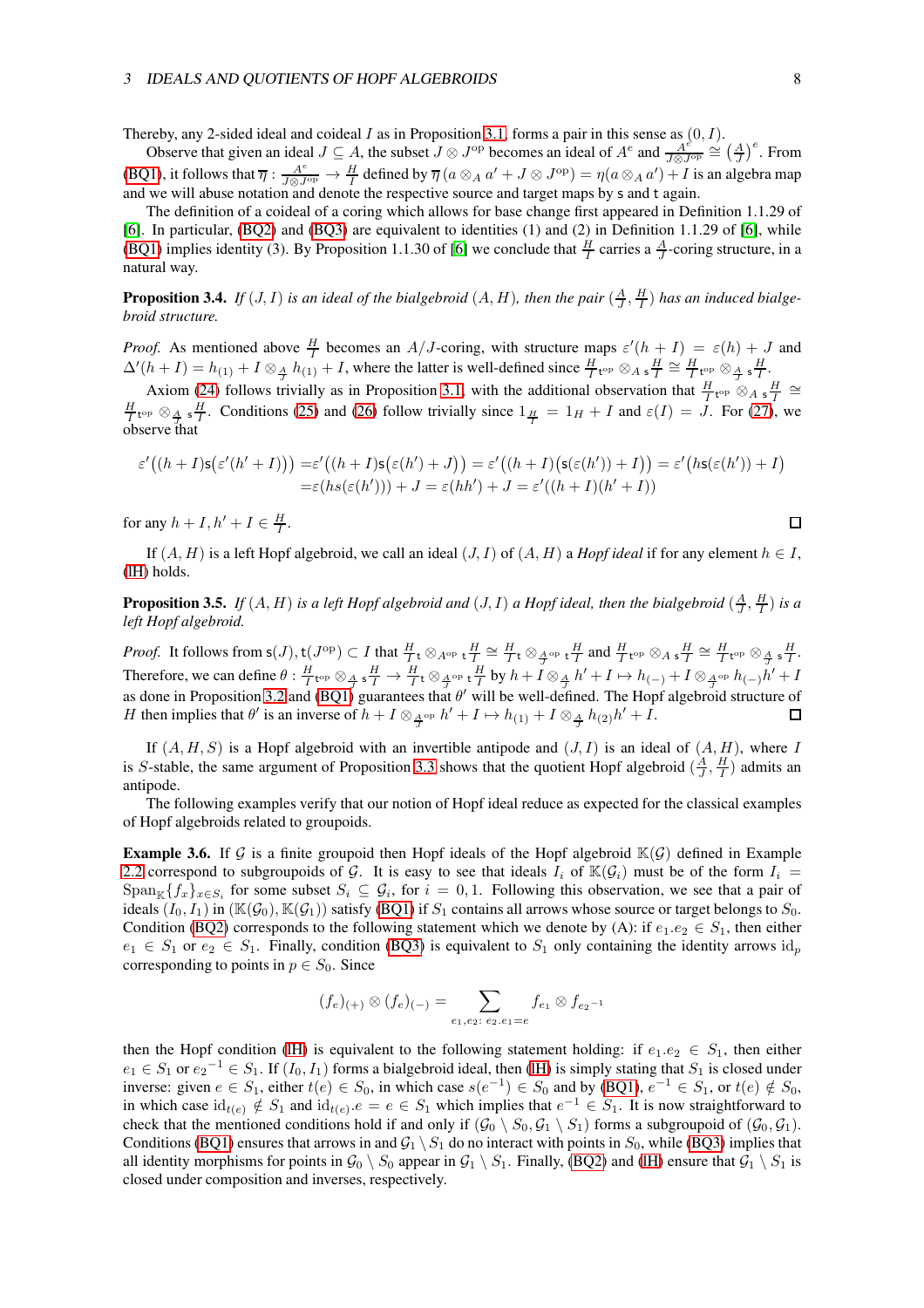**Example 3.7.** Give a groupoid  $\mathcal{G} = (\mathcal{G}_0, \mathcal{G}_1)$  with finite  $\mathcal{G}_0$ , Hopf ideals of K $\mathcal{G}$ , as defined in Example [2.3,](#page-5-2) correspond to *isolated* subgroupoids of G i.e subgroupoids  $(\mathcal{H}_0, \mathcal{H}_1)$ , where if  $e \in \mathcal{G}_1$  with  $s(e) \in \mathcal{H}_0$  or  $t(e) \in \mathcal{H}_0$  then  $e \in \mathcal{H}_1$ . As observed in Example [3.6,](#page-7-0) 2-sided ideals J of  $\mathbb{K}(\mathcal{G}_0)$  correspond to subsets of  $\mathcal{G}_0$ . Looking at the ideal conditions, we see that [\(BQ1\)](#page-6-3) is equivalent to  $id_p \in I$  for  $f_p \in J$ , while [\(BQ3\)](#page-6-5) states that  $f_t(e) \in J$  for any  $e \in E$ . Condition [\(BQ2\)](#page-6-4) holds automatically for any I since  $\Delta$  is defined in a trivial manner and so does IH since  $(e)_{(+)} \otimes (e)_{(-)} = e \otimes e^{-1} \in I_t \otimes_A {}_tH$  for  $e \in I$  in this case. If I is a 2-sided ideal of  $\mathbb{K}\mathcal{G}_1$  and  $\mathrm{id}_p \in I$ , then for any  $e \in \mathcal{G}_1$  with  $s(e) = p$  or  $t(e) = p$ , we have  $e \in I$ . Conversely, if  $e \in I$ , then  $f_{t(e)} \in J$ , by [\(BQ3\)](#page-6-5), and [\(BQ1\)](#page-6-3) implies that  $e^{-1} \in I$  holds, since  $f_s(e^{-1}) \in J$ . Consequently,  $\epsilon(e^{-1}) = f_{t(e^{-1})} = f_{s(e)} \in J$ . Hence, ideals  $(J, I)$  of  $(\mathbb{K}(\mathcal{G}_0), \mathbb{K}\mathcal{G}_1)$  correspond to isolated subgroupoids

<span id="page-8-1"></span>**Example 3.8.** Hopf ideals  $(I, J)$  of a commutative Hopf algebroid  $(A, H)$ , as in Example [2.4,](#page-5-0) correspond to representable presheafs of subgroupoids of H. Note that since in this setting  $h_{(+)} \otimes h_{(-)} = h_{(1)} \otimes S(h_{(2)})$ , then (IH) becomes equivalent to the ideal being S-stable. Given any ideal  $(I, J)$ , we denote the corresponding presheaf of  $(\frac{A}{J}, \frac{H}{I})$  by  $\overline{\mathcal{H}}$ . If we denote the natural projection maps  $A \rightarrow \frac{A}{J}$  and  $H \rightarrow \frac{H}{I}$  by  $\pi_0$  and  $\pi_1$ , the corresponding maps  $\text{Hom}_{\mathbb{K}-\text{alg}}(\pi_n, C) : \overline{\mathcal{H}}(C) \to \mathcal{H}(C)$  become injective maps for any algebra C and  $n = 0, 1$ , and commute with the structure maps of the groupoid. Hence, for any algebra C,  $\overline{\mathcal{H}}(C)$  forms a subgroupoid of  $\mathcal{H}(C)$ .

#### <span id="page-8-0"></span>3.3 Isotopy quotient of a Hopf algebroid

In this section we introduce a distinguished quotient of a Hopf algebroid, called its isotropy quotient, and its connection to isotropy groups of groupoids. Recall that for an arbitrary groupoid ( $\mathcal{G}_0, \mathcal{G}_1$ ) and  $x \in \mathcal{G}_0$ , the group of arrows with the same source and target, x, is called the isotropy group of the groupoid at the point  $x$ . The subgroupoid obtained as the disjoint product of these groups is the *isotropy groupoid* of  $(G_0, G_1)$ .

Given a Hopf algebroid  $(A, H)$ , one has a distinguished ideal  $(J, I)$  of  $(A, H)$ , where  $J = \langle ab - ba \rangle_{a, b \in A}$ and  $I = \langle s(a) - t(a)\rangle_{a \in A}$ . We call this ideal the *isotropy ideal* of  $(A, H)$ .

<span id="page-8-2"></span>Lemma 3.9. *The isotopy ideal of any Hopf algebroid is a Hopf ideal.*

*Proof.* Axiom [\(BQ1\)](#page-6-3) follows since  $s(a)t(b) = t(b)s(a)$  in H, while [\(BQ3\)](#page-6-5) holds trivially. Since  $\Delta(s(a) - b)$  $t(a)$ ) = s(a) ⊗ 1<sub>H</sub> − 1<sub>H</sub> ⊗ t(a) = (s(a) − t(a)) ⊗ 1<sub>H</sub> − 1<sub>H</sub> ⊗ (s(a) − t(a)), we conclude that the isotopy ideal is indeed an ideal of  $(A, H)$  as defined in the last section. What remains is to show that (IH) holds. Since  $\langle s(a) - t(a) \rangle_{a \in A}$  is the 2-sided ideal generated by elements  $s(a) - t(a)$ , [\(31\)](#page-4-4) implies that we only need to check (IH) for  $h = s(a) - t(a)$  for some  $a \in A$ . The latter follows directly from [\(29\)](#page-4-5) and [\(30\)](#page-4-6):

$$
\beta^{-1}(\mathsf{s}(a) - \mathsf{t}(a) \otimes 1_H) = (\mathsf{s}(a))_{(+)} \otimes_{A^{\mathrm{op}}} (\mathsf{s}(a))_{(-)} - (\mathsf{t}(a))_{(-)} \otimes_{A^{\mathrm{op}}} (\mathsf{t}(a))_{(+)}
$$
  
\n
$$
= \mathsf{s}(a) \otimes_{A^{\mathrm{op}}} 1_H - 1_H \otimes_{A^{\mathrm{op}}} \mathsf{s}(a)
$$
  
\n
$$
= (\mathsf{s}(a) - \mathsf{t}(a)) \otimes_{A^{\mathrm{op}}} 1_H - 1_H \otimes_{A^{\mathrm{op}}} (\mathsf{s}(a) - \mathsf{t}(a)) \in H_{\mathsf{t}} \otimes_{A^{\mathrm{op}}} \mathsf{t} H
$$

and thereby lands in Im  $(I_t \otimes_{A^{op}} H + H_t \otimes_{A^{op}} I)$  as required.

We call the quotient Hopf algebroid  $(\frac{A}{J}, \frac{H}{I})$  the *isotopy quotient* of  $(A, H)$ , noting that  $\frac{A}{J}$  is a commutative algebra, sometimes called the *abelianisation* of A. We will denote the isotopy quotient of (A, H) by  $(A_{ab}, H_{iso})$ . If A is commutative to begin with, then  $J = 0$ , and the isotropy Hopf algebroid is again a Hopf algebroid over the same base algebra A. If in addition to A being commutative,  $s = t$  holds, which is the case for the universal enveloping Hopf algebroid of a Lie-Rinehart pair or the groupoid ring of Example [2.3,](#page-5-2) then  $(A_{ab}, H_{iso}) = (A, H).$ 

Corollary 3.10. *If* (A, H, S) *is a Hopf algebroid admitting an invertible antipode, then its isotopy quotient* (Aab, Hiso) *also admits an antipode.*

*Proof.* This statement follows directly from Proposition [3.3](#page-6-6) and the fact that the isotopy ideal is S-stable since by definition  $S(s(a) - t(a)) = t(a) - s(a)$ .  $\Box$ 

By definition, left modules over  $H_{\text{iso}}$  are precisely left H-modules which contain the isotopy ideal I in their annihilator. Since I is generated by terms  $s(a) - t(a)$  and the source and target define the A-bimodule structure of the H-module, we see that  $H_{iso}$ -modules are exactly the H-modules where the left and right Aactions agree i.e. symmetric A-modules. By viewing symmetric A-bimodules as left  $A_{ab}$ -modules, we have the following observation:

 $\Box$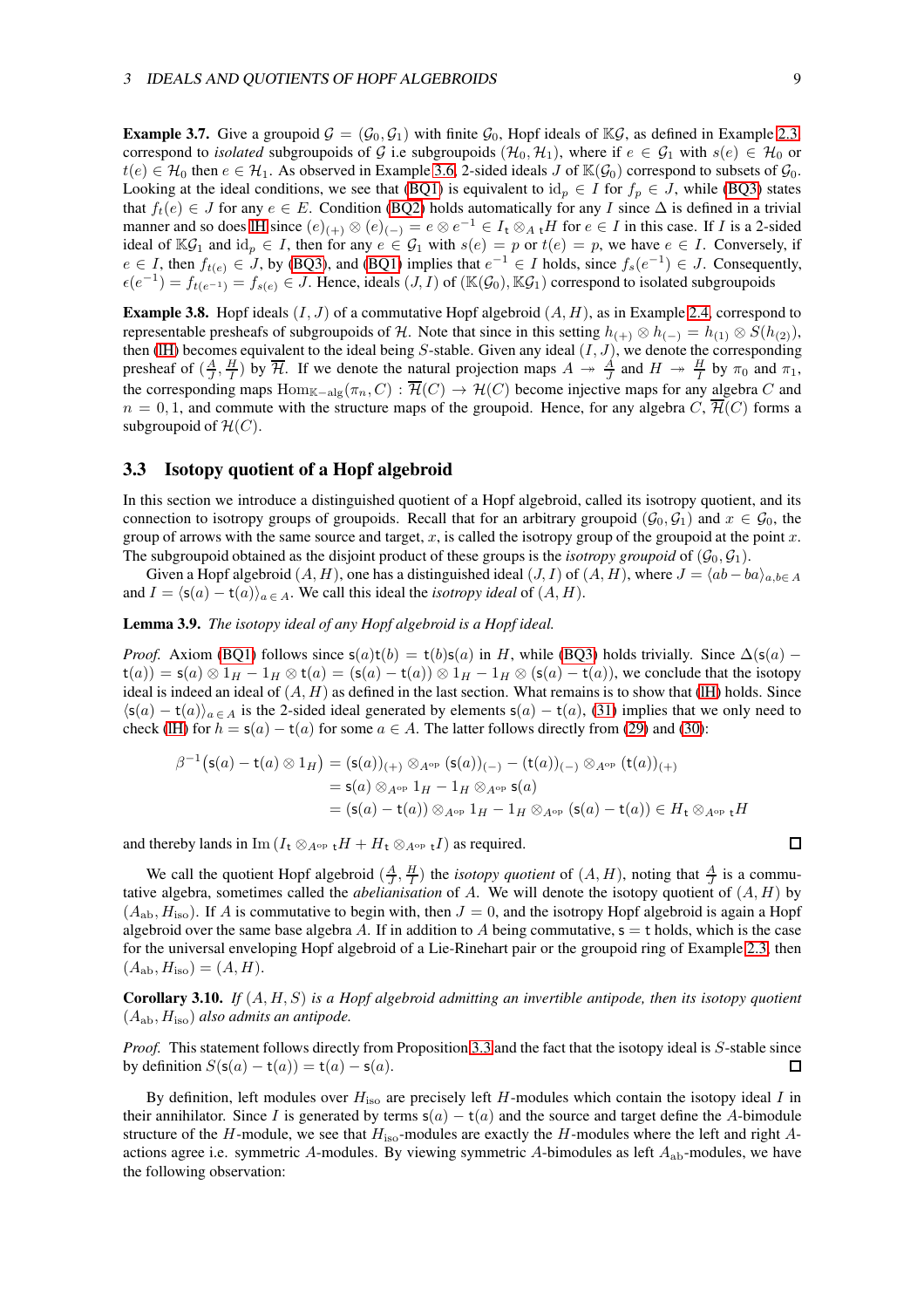Theorem 3.11. *Given a bialgebroid* (A, H)*, we have a commutative diagram of functors defined by restriction of scalars:*

$$
H \mathcal{M} \xrightarrow{\mathcal{G}} A \mathcal{M}_{A}
$$
  
\n
$$
\mathcal{F} \uparrow_{H_{\text{iso}}} \uparrow_{H_{\text{iso}}} \uparrow_{H_{\text{ab}}} \uparrow_{H_{\text{iso}}} \uparrow_{H_{\text{iso}}} \uparrow_{H_{\text{iso}}} \uparrow_{H_{\text{iso}}} \uparrow_{H_{\text{iso}}} \uparrow_{H_{\text{iso}}} \uparrow_{H_{\text{iso}}} \uparrow_{H_{\text{iso}}} \uparrow_{H_{\text{iso}}} \uparrow_{H_{\text{iso}}} \uparrow_{H_{\text{iso}}} \uparrow_{H_{\text{iso}}} \uparrow_{H_{\text{iso}}} \uparrow_{H_{\text{iso}}} \uparrow_{H_{\text{iso}}} \uparrow_{H_{\text{iso}}} \uparrow_{H_{\text{iso}}} \uparrow_{H_{\text{iso}}} \uparrow_{H_{\text{iso}}} \uparrow_{H_{\text{iso}}} \uparrow_{H_{\text{iso}}} \uparrow_{H_{\text{iso}}} \uparrow_{H_{\text{iso}}} \uparrow_{H_{\text{iso}}} \uparrow_{H_{\text{iso}}} \uparrow_{H_{\text{iso}}} \uparrow_{H_{\text{iso}}} \uparrow_{H_{\text{iso}}} \uparrow_{H_{\text{iso}}} \uparrow_{H_{\text{iso}}} \uparrow_{H_{\text{iso}}} \uparrow_{H_{\text{iso}}} \uparrow_{H_{\text{iso}}} \uparrow_{H_{\text{iso}}} \uparrow_{H_{\text{iso}}} \uparrow_{H_{\text{iso}}} \uparrow_{H_{\text{iso}}} \uparrow_{H_{\text{iso}}} \uparrow_{H_{\text{iso}}} \uparrow_{H_{\text{iso}}} \uparrow_{H_{\text{iso}}} \uparrow_{H_{\text{iso}}} \uparrow_{H_{\text{iso}}} \uparrow_{H_{\text{iso}}} \uparrow_{H_{\text{iso}}} \uparrow_{H_{\text{iso}}} \uparrow_{H_{\text{iso}}} \uparrow_{H_{\text{iso}}} \uparrow_{H_{\text{iso}}} \uparrow_{H_{\text{iso}}} \uparrow_{H_{\text{iso}}} \uparrow_{H_{\text{iso}}} \uparrow_{H_{\text{iso}}} \uparrow_{H_{\text{iso}}} \uparrow_{H_{\text{iso}}} \uparrow_{H_{\text{iso}}} \uparrow_{H_{\text{iso}}} \uparrow_{H_{\text{iso}}} \uparrow_{H_{\text{iso}}} \uparrow_{H_{\text{iso}}} \uparrow_{H_{\text{iso}}} \uparrow_{H_{\text{iso}}} \uparrow
$$

where  $\mathcal{F}(\ _{H_{\rm iso}}\mathcal{M})$  is equal to the full subcategory of modules whose image under  $\cal G$  falls in  $\mathcal{H}(\ _{A_{\rm ab}}\mathcal{M}).$ 

The following examples show how our construction reduces to the usual notion of isotopy sub-groupoid, when applied to Hopf algebroids related to groupoids.

<span id="page-9-1"></span>**Example 3.12.** Let  $(G_0, G_1)$  be a finite groupoid and  $\mathbb{K}(G)$  the corresponding Hopf algebroid as in Example [2.2.](#page-5-5) Since  $\mathbb{K}(\mathcal{G}_0)$  is commutative, then  $\mathbb{K}(\mathcal{G}_0)_{ab} = \mathbb{K}(\mathcal{G}_0)$ . Note that for any  $p \in \mathcal{G}_0$ , we have that

$$
\sum_{e:s(e)=p} f_e = \mathsf{s}(f_p)\mathsf{t}(f_p) = \sum_{e:t(e)=p} f_e
$$

holds in  $\mathbb{K}(\mathcal{G}_1)_{\text{iso}}$ . Multiplying the equation by  $f_e$  for an arbitrary  $e \in \mathcal{G}_1$  on both sides, we have that  $\delta_{s(e),p}f_e = \delta_{t(e),p}f_e$ . Consequently, in  $\mathbb{K}(\mathcal{G}_1)_{iso}$  we have  $f_e = \delta_{s(e),t(e)}f_e$  and  $(\mathbb{K}(\mathcal{G}_0), \mathbb{K}(\mathcal{G}_1)_{iso})$  is isomorphic to the Hopf algebroid of functions on the isotropy subgroupoid  $G'$  of  $G$ ,  $(\mathbb{K}(\mathcal{G}'_0), \mathbb{K}(\mathcal{G}'_1))$ . while the isotropy ideal

<span id="page-9-0"></span>**Example 3.13.** Let  $(A, H)$  be a commutative Hopf algebroid and  $H$  its associated pre-sheaf of groupoids, as in Example [3.8.](#page-8-1) Let  $\mathcal{H}^{\text{iso}}$  denote the associated pre-sheaf of groupoids of the isotopy Hopf algebroid of  $(A, H)$ . By definition, for an arbitrary K-algebra C, we have an injective morphism of groupoids  $\text{Hom}_{K-\text{alg}}(\pi, C)$ :  $\mathcal{H}^{\text{iso}}(C) \hookrightarrow \mathcal{H}(C)$ , where  $\pi : H \to H/\langle s(a) - t(a) \rangle_{a \in A}$  denotes the natural projection as before. It is straightforward to see that  $\mathcal{H}^{\text{iso}}(C)$  is the subgroupoid of  $\mathcal{H}(C)$  with the same base points  $\mathcal{H}^{\text{iso}}(C)_0 =$  $\mathcal{H}(C)_0 = \text{Hom}_{\mathbb{K}-\text{alg}}(A, C)$  and arrows which have the same source and target:

$$
\mathcal{H}^{\rm iso}(C)_1 \longleftrightarrow \{f\in \mathcal{H}(C)_1 \mid f(\mathsf{s}(a)) = f(\mathsf{t}(a)) \ \forall a\in A\} = \{f\in \mathcal{H}(C)_1 \mid \mathsf{s}^*(f) = \mathsf{t}^*(f)\}
$$

Hence,  $\mathcal{H}^{\text{iso}}(C)$  is precisely the isotopy groupoid of  $\mathcal{H}(C)$ . The notion of isotropy groups was already extended to this setting in Section 5.1 of [\[7\]](#page-25-7).

### <span id="page-9-2"></span>4 The case of surjective calculi

#### <span id="page-9-3"></span>4.1 Algebra structures

In this section, we develop our constructions in [\[8\]](#page-25-1) with the further assumption that the calculus is surjective i.e.  $\Omega^1$  is spanned by elements of the form a.db for  $a, b \in A$ . If the calculus is surjective, then generators of the form  $(x, \omega) \in R_1^1$  in  $B\mathfrak{X}^1$  are spanned by generators from  $A^e$  and  $T_{\mathbb{K}}\mathfrak{X}^1$ : if  $\omega = \sum_m a_m db_m$ , then by [\(9\)](#page-3-5) it follows that  $(x,\omega) = \sum_m [x, \overline{b_m}] \cdot \overline{a_m}$  holds in  $B\mathfrak{X}^1$ . Hence,  $B\mathfrak{X}^1$  can be viewed as quotient of  $A^e \star T_{\mathbb{K}}\mathfrak{X}^1$ by suitable relations. Consequently, for a surjective calculus we can describe  $IB^{\mathfrak{X}^1}$  and  $H\mathfrak{X}^1$  as quotients of  $T \mathfrak{X}_{\bullet}^1 \star T \mathfrak{Y}_{\bullet}^1$ , where  $T \mathfrak{X}_{\bullet}^1$  and  $T \mathfrak{Y}_{\bullet}^1$  are the algebras representing the categories of left and right connections.

Recall that if the calculus is surjective, then  $\Omega^1$  is a quotient of the universal calculus on A [Proposition 1.5 [\[3\]](#page-25-0)]. The universal calculus on an algebra A is defined as  $\Omega_{\text{uni}}^1 := \text{ker}(.) \subset A \otimes_{\mathbb{K}} A$  with its differential defined by  $d_{\text{uni}} a = a \otimes_{\mathbb{K}} 1 - 1 \otimes_{\mathbb{K}} a$ . Any other surjective calculus on A will be a quotient of  $\Omega^1$  by a sub-bimodule N [Proposition 1.5 [\[3\]](#page-25-0)]. The calculus  $\Omega_{\text{uni}}^1$  itself is naturally surjective since for any  $\sum_i a_i \otimes_{\mathbb{K}} b_i \in \Omega_{\text{uni}}^1$ ,  $\sum_i a_i.b_i = 0$ , so that  $\sum_i a_i \otimes_{\mathbb{K}} b_i = \sum_i (d_{\text{uni}} a_i) b_i$ .  $a_i a_i.b_i = 0$ , so that  $\sum_i a_i \otimes_{\mathbb{K}} b_i = \sum_i (d_{\text{uni}} a_i) . b_i$ .

In our notation, we describe our algebras as quotients of coproducts (free products) of some generating algebras by ideals which are defined by a series of relations. For example  $T\mathfrak{X}^1_\bullet$  is defined as the quotient of  $A \star T_{\mathbb{K}} \mathfrak{X}^1$ , by the *ideal* generated by relations [\(7\)](#page-3-3) and [\(8\)](#page-3-4). In order to describe an algebra morphism with such a domain, we must define the image of the generators under the morphism and check that the image of these relations hold in the target algebra. Meaning, for a morphism with domain  $T\mathfrak{X}_{\bullet}^1$ , we first define an algebra morphism from  $A \star T \mathfrak{X}_{\bullet}^1$  and then check that the image of relations [\(7\)](#page-3-3) and [\(8\)](#page-3-4) hold in the target algebra. If this is the case, it follows that the algebra morphism must factorise through  $T\mathfrak{X}_{\bullet}^1$ . In what follows we will use this subtlety without mentioning.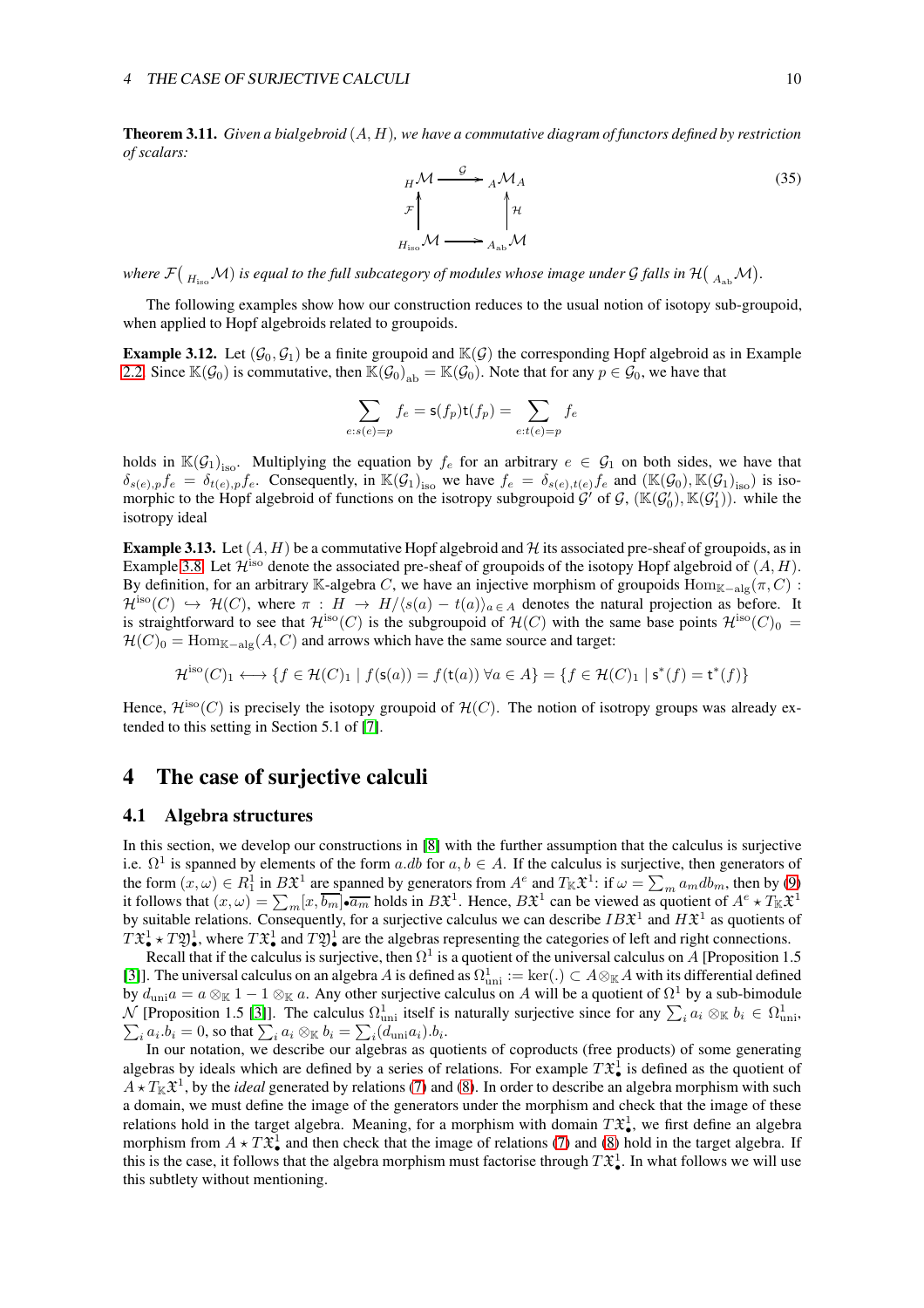#### 4 THE CASE OF SURJECTIVE CALCULI 11

<span id="page-10-4"></span>**Proposition 4.1.** If  $\Omega^1 = \Omega_{\text{uni}}^1/\mathcal{N}$ , then  $B\mathfrak{X}^1$  is isomorphic, as an algebra, to the quotient of  $A^{\text{op}} \star T\mathfrak{X}^1_{\bullet}$  by *relations*  $a \cdot \overline{b} = \overline{b} \cdot a$  *for*  $a, b \in A$  *and* 

<span id="page-10-0"></span>
$$
\sum_{m} \overline{s_m} \bullet x \bullet \overline{r_m} = 0 \tag{36}
$$

*for any*  $x \in \mathfrak{X}^1$  *and*  $\sum_m r_m \otimes_{\mathbb{K}} s_m \in \mathcal{N}$ *.* 

*Proof.* Let us denote the quotient of  $A^{op} \star T \mathfrak{X}_{\bullet}^1$  by the mentioned relations, by B. We can define an algebra morphism  $\kappa : B\mathfrak{X}^1 \to B$  by sending generators from  $A^e$  and  $\mathfrak{X}^1$  to the corresponding generators in B and defining  $\kappa((x,\sum_i a_i db_i)) = \sum_i [x,\overline{b_i}] \bullet \overline{a_i}$  for any  $\sum_i a_i db_i$ . By relation [\(36\)](#page-10-0),  $\kappa$  is well defined since if  $\sum_i r_i ds_i = 0$  or equivalently  $\sum_i r_i \otimes_{\mathbb{K}} s_i \in \mathcal{N}$ , then  $\kappa((x, \sum_i r_i ds_i)) = \sum_i x \cdot \overline{s_i} \cdot \overline{r_i} - \overline{s_i} \cdot x \cdot \overline{r_i} = 0$ . Relation [\(9\)](#page-3-5) is clearly respected by the morphism and we must only check that  $(10)$  holds, for  $n = 1$ , under the morphism: Noting that  $(d_{\text{uni}}b).a = d_{\text{uni}}(ba) - b.d_{\text{uni}}a$  in  $\Omega_{\text{uni}}^1$ , we observe that

$$
\kappa\left(\overline{a}\bullet(x,\sum_{i}a_{i}db_{i})\bullet\overline{b}\right)=\sum_{i}\overline{a}\bullet[x,\overline{b_{i}}]\bullet\overline{a_{i}}\bullet\overline{b}=\sum_{i}\overline{a}\bullet[x,\overline{b_{i}}]\bullet\overline{b.a_{i}}
$$

$$
=\sum_{i}[x,\overline{b_{i}}a]\bullet\overline{b.a_{i}}-\sum_{i}[x,\overline{a}]\overline{b_{i}}\bullet\overline{b.a_{i}}=\kappa\left((x,\sum_{i}b.a_{i}db_{i}.a)\right)
$$

We can define an inverse map for  $\kappa$  in a completely symmetric manner, demonstrating that the two presentations are isomorphic. П

Recall that there is a distinction between left and right bimodule connection where a bimodule is considered to either satisfy the Leibniz rule with respect to its left or right A-action. We denote the algebra whose category of left modules is isomorphic to the category of right connections,  $\mathcal{E}_A$ , by  $T_\mathbb{K} \mathfrak{Y}_\bullet^1$ . We require  $\Omega^1$  to be left fgp with its right dual bimodule denoted by  $\mathfrak{Y}^1$ . In this case  $T_{\mathbb{K}}\mathfrak{Y}^1_{\bullet}$  is define as the quotient of  $A^{op} \star T_{\mathbb{K}}\mathfrak{Y}^1$  by relations

<span id="page-10-5"></span>
$$
\overline{a} \cdot \overline{y} = \overline{ya}, \qquad \overline{y} \cdot \overline{a} = \overline{ay} + \overline{\text{ev}(da \otimes y)} \tag{37}
$$

where we denote generators of  $\mathfrak{D}^1$  by  $\overline{y}$  and  $\overline{a} \in A^{\mathrm{op}}$ . It is well-known that any left bimodule connection  $(M, \nabla, \sigma)$  with an invertible  $\Omega^1$ -intertwining,  $\sigma$ , induces a right bimodule connection  $(M, \sigma^{-1} \nabla, \sigma^{-1})$  on M and vice-versa. As observed in Remark 4.4 of [\[8\]](#page-25-1), this is because  $T\mathfrak{Y}_{\bullet}^1$  is a subalgebra of  $IB\mathfrak{X}^1$ : generators from  $\mathfrak{Y}^1$  are embedded as  $\overline{y} \mapsto (\omega_i, y) \cdot x_i$  and genrators from  $A^{\mathrm{op}}$  embed trivially.

If the calculus is surjective, then generators of the form  $(\omega, y) \in R^1_2$  can be written in terms of commutators between generators from  $\mathfrak Y$  and A. Hence, we can extend the idea of Proposition [4.1](#page-10-4) and fully describe the algebra  $IB^{\mathfrak{X}^1}$  with generators from  $A^e$ ,  $\mathfrak{X}^1$  and  $\mathfrak{Y}^1$ . Before we state this description, note that when  $\Omega^1$  is surjective, then  $\text{coev}(1) = \sum_i \sum_{l=1}^{l_i} (db_{i,l}) a_{i,l} \otimes x_i = \sum_i \sum_{l=1}^{l_i} db_{i,l} \otimes a_{i,l} x_i$ . Hence, by re-labelling  $x_i$  and renumbering the indexes, we can always assume that  $\text{coev}(1) = \sum_i db_i \otimes x_i$  and by a symmetric argument that  $\underline{\mathrm{coev}}(1) = \sum_j y_j \otimes dc_j.$ 

<span id="page-10-6"></span>**Proposition 4.2.** If the calculus is surjective,  $\Omega^1 = \Omega^1_{\text{uni}}/\mathcal{N}$ , and  $\mathfrak{X}^1$  and  $\mathfrak{Y}^1$  denote the left and right dual bimodules of  $\Omega^1$  as before, then as an algebra  $IB{\frak X}^1$  is isomorphic to the quotient of the algebra  $B{\frak X}^1\star T_{\Bbb K}$ 2), *where* BX 1 *is described as in Proposition [4.1,](#page-10-4) by relations* [\(37\)](#page-10-5) *and*

$$
\sum_{m} r_m \bullet \overline{y} \bullet s_m = 0 \tag{38}
$$

<span id="page-10-1"></span>
$$
[\overline{y}, b_i] \bullet x_i = \overline{y} \tag{39}
$$

<span id="page-10-3"></span><span id="page-10-2"></span>
$$
[x,\overline{c_j}]\bullet\overline{y_j} = x\tag{40}
$$

where  $\sum_m r_m \otimes_{\mathbb{K}} s_m \in \mathcal{N}$ *.* 

*Proof.* In an analogues manner to the proof of Proposition [4.1,](#page-10-4) we can construct an algebra morphism  $\kappa$  from  $IB^1$  to the algebra described above, which we denote *IB*. We define  $\kappa$  on the additional generators of  $IB^1$ by  $(\sum_i a_i db_i, y) \mapsto a_i \bullet [\overline{y}, b_i]$ . In a symmetric argument to the proof of Proposition [4.1,](#page-10-4) it follows that  $\kappa$  is a well defined algebra morphism and respects relations [\(10\)](#page-3-6), while relations [\(11\)](#page-3-7) and [\(12\)](#page-3-8) follow directly from [\(39\)](#page-10-2) and [\(40\)](#page-10-3):

$$
\kappa((db_i, y) \bullet (x_i, da)) = [\overline{y}, b_i] \bullet [x_i, \overline{a}] = [\overline{y}, b_i] \bullet x_i \bullet \overline{a} - [\overline{ay}, b_i] \bullet x_i - [\underline{ev}(da \otimes y), b_i] \bullet x_i = \overline{y} \bullet \overline{a} - \overline{ay}
$$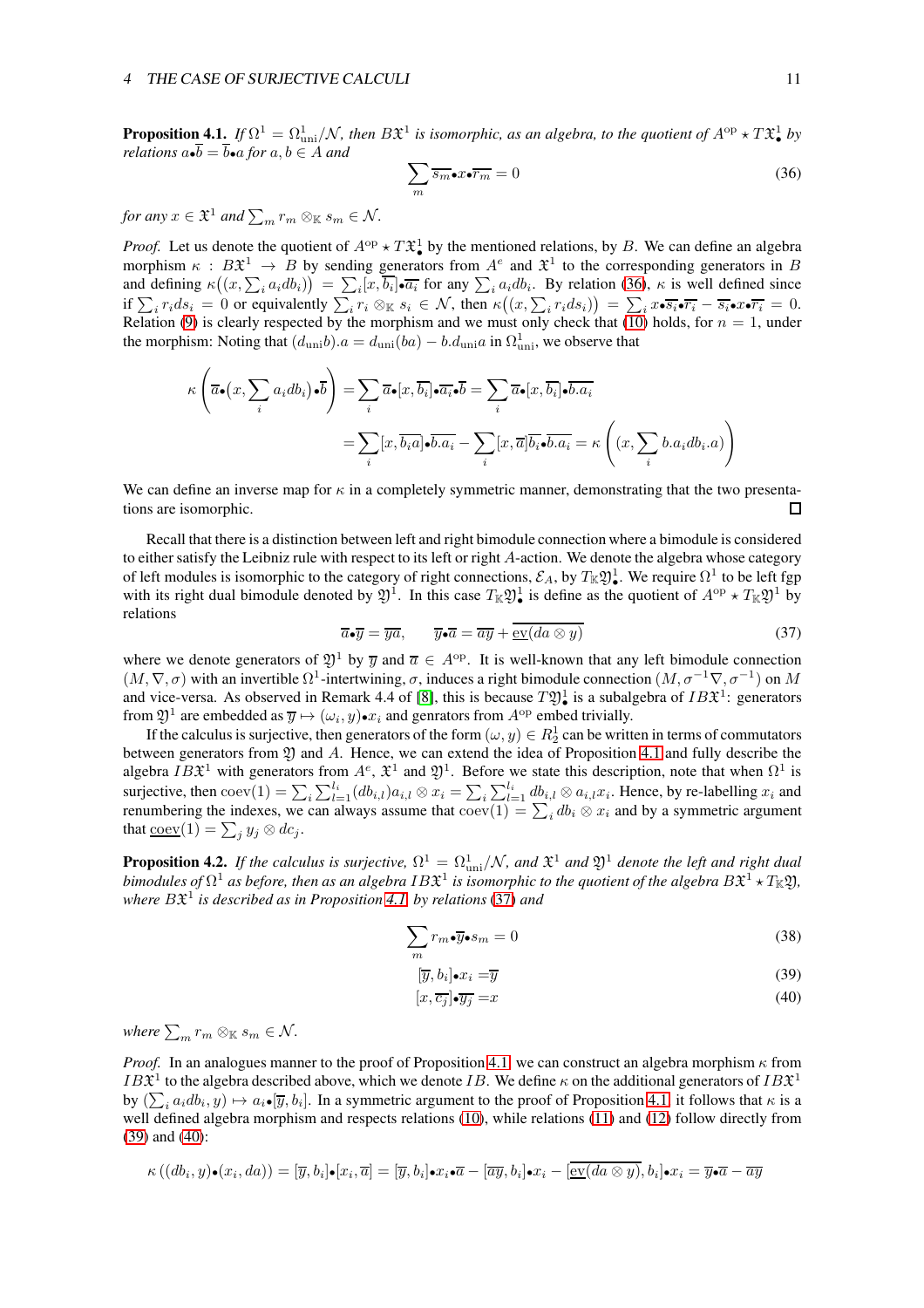$$
= \overline{\text{ev}(da \otimes y)} = \kappa \left( \overline{\text{ev}(da \otimes y)} \right)
$$
  

$$
\kappa \left( (x, dc_j) \bullet (da, y_j) \right) = [x, \overline{c_j}] \bullet [\overline{y_j}, a] = [x, \overline{c_j}] \bullet \overline{y_j} \bullet a - [x \bullet a, \overline{c_j}] \bullet \overline{y_j} = x \bullet a - xa - [\text{ev}(x \otimes da), \overline{c_j}] \bullet \overline{y_j}
$$
  

$$
= \text{ev}(x \otimes da) = \kappa \left( \text{ev}(x \otimes da) \right)
$$

We can then define an inverse for  $\kappa$  by sending additional generators  $\overline{y}$  to  $(db_i, y) \bullet x_i$  in  $IB\mathfrak{X}^1$ . The only non-trivial fact to check is whether  $\kappa^{-1}$  respects [\(39\)](#page-10-2) and [\(40\)](#page-10-3), where the latter follows from relation [\(12\)](#page-3-8):

$$
\kappa^{-1}([\overline{y}, b_i] \bullet x_i) = [(db_l, y) \bullet x_l, b_i] \bullet x_i = (db_l, y) \bullet x_l \bullet b_i \bullet x_i - (b_i db_l, y) \bullet x_l \bullet x_i
$$
  
\n
$$
= (db_l, y) \bullet x_l \bullet b_i \bullet x_i - (db_l, y) \bullet (x_l b_i) \bullet x_i = (db_l, y) \bullet \text{ev}(x_l \otimes db_i) \bullet x_i = (db_l, y) \bullet x_l = \kappa^{-1}(\overline{y})
$$
  
\n
$$
\kappa^{-1}([x, \overline{c_j}] \bullet \overline{y_j}) = (x, dc_j) \bullet (db_i, y_j) \bullet x_i = \text{ev}(x \otimes db_i) \bullet x_i = x = \kappa^{-1}(x)
$$

Hence,  $\kappa$  and  $\kappa^{-1}$  are both algebra morphisms and clearly inverses.

<span id="page-11-5"></span>**Corollary 4.3.** If  $\Omega^1$  is pivotal as a bimodule and  $\mathfrak{X}^1=\mathfrak{Y}^1$ , then  $H\mathfrak{X}^1$  is a quotient of  $IB\mathfrak{X}^1$  by the additional *relations*

$$
[y_j, \overline{a}] \bullet [\overline{x}, c_j] = \overline{\text{ev}(x \otimes da)}
$$
\n(41)

$$
[\overline{x_i}, a] \bullet [x, \overline{b_i}] = \text{ev}(da \otimes x) \tag{42}
$$

*where* IBX 1 *is presented as in Proposition [4.2.](#page-10-6)*

*Proof.* The proof follows exactly as in the proof of Proposition [4.2,](#page-10-6) where we relations [\(41\)](#page-11-0) and [\(42\)](#page-11-1) are precisely the images of relations [\(13\)](#page-3-9) and [\(14\)](#page-3-10), respectively, under  $\kappa$ .  $\Box$ 

One might be tempted to look at the quotient of  $IB^{\mathfrak{X}^1}$  by relations  $y_j \bullet [\overline{x}, c_j] = \overline{x}$  in a symmetric manner to relations [\(11\)](#page-3-7) and [\(12\)](#page-3-8). However, such a relation would imply that  $[y_j, \overline{a}] \bullet [\overline{x}, c_j] = \overline{\mathrm{ev}(da \otimes x)}$ :

$$
\overline{xa} - \overline{ax} - \underline{\text{ev}}(da \otimes x) = \overline{a} \cdot \overline{x} - \overline{x} \cdot \overline{a} = \overline{a} \cdot y_j \cdot [\overline{x}, c_j] - y_j \cdot [\overline{x}, c_j] \cdot \overline{a}
$$
\n
$$
= \overline{a} \cdot y_j \cdot [\overline{x}, c_j] - y_j \cdot \overline{a} \cdot [\overline{x}, c_j] - y_j \cdot [\overline{x}, \overline{a}], c_j]
$$
\n
$$
= [\overline{a}, y_j] \cdot [\overline{x}, c_j] + y_j \cdot [\overline{x} \overline{a} - \overline{ax} - \overline{\underline{\text{ev}}(da \otimes x)}, c_j]
$$
\n
$$
= [\overline{a}, y_j] \cdot [\overline{x}, c_j] + \overline{x} \overline{a} - \overline{ax}
$$

This is a very unnatural implication since for arbitrary  $b \in A$  we have

$$
\overline{\mathrm{ev}(b.da\otimes x)} = \overline{\mathrm{ev}(da\otimes x)} \bullet \overline{b}, \quad [y_j, \overline{a}] \bullet [\overline{x}, c_j] \bullet \overline{b} = [y_j, \overline{a}] \bullet [\overline{bx}, c_j]
$$

Hence, the mentioned equality would imply that  $\overline{\text{ev}(b\cdot da \otimes x)} = \overline{\text{ev}(da \otimes bx)}$ . Even in the simple case of the digraph calculus, Section [5,](#page-15-0) for any edge  $p \to q \in E$ , this relation would imply that  $0 = \frac{\text{ev}}{\text{ev}}(df_q \otimes f_p \cdot e_{q \leftarrow p})$  $\overline{\mathrm{ev}(f_p df_q \otimes e_{q \leftarrow p})} = \overline{f_p}.$ 

## **4.2** Surjective  $\wedge : \Omega^1 \otimes \Omega^1 \to \Omega^2$

In order to describe the algebra representing extendible (invertible) bimodule connections, we are forced to add generators from  $R_1^2$  (resp.  $R_2^2$ ). In this section, we assume that  $\wedge : \Omega^1 \otimes \Omega^1 \to \Omega^2$  is surjective. This assumption makes these additional generators redundant and we show how relations [\(17\)](#page-3-12) and [\(18\)](#page-3-13) can be replaced. Note that any *exterior algebra* i.e. a DGA it is generated by A and dA, satisfies the condition that both  $\wedge:\Omega^1\otimes\Omega^1\to\Omega^2$  and the calculus are surjective. And since we do not require the additional data of  $\Omega^n$ for  $n \geq 3$ , we can assume that the DGA under consideration is an exterior algebra without loss of generality.

<span id="page-11-4"></span> $\bf{Proposition 4.4.}$  If  $\wedge:\Omega^1\otimes\Omega^1\to\Omega^2$  is surjective, then the algebra representing the categories of extendible left/invertible/adaptable bimodule connections, will be isomorphic to the quotient of  $B\mathfrak{X}^1/IB\mathfrak{X}^1/H\mathfrak{X}^1$  by *relations*

<span id="page-11-2"></span>
$$
\mathrm{ev}^2(x^2 \otimes \omega_i \wedge \omega_j) \bullet (x_j, \rho) \bullet (x_i, \omega) = 0 \tag{43}
$$

*and in the case of* IBX 1 */*HX 1 *, relations*

<span id="page-11-3"></span>
$$
\overline{\mathrm{ev}^2(\rho_i \wedge \rho_j \otimes x^2)} \bullet (\omega, y_i) \bullet (\rho, y_j) = 0 \tag{44}
$$

*where*  $\omega \wedge \rho \in \text{ker}(\wedge)$ .

<span id="page-11-1"></span><span id="page-11-0"></span> $\Box$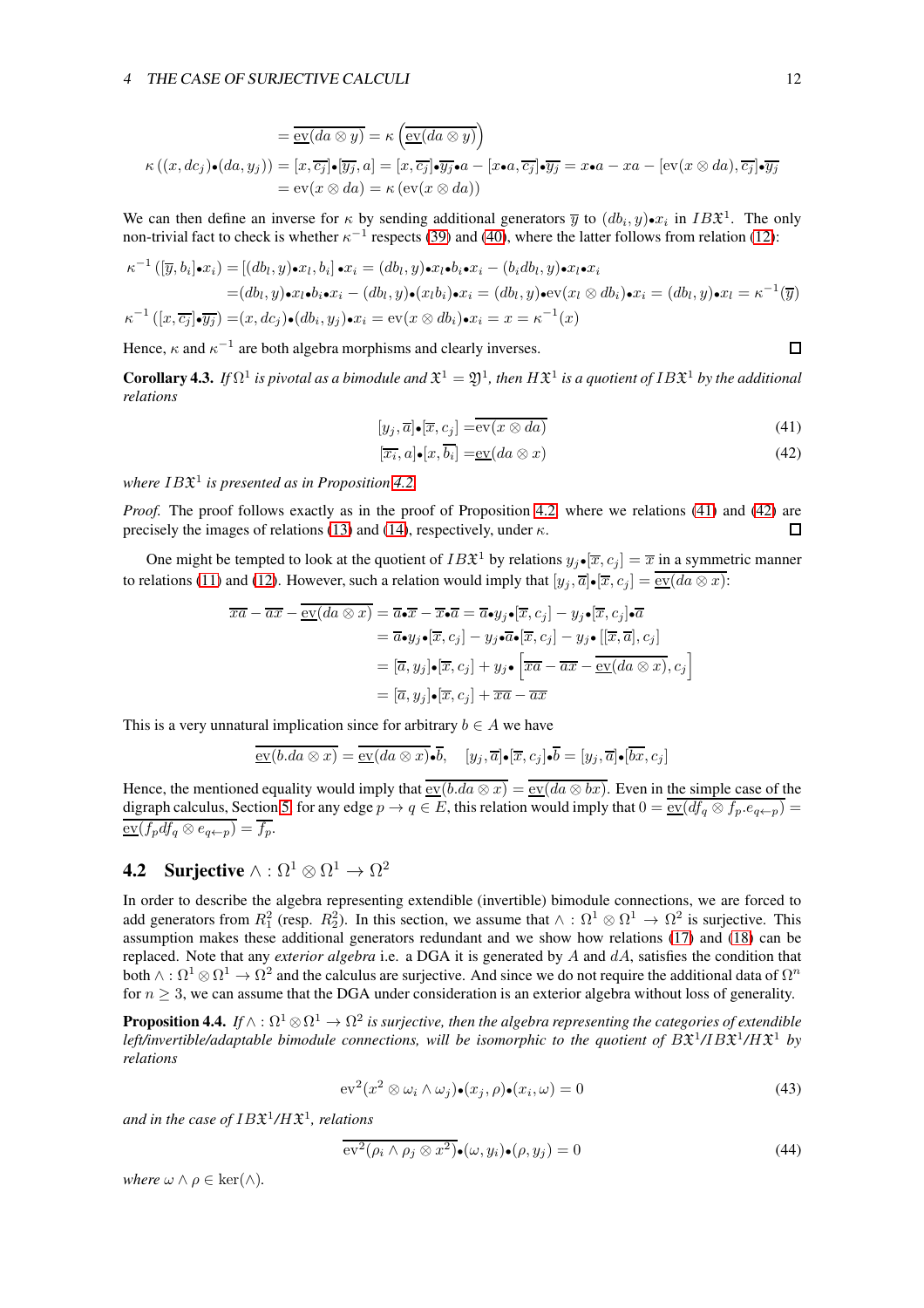*Proof.* The proof of this statement is analogues to that of Proposition [4.2](#page-10-6) and boils down to the fact that we can define a  $\kappa$  which sends the additional generators  $(x^2, \omega \wedge \rho)$  from  $R_1^2$  to  $ev^2(x^2 \otimes \omega_i \wedge \omega_j) \bullet (x_j, \rho) \bullet (x_i, \omega)$ . Relation [\(43\)](#page-11-2) then insures that  $\kappa$  is well defined. Similarly relations [\(17\)](#page-3-12) and [\(18\)](#page-3-13), allow for  $\kappa^{-1}$  to be defined.  $\Box$ 

If we use the description of  $B\mathfrak{X}^1 /I B\mathfrak{X}^1 /H\mathfrak{X}^1$  as in Proposition [4.2,](#page-10-6) then relations [\(43\)](#page-11-2) and [\(44\)](#page-11-3) can be rewritten as

$$
\mathfrak{ev}(x^2 \otimes \omega_i \wedge \omega_j) \bullet [x_j, \overline{b_m}] \bullet [x_i, \overline{a_m}] \bullet \overline{r_m} = 0 \tag{45}
$$

<span id="page-12-1"></span><span id="page-12-0"></span>
$$
\overline{\text{ep}}(\rho_i \wedge \rho_j \otimes x^2) r_m \bullet [\overline{y_i}, a_m] \bullet [\overline{y_j}, b_m] = 0 \tag{46}
$$

respectively, where  $\sum_m r_m da_m \wedge db_m \in \text{ker}(\wedge)$ .

<span id="page-12-3"></span>**Corollary 4.5.** *If*  $(A, \oplus_{0 \leq i} \Omega^n, d, \wedge)$  *is a DGA over a surjective calculus with a pivotal structure and*  $\wedge$  :  $\Omega^1\otimes\Omega^1\to\Omega^2$  is surjective, then the algebra representing flat extendible ABCs, DX, is the quotient of  $H\mathfrak{X}^1$ *by relations* [\(45\)](#page-12-0)*,* [\(46\)](#page-12-1) *and* [\(15\)](#page-3-11)*.*

*Proof.* The proof follows trivially from previous results and the redundancy of relation [\(16\)](#page-3-1), which was observed before Remark 5.1 in [\[8\]](#page-25-1).  $\Box$ 

If the DGA is the maximal prolongation of a first order differential calculus, then in Lemma 4.14 of [\[3\]](#page-25-0) it is stated that any flat left (right) bimodule connection is automatically extendible. Hence, in this setting the relations [\(45\)](#page-12-0) and [\(46\)](#page-12-1) of Proposition [4.4,](#page-11-4) would become redundant in  $D\mathfrak{X}$ .

In Lemma 5.3 of [\[8\]](#page-25-1), we have described several additional relations which follow immediately from our description of  $\mathcal{D}\mathfrak{X}$ . In particular, by describing  $H\mathfrak{X}^1$  as a quotient of  $T\mathfrak{X}^1_\bullet\star T\mathfrak{Y}^1_\bullet$ , relation (58) in [\[8\]](#page-25-1) translates to

<span id="page-12-2"></span>
$$
\overline{\text{co}}(d\rho_j \otimes x^2) \bullet \overline{y_j} + \overline{\text{co}}(\rho_m \wedge \rho_n \otimes x^2) \bullet \overline{y_m} \bullet \overline{y_n} = 0 \tag{47}
$$

The quotient of  $T\mathfrak{Y}_{\bullet}^1$  by this exact relation would be the algebra representing the category of flat right connections, denoted by  $\mathcal{D}_A$ . Hence,  $\mathcal{D} \mathfrak{X}$  can be viewed as a quotient of  $_A \mathcal{D} \star \mathcal{D}_A$  rather than  $T \mathfrak{X}_\bullet^1 \star T \mathfrak{Y}_\bullet^1$ .

**Remark 4.6.** Right connections  $(M, \nabla^r)$  can be viewed as left  $T \mathfrak{Y}_\bullet^1$ -modules by defining  $\nabla^r(m) = y_j \triangleright m \otimes T$  $\rho_i$ . From this point of view the relation [\(47\)](#page-12-2) translates to  $(\nabla^r \wedge \mathrm{id}_{\Omega^1} + \mathrm{id}_M \otimes d) \nabla^r = 0$ . We must mention that this is the correct notion of flatness for a right connection. Although a left connection  $(N, \nabla^l)$  is flat if  $(\mathrm{id}_{\Omega_1} \wedge \nabla^l - d \otimes \mathrm{id}_M) \nabla^l = 0$ , even for a classical flat connection on a smooth manifold, where  $\sigma = \mathrm{flip}$ , the induced right connection flip $\nabla^l$  would satisfy the mentioned right flatness condition. In the classical case this change of sign,  $\pm$ , when changing from left to right is due to  $\Omega^2$  being the space of antisymmetric forms,  $\Lambda^2(\Omega^1)$ , while our work above shows that this change of sign from left to right is independent of  $\Omega^2$ .

#### <span id="page-12-4"></span>4.3 Bialgebroid and Hopf algebroid structures

Finally, we will recall the bialgebroid and Hopf algebroids structure of these algebras, with regards to their new generators when the calculus is surjective. We will use the notation ≡ to move between the presentations of these algebras in [\[8\]](#page-25-1) and the new set of generators described in the previous two sections.

In [\[8\]](#page-25-1), we defined the bialgebroid structures of  $B\mathfrak{X}^{1}/IB\mathfrak{X}^{1}/H\mathfrak{X}^{1}$  on the generators of the algebras and showed that we can extend them to the rest of the algebras, multiplicatively. Hence, let us first recall the action of comultiplication and counit on the generators of  $B\mathfrak{X}^1$  i.e.  $A^e$  and  $\mathfrak{X}^1$ . Recall from Proposition [4.1](#page-10-4) that generators  $(x, db)$  from  $R_1^1$  are realised as  $[x, \overline{b}]$ . Hence by Lemma 3.4 of [\[8\]](#page-25-1), we define the comultiplication  $\Delta: {}_{\mathsf{s}}B\mathfrak{X}^1{}_{\mathsf{t}} \to {}_{\mathsf{s}}B\mathfrak{X}^1{}_{\mathsf{t}} \otimes {}_{\mathsf{s}}B\mathfrak{X}^1{}_{\mathsf{t}}$  and  $\epsilon: {}_{\mathsf{s}}B\mathfrak{X}^1{}_{\mathsf{t}} \to A$  by

$$
\Delta(a\overline{b}) = a \otimes \overline{b}, \qquad \epsilon(a\overline{b}) = ab \qquad (48)
$$

$$
\Delta(x) = x \otimes 1 + [x, \overline{b_i}] \otimes x_i, \qquad \epsilon(x) = 0 \tag{49}
$$

Here when we say the bialgebroid structure is extended multiplicatively, we mean that that  $\Delta(m\bullet n)$  =  $m_{(1)}\cdot n_{(1)} \otimes m_{(2)}\cdot n_{(2)}$  and  $\epsilon(m\cdot n) = \epsilon(m\cdot \epsilon(n))$  for arbitrary elements  $m, n$  in  $B\mathfrak{X}^1$ .

As described above, for a surjective calculus we can describe  $IB^{\mathfrak{X}^1}$  and  $H\mathfrak{X}^1$  as quotients of  $T\mathfrak{X}^1_{\bullet} \star T\mathfrak{Y}^1_{\bullet}$ . To describe the action of the comultiplication and counit on generators  $\overline{y} \in \mathfrak{Y}^1$ , we use the fact that in our description  $\overline{y} \equiv (\omega_i, y_j) \cdot x_i$  and  $\Delta((\omega, y)) = (\omega, y_j) \otimes (\rho_j, y)$  and  $\epsilon((\omega, y)) = \underline{\text{ev}}(\omega \otimes y)$  for  $(\omega, y) \in R_2^1$ , by Lemma 4.2 of [\[8\]](#page-25-1). By relation [\(11\)](#page-3-7), we observe that

$$
\Delta(\overline{y}) \equiv \Delta((\omega_i, y) \bullet x_i) = (\omega_i, y_j) \bullet x_i \otimes (\rho_j, y) + (\omega_i, y_j) \bullet (x_i, \omega_l) \otimes (\rho_j, y) \bullet x_l
$$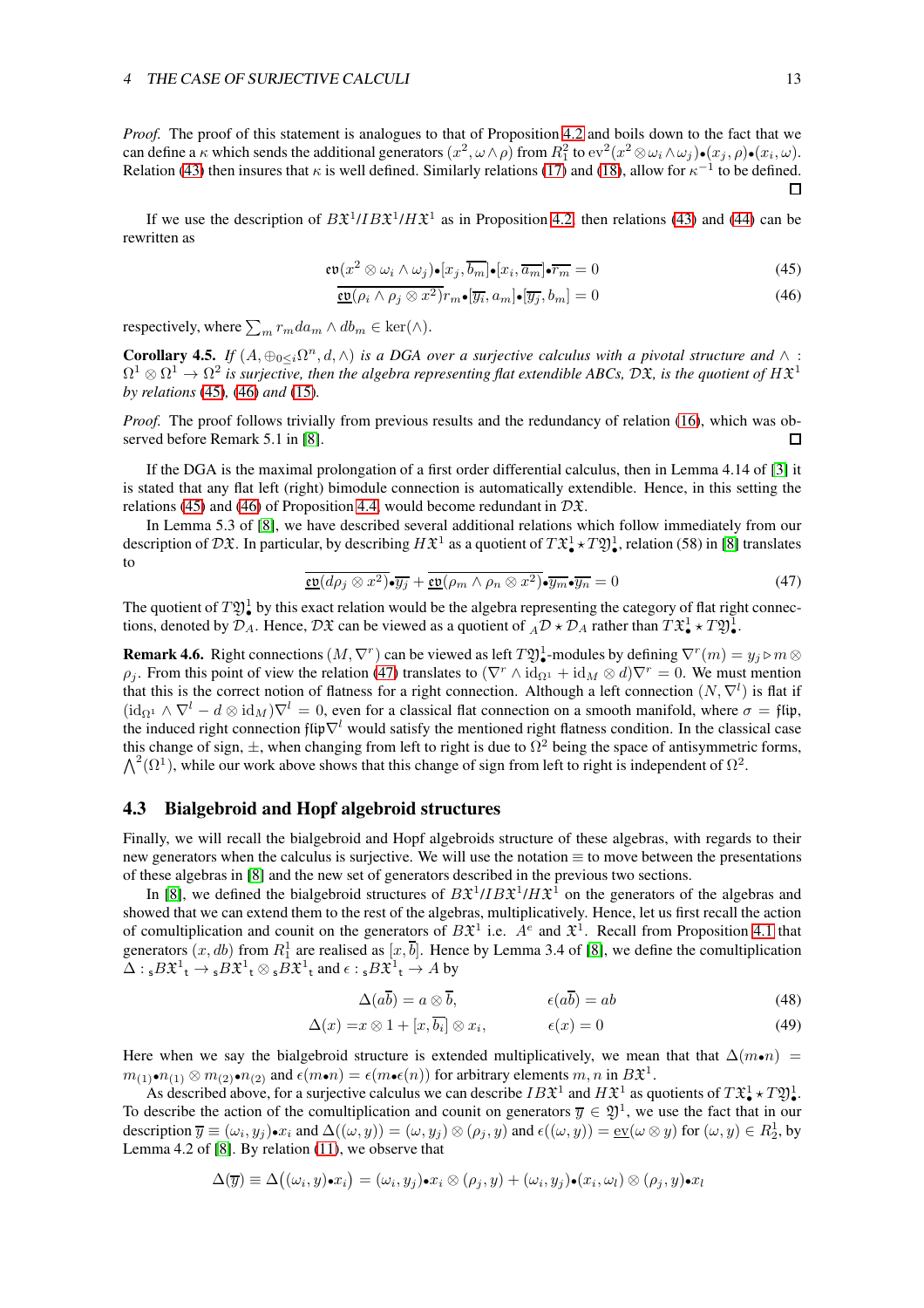$$
= (\omega_i, y_j) \bullet x_i \otimes (\rho_j, y) + \overline{\text{ev}(\omega_l \otimes y_j)} \otimes (\rho_j, y) \bullet x_l \equiv \overline{y_j} \otimes [\overline{y}, c_j] + 1 \otimes \overline{y}
$$

Similarly, we note that

$$
\epsilon(\overline{y}) \equiv \epsilon((\omega_i, y_j)\bullet x_i) = \epsilon((\omega_i, y_j)\bullet \epsilon(x_i)) = 0
$$

Hence, we have fully described the bialgebroid structures on  $IB^{\mathfrak{X}^1}$  and  $H\mathfrak{X}^1$ . For a pivotal calculus  $\Omega^1, H\mathfrak{X}^1$ is a Hopf algebroid and we can recall its Hopf algebroid structure from Theorem 4.12 of [\[8\]](#page-25-1):

 $x_{(+)}\otimes_{A^{\mathrm{op}}} x_{(-)} =\hspace{-0.12cm} x\otimes_{A^{\mathrm{op}}} 1-(x,\rho_j)\otimes_{A^{\mathrm{op}}} (\omega_i,y_j)$ o $x_i\equiv x\otimes_{A^{\mathrm{op}}} 1-[x,\overline{c_j}]\otimes_{A^{\mathrm{op}}} \overline{y_j}$ 

We can write out  $\overline{y}_{(+)}\otimes \overline{y}_{(-)}$  for generators  $\overline{y}\in \mathfrak{Y}^1$  through the identity  $\overline{y}\equiv (\omega_i, y)\bullet x_i$  and equations (42) and (43) of [\[8\]](#page-25-1):

$$
\overline{y}_{(+)}\otimes_{A^{\mathrm{op}}}\overline{y}_{(-)}\equiv(\omega_i,y)_{(+)}\bullet(x_i)_{(+)}\otimes_{A^{\mathrm{op}}}(x_i)_{(-)}\bullet(\omega_i,y)_{(-)}\\ =(\omega_i,x_k)\bullet x_i\otimes_{A^{\mathrm{op}}}(y,\omega_k)-(\omega_i,x_k)\bullet(x_i,\rho_j)\otimes_{A^{\mathrm{op}}}( \omega_l,y_j)\bullet x_l\bullet(y,\omega_k)\\ =(\omega_i,x_k)\bullet x_i\otimes_{A^{\mathrm{op}}}(y,\omega_k)-\overline{\mathrm{ev}(\rho_j\otimes x_k)}\otimes_{A^{\mathrm{op}}}( \omega_l,y_j)\bullet x_l\bullet(y,\omega_k)\\ =\overline{x_k}\otimes_{A^{\mathrm{op}}}[y,\overline{b_k}]-1\otimes_{A^{\mathrm{op}}}\overline{x_k}\bullet[y,\overline{b_k}]
$$

As mentioned earlier  $H\mathfrak{X}^1$  is in fact also a right Hopf algebroid, as described in Section [2.2.](#page-3-0) We can describe its right Hopf algebroid in a similar manner:

$$
x_{[+]} \otimes x_{[-]} = y_j \otimes (\rho_j, x) - 1 \otimes y_j \bullet (\rho_j, x) \equiv y_j \otimes [\overline{x}, c_j] - 1 \otimes y_j \bullet [\overline{x}, c_j]
$$
  
\n
$$
\overline{y}_{[+]} \otimes \overline{y}_{[-]} \equiv (\omega_i, y)_{[+]} \bullet (x_i)_{[+]} \otimes (x_i)_{[-]} \bullet (\omega_i, y)_{[-]}
$$
  
\n
$$
= (\omega_k, y) \bullet y_j \otimes (\rho_j, x_i) \bullet (x_k, \omega_i) - (\omega_k, y) \otimes y_j \bullet (\rho_j, x_i) \bullet (x_k, \omega_i)
$$
  
\n
$$
= (\omega_k, y) \bullet y_j \otimes \underline{\text{ev}}(\rho_j \otimes x_k) - (\omega_k, y) \otimes y_j \bullet \underline{\text{ev}}(\rho_j \otimes x_k)
$$
  
\n
$$
= (\omega_k, y) \bullet x_k \otimes 1 - (\omega_k, y) \otimes x_k \equiv \overline{y} \otimes 1 - [\overline{y}, b_i] \otimes x_i
$$

Note that for a DGA where  $\wedge : \Omega^1 \otimes \Omega^1 \to \Omega^2$  is surjective,  $\mathcal{D} \mathfrak{X}$  is a quotient of  $H\mathfrak{X}^1$  as an algebra and its Hopf algebroid structure, as described in [\[8\]](#page-25-1), is defined as the image of the above maps.

Lastly, we recall from Theorem 4.13 of [\[8\]](#page-25-1), that  $H\mathfrak{X}^1$  admits an invertible antipode if there exists a linear map  $\Upsilon : \mathfrak{X}^1 \to A$  satisfying  $\Upsilon(xa) = \Upsilon(x)a + \text{ev}(x \otimes da)$  and  $\Upsilon(ax) = a\Upsilon(x) + \text{ev}(da \otimes x)$  for arbitrary  $a \in A$  and  $x \in \mathfrak{X}^1$ . If such a morphism exists, we can simplify the action of the antipode by re-writing it in the case of a surjective calculus:

$$
S(x) = -(\omega_i, x) \cdot x_i - \overline{\Upsilon(x)} \equiv -\overline{x} - \overline{\Upsilon(x)}
$$
  
\n
$$
S(\overline{y}) \equiv S((db_i, y) \cdot x_i) = S(x_i) \cdot S((db_i, y)) = \left(-(\omega_j, x_i) \cdot x_j - \overline{\Upsilon(x_i)}\right) \cdot (y, db_i) =
$$
  
\n
$$
\equiv -\overline{x_i} \cdot [y, \overline{b_i}] - \overline{\Upsilon(x_i)} \cdot [y, \overline{b_i}] = \overline{b_i x_i} \cdot y - \overline{x_i} \cdot y \cdot \overline{b_i} + \overline{\Upsilon(b_i x_i)} \cdot y - \overline{\Upsilon(x_i)} \cdot y \cdot \overline{b_i}
$$

Similarly, the inverse of the anitpode is defined by  $S^{-1}(\overline{x}) = -x - \Upsilon(x)$  and

$$
S^{-1}(x) = -(y_j + \Upsilon(y_j)) \bullet (\rho_j, x) \equiv -(y_j + \Upsilon(y_j)) \bullet [\overline{x}, c_j]
$$
  
=  $(y_j c_j) \bullet \overline{x} + \Upsilon(y_j c_j) \bullet \overline{x} - y_j \bullet \overline{x} \bullet c_j - \Upsilon(y_j) \bullet \overline{x} \bullet c_j$ 

Finally, we conclude this section by recalling that the antipode of  $H\mathfrak{X}^1$  extends to  $D\mathfrak{X}$  if  $\Upsilon$  satisfies

<span id="page-13-1"></span>
$$
\Upsilon(\mathrm{ev}^2(x^2 \otimes d\omega_i)x_i) + \Upsilon(\Upsilon(\mathrm{ev}^2(x^2 \otimes \omega_j \wedge \omega_k)x_k)x_j) = 0 \tag{50}
$$

for all  $x^2 \in \mathfrak{X}^2$ . This result appears in Theorem 5.5 of [\[8\]](#page-25-1) which has two components, equation [50](#page-13-1) and equation (63) in [\[8\]](#page-25-1), the latter of which automatically holds when the calculus is surjective and [50](#page-13-1) holds.

## <span id="page-13-0"></span>**4.4** Isotopy Quotients of  $H\mathfrak{X}^1$  and  $D\mathfrak{X}$

In this section we study the isotopy quotients of  $H\mathfrak{X}^1$  and  $D\mathfrak{X}$  and provide general formulae for the relations of these algebras. Before we look at general calculi, consider any *classical* DGA, where A is a commutative algebra and  $\Omega^n$  are symmetric bimodules with their canonical pivotal structure  $\underline{ev}^n = ev^n(\hat{\text{flip}})$  and  $\underline{coev}^n =$ (flip)coev<sup>n</sup>, for  $n = 1, 2$ . In the isotopy quotient of  $H\mathfrak{X}^1$ , we have that  $ev(x \otimes da) = [x, a] = [x, \overline{a}] = (x, da)$ and by relation [\(11\)](#page-3-7) that  $(da, y) = \text{ev}(y \otimes da)$ . Relations [\(12\)](#page-3-8), [\(13\)](#page-3-9) and [\(14\)](#page-3-10) hold automatically and we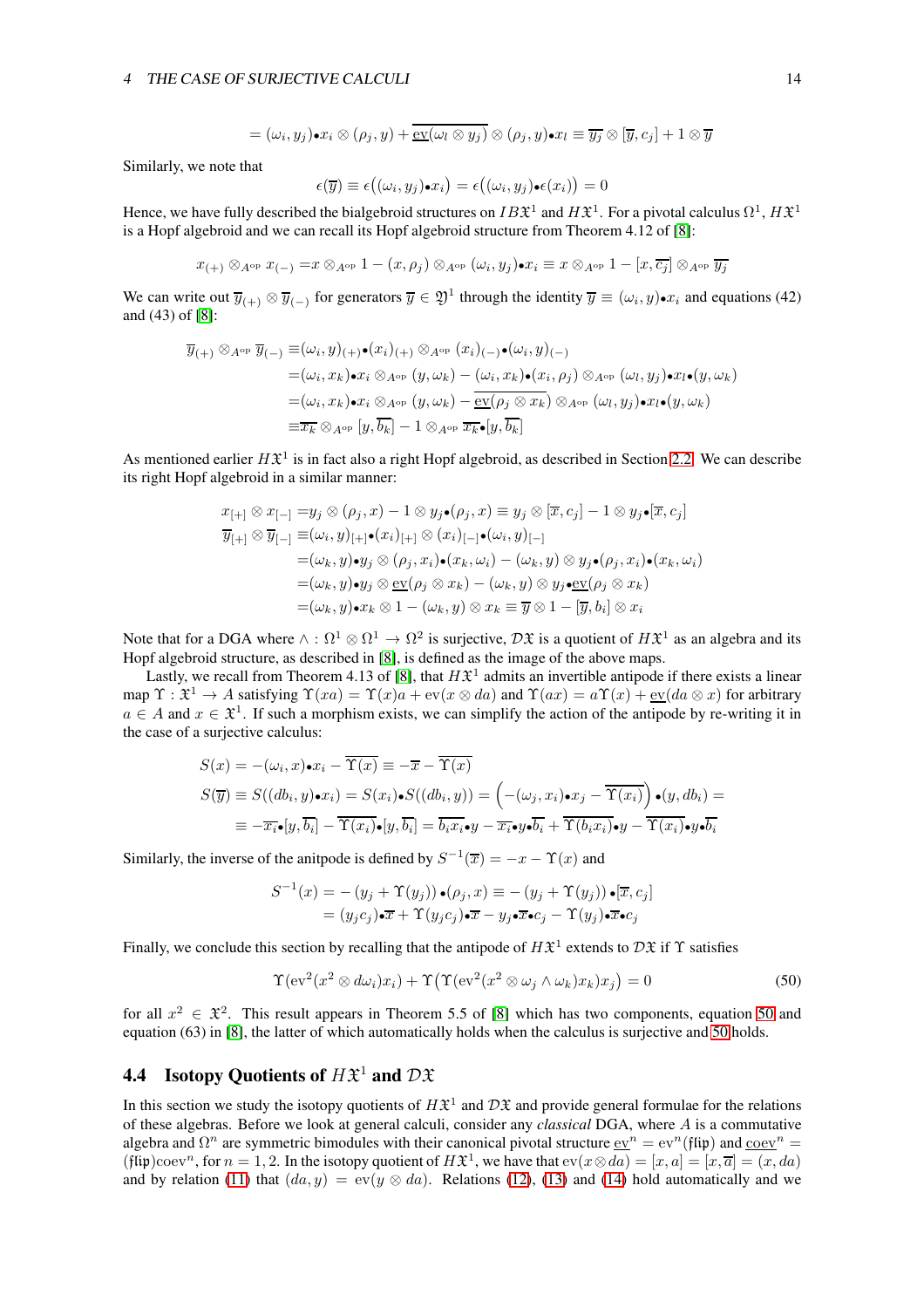can conclude that  $H\mathfrak{X}_{\bullet}^{1} \cong T\mathfrak{X}_{\bullet}^{1}$  as an algebra and  $T\mathfrak{X}_{\bullet}^{1}$  has a natural Hopf algebroid structure in this case. More specifically, in the final section of [\[8\]](#page-25-1) we considered the case of a Lie-Rinehart algebra  $(A, \mathfrak{X}^1, \tau, [,]),$ where  $\mathfrak{X}^1$  is fgp as an A-module. From this data we obtain a DGA with a cannonical pivotal structure such that the quotient of DX by the ideal  $\langle s(a) - t(a) \rangle_{a \in A}$  recovers the *universal enveloping Hopf algebroid* of  $(A, \mathfrak{X}^1, \tau, [,])$ , denoted by  $V(A, \mathfrak{X}^1)$ , as an algebra. We remarked that the Hopf algebroid structure of  $V(A, \mathfrak{X}^1)$ , which can be found in [\[12\]](#page-26-6), is clearly a projection of the structure maps on  $D\mathfrak{X}$ . The formalism of the isotopy quotient which we presented in Section [3.3](#page-8-0) makes this statement more concrete and shows that we recover the Hopf algebroid  $(A, V(A, \mathfrak{X}^1))$  as the isotropy quotient of  $(A, D\mathfrak{X})$ . At the end of this section, we will show this statement directly.

Now we consider an arbitrary surjective calculus with a pivotal structure as in Section [4.1](#page-9-3) and look at  $H\mathfrak{X}^1$ <sub>iso</sub>. Since the source and target maps are equal, meaning  $a=\overline{a}$ , in  $H\mathfrak{X}^1$ <sub>iso</sub> we will no longer use the over line notation. We will also abuse notation and write a for the image of element  $a \in A$  in  $A_{ab}$ .

<span id="page-14-5"></span>**Proposition 4.7.** As an algebra,  $H\mathfrak{X}^1{}_{\rm iso}$  will be the quotient of  $A_{\rm ab}\star T_{\mathbb K}\mathfrak{X}^1\star T_{\mathbb K}\mathfrak{Y}^1$  by the relations [\(7\)](#page-3-3), [\(8\)](#page-3-4), [\(37\)](#page-10-5) *and*

$$
\sum_{m} s_m x r_m = 0 = \sum_{m} \overline{s_m x r_m} \tag{51}
$$

<span id="page-14-4"></span><span id="page-14-3"></span><span id="page-14-2"></span><span id="page-14-1"></span><span id="page-14-0"></span>
$$
\overline{y}_{\bullet}(b_{i}x_{i}) - \overline{yb_{i}}_{\bullet}x_{i} = \overline{y}
$$
\n(52)

$$
x \bullet \overline{y_j c_j} - (c_j x) \bullet \overline{y_j} = x \tag{53}
$$

$$
y_j \bullet (\overline{x c_j a} - \overline{c_j x a}) - (a y_j) \bullet (\overline{x c_j} - \overline{c_j x}) = a x - x a \tag{54}
$$

$$
\overline{x_i a} \bullet (xb_i - b_i x) - \overline{x_i} \bullet (ax b_i - ab_i x) = \overline{ax} - \overline{xa} \tag{55}
$$

where  $\sum_m r_m \otimes_{\mathbb{K}} s_m \in \mathcal{N}$ 

*Proof.* We simply need to review the relations describing  $H\mathfrak{X}^1$  with the additional relation that  $a = \overline{a}$  and  $a \bullet b = b \bullet a$  for  $a, b \in A$ . Relation [\(51\)](#page-14-0) follow directly from relations [\(36\)](#page-10-0) and [\(38\)](#page-10-1) with the additional observation that

$$
\sum_{m} s_m x \bullet r_m = \sum_{m} \left[ (s_m x r_m) + \text{ev}(s_m x \otimes dr_m) \right] + \sum_{m} \left[ (s_m x r_m) + \text{ev}(x \otimes dr_m) s_m \right] = \sum_{m} (s_m x r_m)
$$

and a symmetric equality for  $\sum_m \overline{s_m} \overline{x r_m} = \sum_m \overline{x r_m} \bullet s_m$  hold. Relations [\(52\)](#page-14-1) and [\(53\)](#page-14-2) follow directly from [\(39\)](#page-10-2) and [\(40\)](#page-10-3), respectively, and the assumption that  $\overline{a} \cdot x = a \cdot x = ax$ . For [\(54\)](#page-14-3) and [\(55\)](#page-14-4), we apply the following arguments to [\(41\)](#page-11-0) and [\(42\)](#page-11-1):

$$
[y_j, a] \bullet [\overline{x}, c_j] = ((y_j a) + \text{ev}(y_j \otimes da) - (ay_j)) \bullet (\overline{c_j x} + \underline{\text{ev}}(dc_j \otimes x) - \overline{x c_j})
$$
  
\n
$$
= ((y_j a) + \text{ev}(y_j \otimes da) - (ay_j)) \bullet (\overline{c_j x} - \overline{x c_j}) + (y_j \bullet a - (ay_j)) \bullet \underline{\text{ev}}(dc_j \otimes x)
$$
  
\n
$$
= ((y_j a) + \text{ev}(y_j \otimes da) - (ay_j)) \bullet (\overline{c_j x} - \overline{x c_j}) + x \bullet a + \text{ev}(y_j \otimes d \underline{\text{ev}}(dc_j \otimes x)) \bullet a
$$
  
\n
$$
- ax - a \bullet \text{ev}(y_j \otimes d \underline{\text{ev}}(dc_j \otimes x))
$$
  
\n
$$
= ((y_j a) + \text{ev}(y_j \otimes da) - (ay_j)) \bullet (\overline{c_j x} - \overline{x c_j}) + xa - ax + \text{ev}(x \otimes da)
$$

$$
[\overline{x_i}, a] \bullet [x, b_i] = (\overline{ax_i} + \underline{ev}(da \otimes x_i) - \overline{x_i a}) \bullet ((xb_i) + \underline{ev}(x \otimes db_i) - (b_i x))
$$
  
\n
$$
= (\overline{ax_i} + \underline{ev}(da \otimes x_i) - \overline{x_i a}) \bullet ((xb_i) - (b_i x)) + (\overline{x_i} \bullet a - \overline{x_i a}) \bullet \underline{ev}(x \otimes db_i)
$$
  
\n
$$
= (\overline{ax_i} + \underline{ev}(da \otimes x_i) - \overline{x_i a}) \bullet ((xb_i) - (b_i x)) + \overline{x} \bullet a + \underline{ev}(dw(x \otimes db_i) \otimes x_i) \bullet a
$$
  
\n
$$
- \overline{x a} - \underline{ev}(dw(x \otimes db_i) \otimes x_i a)
$$
  
\n
$$
= (\overline{x_i a} - \underline{ev}(da \otimes x_i) - \overline{ax_i}) \bullet ((xb_i) - (b_i x)) + \overline{ax} - \overline{xa} + \underline{ev}(da \otimes x)
$$

Following from Corollary [4.5](#page-12-3) we can describe  $\mathcal{D} \mathfrak{X}_{\mathrm{iso}}$  as a quotient of  $H \mathfrak{X}^1_{\mathrm{iso}}$ :

**Corollary 4.8.** If  $(A, d, \wedge, \Omega^n)$  is a surjective calculus and pivotal, then  $D\mathfrak{X}_{\text{iso}}$ , is the quotient of  $H\mathfrak{X}^1_{\text{iso}}$  by *relations* [\(45\)](#page-12-0)*,* [\(46\)](#page-12-1) *and* [\(15\)](#page-3-11)*.*

Unfortunately at the moment of writing this work, the author is not aware of a simplification of relations [\(45\)](#page-12-0), [\(46\)](#page-12-1) in  $D\mathfrak{X}_{\text{iso}}$ . However as mentioned in Section [4,](#page-9-2) when the DGA is the maximal prolongation of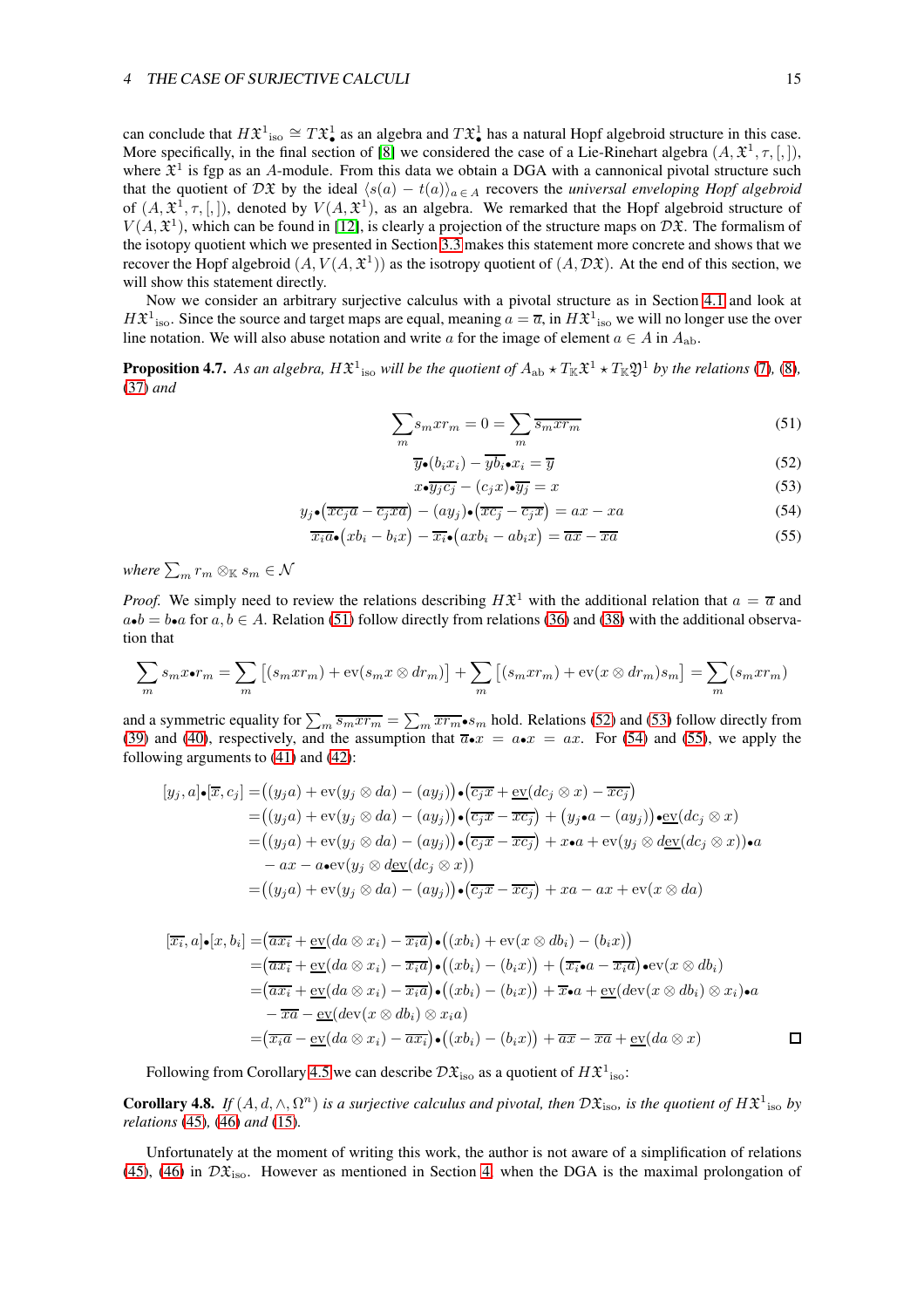$(A, \Omega^1, d)$ , these relations become redundant, and the examples which concern us in this work are exactly of this form.

Now we us review the coring structure on  $D\mathfrak{X}_{\mathrm{iso}}$  and  $H\mathfrak{X}_{\mathrm{iso}}^1$ . Since the source and target maps are now equal in this setting, the comultiplication is a map from the left  $A_{ab}$ -module to  $H\mathfrak{X}^1{}_{\rm iso}$  to the tensor product of this left  $A_{ab}$ -module with itself:

$$
\Delta(x) = x \otimes 1 + x \cdot \overline{b_i} \otimes x_i = x \otimes 1 + [x, b_i] \otimes x_i = x \otimes 1 - b_i x \otimes x_i + x b_i \otimes x_i + \text{ev}(x \otimes db_i) \otimes x_i
$$
  
=  $x \otimes 1 - x \otimes b_i x_i + x b_i \otimes x_i + 1 \otimes \text{ev}(x \otimes db_i) \cdot x_i = x \otimes 1 - x \otimes b_i x_i + x b_i \otimes x_i + 1 \otimes x$ 

In a similar manner we also have that  $\Delta(\overline{x}) = 1 \otimes \overline{y} + \overline{y_j c_j} \otimes \overline{y} + \overline{y_j} \otimes \overline{c_j y} - \overline{y} \otimes 1$  and the Hopf algebroid structure is defined by

$$
x_{(+)}\otimes_{A_{\mathrm{ab}}} x_{(-)} = x\otimes_{A_{\mathrm{ab}}} 1 - [x,c_j]\otimes_{A_{\mathrm{ab}}} \overline{y_j} = x\otimes_{A_{\mathrm{ab}}} 1 - 1\otimes_{A_{\mathrm{ab}}} x + c_jx\otimes_{A_{\mathrm{ab}}} \overline{y_j} - x c_j\otimes_{A_{\mathrm{ab}}} \overline{y_j}
$$

Finally observe that for a Lie-Rinehart pair  $(A, \mathfrak{X}^1, \tau, [,])$  with fgp  $\mathfrak{X}^1$ , relations [\(51\)](#page-14-0), [\(54\)](#page-14-3) and [\(55\)](#page-14-4) in Propo-sition [4.7](#page-14-5) all become trivial since  $\mathfrak{X}^1$  is a symmetric bimodule. In fact, relation [\(52\)](#page-14-1) simplifies as

$$
\overline{y}\bullet(b_ix_i)-\overline{yb_i}\bullet x_i=\overline{y}\bullet b_i\bullet x_i-\overline{b_iy}\bullet x_i=\underline{\operatorname{ev}}(db_i\otimes y)\bullet x_i=y
$$

and by a symmetric argument both [\(54\)](#page-14-3) and [\(55\)](#page-14-4) reduce to  $x = \overline{x}$ . Since  $\underline{ev}(da \otimes x) = \overline{ev}(x \otimes da)$  in this setting, relations in [\(37\)](#page-10-5) become redundant and  $H\mathfrak{X}^1$  iso simply becomes isomorphic to  $T\mathfrak{X}^1_{\bullet}$ . Recall from [\[8\]](#page-25-1), that the  $\mathfrak{X}^2 = \bigwedge^2(\Omega^1)$  and is the maximal prolongation of  $(A, \Omega^1, d)$  in this case. Hence relations [\(45\)](#page-12-0) and [\(45\)](#page-12-0) become redundant. Hence,  $\mathcal{D}\mathfrak{X}_{\mathrm{iso}}$  is simply the quotient of  $T\mathfrak{X}_{\bullet}^1$  by relation [\(15\)](#page-3-11). As seen in Section 5.3 of [\[8\]](#page-25-1), this relation reduces to  $x \cdot y - y \cdot x = [x, y]$  where  $[x, y]$  denotes the Lie bracket on  $\mathfrak{X}^1$  and we recover  $V(A, \mathfrak{X}^1)$  as an algebra. As a Hopf algebroid, the previous formulae for  $\mathcal{D} \mathfrak{X}_{\rm iso}$  simplify to the desired structure of  $V(A, \mathfrak{X}^1)$  since  $\mathfrak{X}^1$  is a symmetric bimodule.

## <span id="page-15-0"></span>5 Calculus for Digraphs

Let  $(V, E)$  be a pair of finite sets defining a directed graph i.e. there exist maps  $s, t : E \to V$  sending each e element of E, called an *edge*, to its source vertex  $s(e)$  and its target vertex  $t(e)$ , respectively. Throughout this work, unless mentioned otherwise, we will assume both that no edge has the same source and target, and that there is at most one edge between any vertices. Hence, any edge is uniquely determined by its source and target and e can alternatively be denote by  $s(e) \to t(e)$ . Any such directed graph defines a surjective first order calculus and in this section we will describe  $H\mathfrak{X}^1$  for this calculus.

**Notation.** To ease computation, we will use the notation  $a \rightarrow b$  instead of  $a \rightarrow b \notin E$  and use

$$
\delta_{a \to b} = \begin{cases} 1 \text{ if } a \to b \in E \\ 0 \text{ otherwise} \end{cases}, \quad \delta_{a \to b} = \begin{cases} 1 \text{ if } a \to b \notin E \\ 0 \text{ otherwise} \end{cases}
$$
(56)

throughout our computation.

Let  $A = \mathbb{K}(V) = \{f : V \to \mathbb{K}\}\$  be the algebra of functions on V. It follows that A is a semisimple algebra with a finite basis  $\{f_p | p \in V\}$ , where  $f_p(q) = \delta_{p,q}$  for any  $p, q \in V$ , which form a complete set of idempotents  $\{f_p \mid p \in V\}$  for A.

The bimodule  $\Omega^1 := \mathbb{K} \cdot E$  has basis elements  $\omega_{a \to b}$  corresponding to edges  $a \to b \in E$ , with its bimodule actions defines by  $f_p \omega_{a\to b} f_q = \delta_{p,q} \delta_{b,q} \omega_{a\to b}$ . The differential of the calculus is defined by

$$
df = \sum_{a \to b \in E} [f(b) - f(a)]. \omega_{a \to b} \iff df_p = \sum_{a:a \to p \in E} \omega_{a \to p} - \sum_{b:p \to b \in E} \omega_{p \to b}
$$
(57)

The dual bimodule  $\mathfrak{X}^1$  is spanned, as a vectorspace, by elements of the form  $e_{b\leftarrow a}$  with its  $A$ -bimodule structure defined by  $f_p.e_{b\leftarrow a}$ .  $f_q = \delta_{p,b}\delta_{a,q}e_{b\leftarrow a}$ . The calculus carries a canonical pivotal structure defined by

$$
\operatorname{coev}(1) = \sum_{s \to t \in E} \omega_{s \to t} \otimes e_{t \leftarrow s}, \qquad \operatorname{ev}(e_{b \leftarrow a} \otimes \omega_{p \to q}) = \delta_{p,a} \delta_{q,b} f_b \tag{58}
$$

$$
\underline{\text{coev}}(1) = \sum_{s \to t \in E} e_{t \leftarrow s} \otimes \omega_{s \to t}, \qquad \underline{\text{ev}}(\omega_{p \to q} \otimes e_{b \leftarrow a}) = \delta_{p,a}.\delta_{q,b}f_a \tag{59}
$$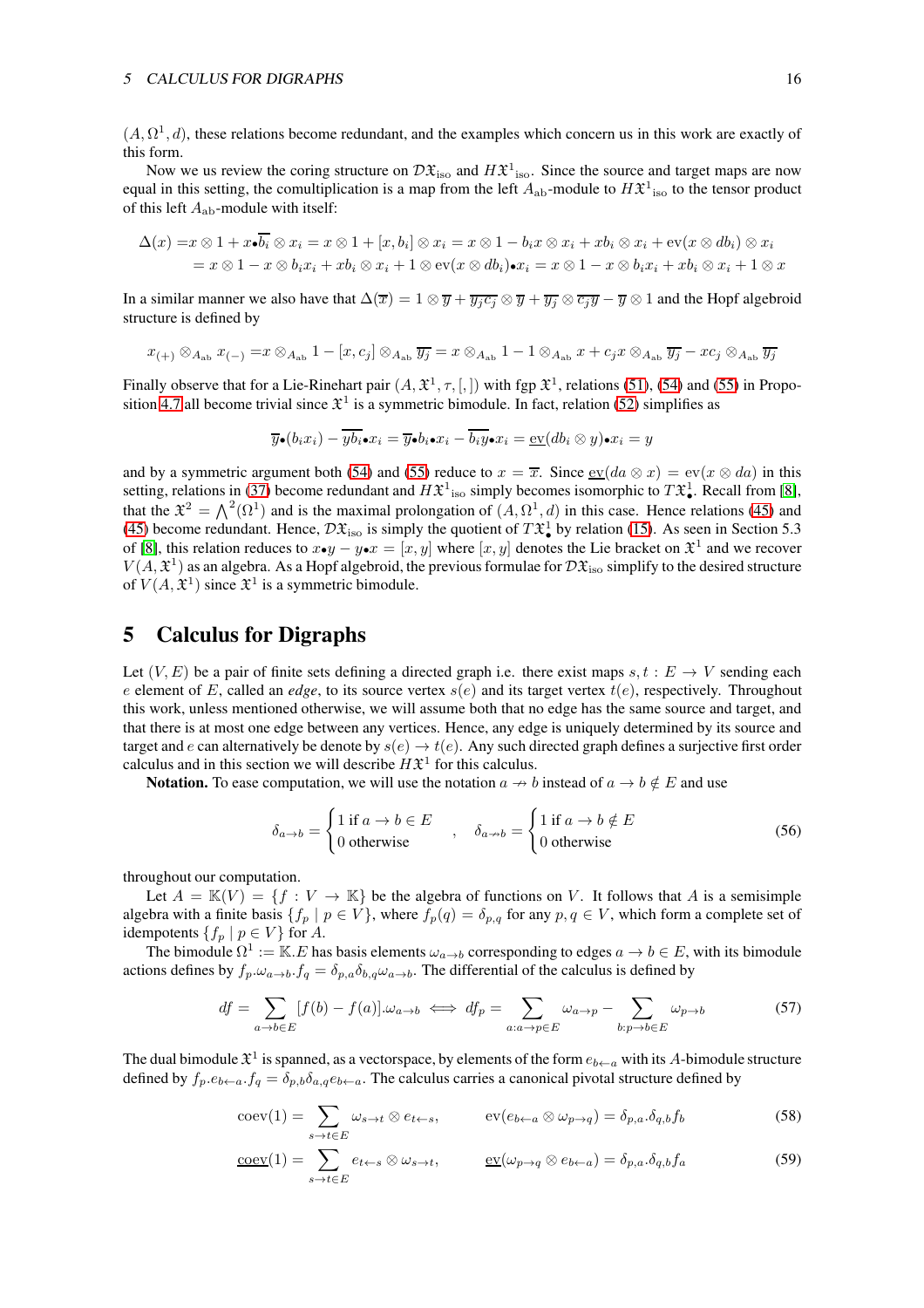For arbitrary  $a \to b$ ,  $p \to q \in E$ .

Notice that the calculus is surjective and that in the notation of Section [4.1,](#page-9-3) ker(.) = K. { $f_p \otimes_K f_q | p, q \in$  $V, p \neq q$  and  $\mathcal{N} = \mathbb{K}. \{f_p \otimes_{\mathbb{K}} f_q \mid p \neq q, p \rightarrow q \notin E\}$  so that  $\Omega^1 = \text{ker}(.)/\mathcal{N}$ . Additionally, by the definition of d we have that  $\omega_{a\to b} = f_a$ . $(df_b) = -(df_a)$ .  $f_b$  and thereby

$$
coev(1) = db_i \otimes x_i = \sum_{a \to b \in E} -df_a \otimes e_{b \leftarrow a}, \qquad \underline{coev}(1) = y_i \otimes dc_i = \sum_{a \to b \in E} e_{b \leftarrow a} \otimes df_b
$$

With this information, we can describe  $H\mathfrak{X}^1$  in terms of generators and relations by Corollary [4.3.](#page-11-5) First let us write out relations [\(7\)](#page-3-3), [\(8\)](#page-3-4), [\(9\)](#page-3-5), [\(36\)](#page-10-0), [\(38\)](#page-10-1) for the algebra  $H\mathfrak{X}^1$ . The algebra will be generated by elements  $f_p \in A$ ,  $\overline{f_q} \in A^{\text{op}}, e_{b \leftarrow a}$ ,  $\overline{e_{q \leftarrow p}}$  corresponding to edges  $a \to b$ ,  $p \to q \in E$  and the mentioned relations translate as follows:

$$
f_p \bullet f_q = \delta_{p,q} f_p, \quad \overline{f_p} \bullet \overline{f_q} = \delta_{p,q} f_p, \quad f_p \bullet \overline{f_q} = \overline{f_q} \bullet f_p \tag{60}
$$

$$
f_p \bullet e_{b \leftarrow a} = \delta_{p,b} e_{b \leftarrow a}, \quad \overline{f_q \bullet e_{b \leftarrow a}} = \delta_{a,q} \overline{e_{b \leftarrow a}} \tag{61}
$$

$$
e_{b\leftarrow a}\bullet f_p = \delta_{p,a}(e_{b\leftarrow a} - f_b) + \delta_{b,p}f_b, \quad \overline{e_{b\leftarrow a}}\bullet f_q = \delta_{q,b}(\overline{e_{b\leftarrow a}} + \overline{f_a}) - \delta_{q,a}\overline{f_a}
$$
(62)  

$$
f \bullet \overline{f_a} = f \bullet g \bullet \overline{f_a}
$$
when  $n \leftrightarrow a$  and  $n \neq a$ 

$$
f_p \bullet \overline{e_{b \leftarrow a}} \bullet f_q = 0 = \overline{f_q} \bullet e_{b \leftarrow a} \bullet \overline{f_p}, \text{ when } p \to q \text{ and } p \neq q
$$
 (63)

Since  $1 = \sum_{p,q \in V} f_p \cdot f_q$ , we can observe that

$$
e_{t \leftarrow s} = \left(\sum_{p,q \in V} f_p \bullet \overline{f_q}\right) \bullet e_{t \leftarrow s} \bullet \left(\sum_{a,b \in V} f_a \bullet \overline{f_b}\right) = \sum_{q,b \in V} \overline{f_q} \bullet e_{t \leftarrow s} \bullet \overline{f_b} + \sum_{b,q,a \in V} \delta_{b,q} \cdot \overline{f_q} \bullet (\delta_{a,t} f_t - \delta_{a,s} f_t)
$$
  
= 
$$
\sum_{b \rightarrow q \in E} \overline{f_q} \bullet e_{t \leftarrow s} \bullet \overline{f_b} + \sum_{q \in V} \overline{f_q} \bullet e_{t \leftarrow s} \bullet \overline{f_q}
$$

and similarly  $\overline{e_{t\leftarrow s}} = \sum_{p\to q\in E} f_p \bullet \overline{e_{t\leftarrow s}} \bullet f_q + \sum_{q\in V} f_q \bullet \overline{e_{t\leftarrow s}} \bullet f_q$ . Hence, we can introduce a new set of generators for the algebra:

$$
\begin{aligned} \left(\begin{matrix}p\\q\end{matrix}\right) &:= f_p \bullet \overline{f_q}, \qquad \left(\begin{matrix}b \leftarrow a\\d \leftarrow c\end{matrix}\right) := -\overline{f_d} \bullet e_{b \leftarrow a} \bullet \overline{f_c}, \qquad \left(\begin{matrix}a \rightarrow b\\c \rightarrow d\end{matrix}\right) := f_a \bullet \overline{e_{c \rightarrow d}} \bullet f_b \end{aligned} \tag{64}
$$

$$
\left(\begin{array}{c}\n\mathbf{b}-a \\
q\n\end{array}\right) := \overline{f_q \bullet e_{b\leftarrow a} \bullet f_q} - f_b \bullet \overline{f_q}, \qquad\n\left(\begin{array}{c}\n p \\
 c \rightarrow d\n\end{array}\right) := f_p \bullet \overline{e_{c\rightarrow d}} \bullet f_p + f_p \bullet \overline{f_c}\n\tag{65}
$$

corresponding to vertices  $p, q \in V$  and edges  $a \to b, c \to d \in E$ , so that the above relations are simplified to

$$
\begin{array}{lll} (p) \bullet (b \leftarrow a \bullet \bullet (e) \bullet (f)) = \delta_{p,b}.\delta_{q,c,f}.\delta_{e,a}.(b \leftarrow a \bullet (e \bullet a \bullet (e \bullet a \bullet (f)) \bullet (f)) = \delta_{p,a,e}.\delta_{q,c}.\delta_{f,d}.(\underbrace{a \bullet a \bullet}_{c \to d})\\ (p) \bullet (\underbrace{b \leftarrow a \bullet}_{d \leftarrow c \right}) \bullet (\underbrace{f}_{f}) = \delta_{p,b}.\delta_{q,d}.\delta_{e,a}.\delta_{f,c}.(\underbrace{b \leftarrow a \bullet}_{d \leftarrow c \right)}, & (p) \bullet (\underbrace{a \rightarrow b}_{c \to d}) \bullet (\underbrace{e}_{f}) = \delta_{p,a}.\delta_{q,c}.\delta_{e,b}.\delta_{f,d}.(\underbrace{a \rightarrow b}_{c \to d}) \end{array}
$$

We leave the verifications of these simple relations to the reader. From this new set of generators, it should be clear that  $H\mathfrak{X}^1$  can be viewed as a quotient of the path algebra of the double of the digraph,  $\mathbb{K}D^{\text{db}}$ . Additionally, the previous generators can be recovered as follows:

$$
e_{t \leftarrow s} = \sum_{q \in V} ({}^{t \leftarrow s}_{q}) - \sum_{a \to b \in E} ({}^{t \leftarrow s}_{b \leftarrow a}) + \sum_{q \in V} ({}^{t}_{q})
$$
(66)

<span id="page-16-3"></span><span id="page-16-2"></span><span id="page-16-1"></span>
$$
\overline{e_{t \leftarrow s}} = \sum_{q \in V} (s_{\rightarrow t}^q) + \sum_{a \rightarrow b \in E} (s_{\rightarrow t}^{a \rightarrow b}) - \sum_{q \in V} (q)
$$
 (67)

<span id="page-16-0"></span>**Theorem 5.1.** The Hopf algebroid  $H\mathfrak{X}^1$  arising from the differential calculus of a diagraph  $D = (E, V)$  is isomorphic to the quotient of the path algebra  $\mathbb{K}D^{db}$  by the following additional relations

$$
\sum_{i:q \to i \in E} \left( \underset{q \to i}{a \to b} \right) \bullet \left( \underset{i \leftarrow q}{b \leftarrow p} \right) = \delta_{a,p}. \left( \underset{q}{q} \right) = \sum_{i:q \to i \in E} \left( \underset{q \to i}{q \to i} \right) \bullet \left( \underset{b \leftarrow p}{i \leftarrow q} \right) \tag{68}
$$

$$
\sum_{i:i \to q \in E} \left( \substack{a \leftarrow d \\ q \leftarrow i} \right) \bullet \left( \substack{d \to p \\ i \to q} \right) = \delta_{a,p}. \left( \substack{a \\ q \leftarrow q} \right) = \sum_{i:i \to q \in E} \left( \substack{q \leftarrow i \\ a \leftarrow d} \right) \bullet \left( \substack{i \to q \\ d \to p} \right) \right) \tag{69}
$$

$$
\left(_{s}\mathcal{A}_{t}\right) = \sum_{i:q \to i \in E} \left(_{s \to t}^{q \to i}\right) \bullet \left(^{i \leftarrow q}_{\bullet}\right), \quad \sum_{i: i \to q \in E} \left(_{q \leftarrow i}^{t \leftarrow s}\right) \bullet \left(_{i \to q}^{s}\right) = \left(^{t \leftarrow s}_{q}\right) \tag{70}
$$

*for arbitrary*  $q \in V$ *, s*  $\rightarrow$  *t*  $\in E$  *and pairs*  $a \rightarrow b$ *, p*  $\rightarrow$  *b*  $\in E$  *and*  $d \rightarrow a$ *,*  $d \rightarrow p \in E$ *.*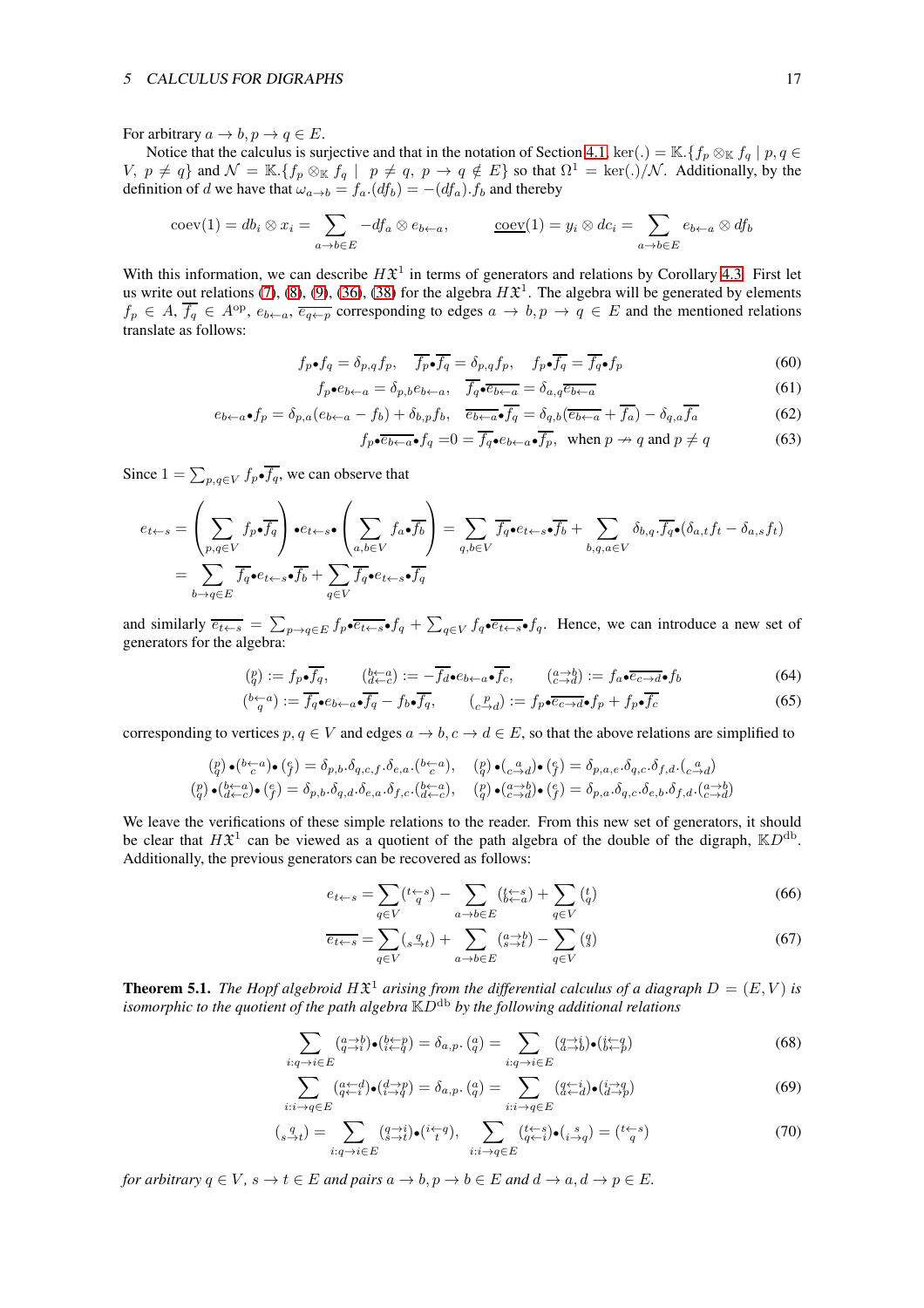*Proof.* All we must do is write out relations [\(39\)](#page-10-2), [\(40\)](#page-10-3), [\(41\)](#page-11-0) and [\(42\)](#page-11-1) in terms of the new generators. We first observe that [\(39\)](#page-10-2) simplifies as follows for  $\overline{e_{t\leftarrow s}} \in \mathfrak{Y}^1$ :

$$
\overline{e_{t+s}} = \sum_{a \to b \in E} [\overline{e_{t+s}}, -f_a] \bullet e_{b \leftarrow a} = \sum_{a \to b \in E} f_a \bullet \overline{e_{t+s}} \bullet e_{b \leftarrow a} - \sum_{a \to b \in E} \overline{e_{t+s}} \bullet (f_a \bullet e_{b \leftarrow a})
$$
\n
$$
= \sum_{a \to b \in E} f_a \bullet \overline{e_{t+s}} \bullet e_{b \leftarrow a}
$$

We apply our change of variables to this equation:

$$
\sum_{a \to b \in E} \left( \begin{matrix} a \to b \\ s \to t \end{matrix} \right) + \sum_{q \in V} \left( \begin{matrix} q \\ s \to t \end{matrix} \right) - \sum_{q \in V} \left( \begin{matrix} q \\ s \end{matrix} \right)
$$
\n
$$
= \sum_{\substack{a \to b \in E \\ r \in V}} \left( \begin{matrix} a \\ r \end{matrix} \right) \bullet \left( \sum_{c \to d \in E} \left( \begin{matrix} c \to d \\ s \to t \end{matrix} \right) + \sum_{q \in V} \left( \begin{matrix} q \\ s \to t \end{matrix} \right) - \sum_{q \in V} \left( \begin{matrix} q \\ s \end{matrix} \right) \right) \bullet \left( \sum_{p \in V} \left( \begin{matrix} b \leftarrow a \\ p \end{matrix} \right) - \sum_{e \to f \in E} \left( \begin{matrix} b \leftarrow a \\ f \leftarrow e \end{matrix} \right) + \sum_{p \in V} \left( \begin{matrix} b \\ p \end{matrix} \right) \right) \right)
$$
\n
$$
= \sum_{a \to b \in E} \left( \begin{matrix} a \to b \\ s \to t \end{matrix} \right) \bullet \left( \begin{matrix} b \leftarrow a \\ s \to t \end{matrix} \right) + \left( \begin{matrix} a \to b \\ s \to t \end{matrix} \right) \bullet \left( \begin{matrix} b \leftarrow a \\ f \leftarrow e \end{matrix} \right) + \left( \begin{matrix} a \to b \\ s \to t \end{matrix} \right) \right)
$$

We can now use the path algebra structure for the new generators. We first multiply the equation by  $\binom{q}{s}$  on the left and  $\binom{q}{e}$  on the right, for fixed  $q \in V$  and  $e \in V$  such that  $e \to t \in E$ , to obtain

<span id="page-17-0"></span>
$$
\sum_{i:q \to i \in E} \left( \underset{s \to t}{q \to i} \right) \bullet \left( \underset{t \gets e}{i \to q} \right) = \delta_{s,e} \left( \underset{s}{q} \right) \tag{71}
$$

and secondly, we multiply the equation by  $\binom{q}{s}$  on the left and  $\binom{q}{t}$  on the right to obtain:

<span id="page-17-1"></span>
$$
\left(_{s}\frac{q}{\rightarrow t}\right) = \sum_{i:q \rightarrow i \in E} \left(_{s \rightarrow t}^{q \rightarrow i}\right) \bullet \left(^{i \leftarrow q}_{t}\right) \tag{72}
$$

Hence, [\(39\)](#page-10-2) is equivalent to [\(71\)](#page-17-0) and [\(72\)](#page-17-1) holding in terms of the new generators. Now we look at [\(40\)](#page-10-3) for  $e_{t \leftarrow s} \in \mathfrak{X}^1$  and simplify it as  $e_{t \leftarrow s} = \sum_{a \rightarrow b \in E} [e_{t \leftarrow s}, \overline{f_b}] \bullet \overline{e_{b \leftarrow a}} = -\sum_{a \rightarrow b \in E} \overline{f_b} \bullet e_{t \leftarrow s} \bullet \overline{e_{b \leftarrow a}}$ . We then apply our change of generators to this equation:

$$
\sum_{q \in V} (t \underset{q}{\leftarrow} s) - \sum_{c \to d \in E} (t \underset{q}{\leftarrow} s) + \sum_{q \in V} (t \underset{q}{\leftarrow} s) =
$$
\n
$$
- \sum_{a \to b \in E, (b \to c)} (t \underset{r \in V}{\leftarrow} s) + \sum_{q \in V} (t \underset{r}{\leftarrow} s) - \sum_{c \to d \in E} (t \underset{q}{\leftarrow} s) + \sum_{q \in V} (t \underset{q}{\leftarrow} s) + \sum_{q \in V} (t \underset{q}{\leftarrow} s) + \sum_{p \in V} (a \underset{r}{\leftarrow} b) - \sum_{p \in V} (p \underset{r}{\leftarrow} b) \right)
$$
\n
$$
= \sum_{a \to b \in E} \left( \sum_{f : s \to f \in E} (t \underset{b \leftarrow a}^{\leftarrow} s) \bullet (s \underset{a \to b}{\rightarrow} ) + (t \underset{b \leftarrow a}^{\leftarrow} s) \bullet (s \underset{a \to b}{\rightarrow} ) - (t \underset{b \leftarrow a}{\leftarrow} s) \right) \right)
$$

Similar to [\(39\)](#page-10-2), we use the path algebra structure and see that the equation is equivalent to the following relations holding:

$$
\sum_{i:i\to q\in E} \binom{t+s}{q+i} \bullet \binom{s\to f}{i\to q} = \delta_{f,t} \binom{t}{q}, \quad \sum_{i:i\to q\in E} \binom{t\leftarrow s}{q+i} \bullet \binom{s}{i\to q} = \binom{t\leftarrow s}{q}
$$

Now we expand relation [\(41\)](#page-11-0) for fixed pair  $e_{t \leftarrow s} \in \mathfrak{X}^1$  and  $q \in V$ :

$$
\delta_{q,t}\overline{f_t} - \delta_{q,s}\overline{f_t} = \overline{\text{ev}(e_{t\leftarrow s} \otimes df_q)} = \sum_{a \to b \in E} [e_{b\leftarrow a}, \overline{f_q}] \bullet [\overline{e_{t\leftarrow s}}, f_b]
$$
\n
$$
= \sum_{a \to b \in E} \delta_{q,s} e_{b\leftarrow a} \bullet \overline{e_{t\leftarrow s}} \bullet f_b - \sum_{a \to b \in E} \overline{f_q} \bullet e_{b\leftarrow a} \bullet \overline{e_{t\leftarrow s}} \bullet f_b - \sum_{a \to b \in E} [e_{b\leftarrow a} \bullet f_b, \overline{f_q}] \bullet \overline{e_{t\leftarrow s}}
$$
\n
$$
= \sum_{a \to b \in E} \delta_{q,s} e_{b\leftarrow a} \bullet \overline{e_{t\leftarrow s}} \bullet f_b - \sum_{a \to b \in E} \overline{f_q} \bullet e_{b\leftarrow a} \bullet \overline{e_{t\leftarrow s}} \bullet f_b
$$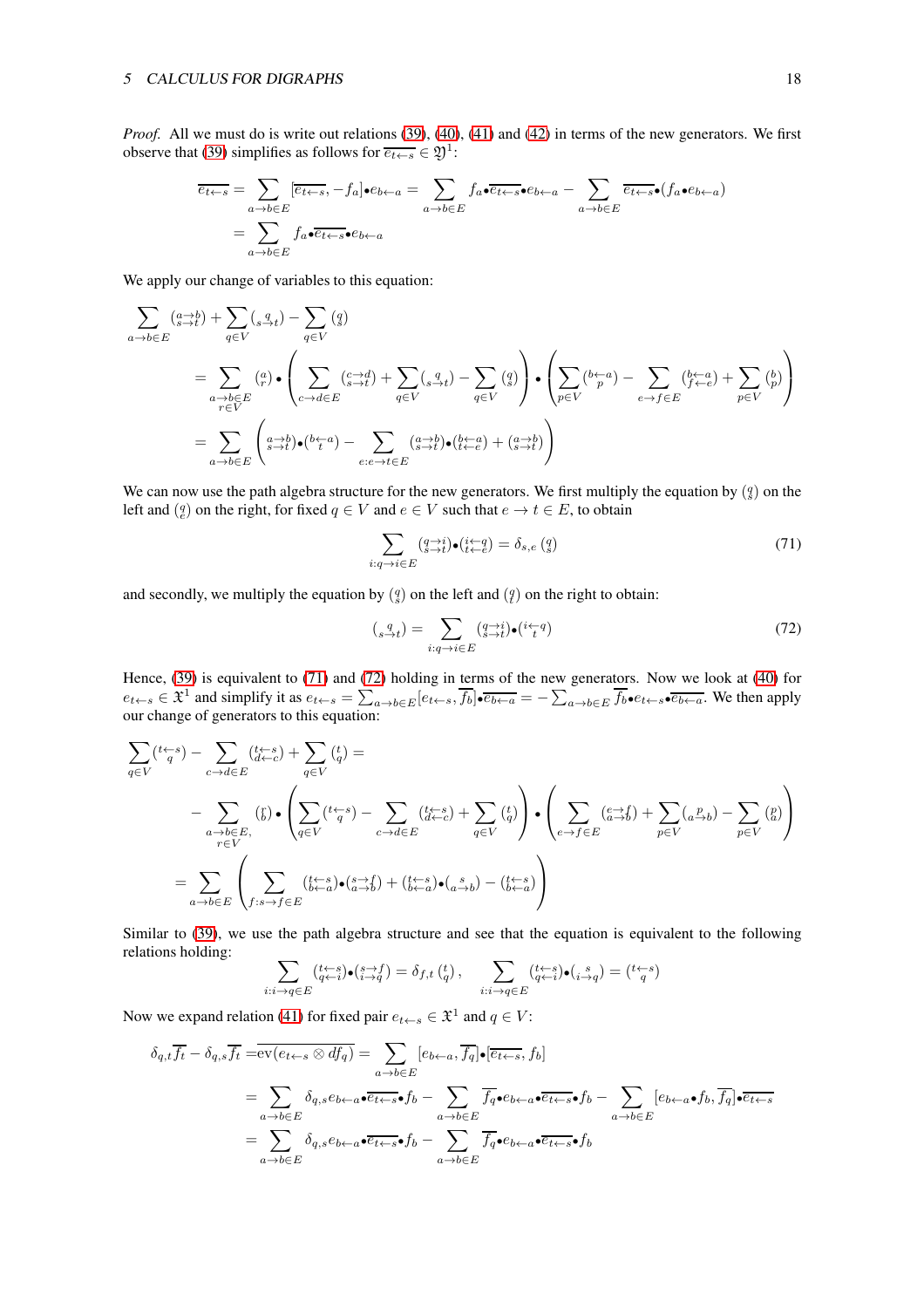We use the following observation for arbitrary  $a \to b \in E$  to ease calculations:

$$
e_{b\leftarrow a} \bullet \overline{e_{t\leftarrow s}} \bullet f_b = \left(\sum_{p \in V} \left(\begin{smallmatrix} b\leftarrow a \\ p \end{smallmatrix}\right) - \sum_{c \to d \in E} \left(\begin{smallmatrix} b\leftarrow a \\ d\leftarrow c \end{smallmatrix}\right) + \sum_{p \in V} \left(\begin{smallmatrix} b \\ p \end{smallmatrix}\right)\right) \bullet \left(\sum_{e:e \to b \in E} \left(\begin{smallmatrix} e \to b \\ s \to t \end{smallmatrix}\right) + \left(\begin{smallmatrix} b \\ s \to t \end{smallmatrix}\right) - \left(\begin{smallmatrix} b \\ s \end{smallmatrix}\right)\right)
$$

$$
= - \sum_{d:s \to d \in E} \left(\begin{smallmatrix} b\leftarrow a \\ d\leftarrow s \end{smallmatrix}\right) \bullet \left(\begin{smallmatrix} a \to b \\ s \to t \end{smallmatrix}\right) + \left(\begin{smallmatrix} b\leftarrow a \\ s \end{smallmatrix}\right) \bullet \left(\begin{smallmatrix} a \to b \\ s \to t \end{smallmatrix}\right) + \left(\begin{smallmatrix} b \\ s \end{smallmatrix}\right) + \left(\begin{smallmatrix} b \\ s \end{smallmatrix}\right) - \left(\begin{smallmatrix} b \\ s \end{smallmatrix}\right)
$$

Thereby we re-write equation [\(41\)](#page-11-0) in terms of our new generators:

$$
\delta_{q,t} \sum_{p \in V} (\mathbf{f}) - \delta_{q,s} \sum_{p \in V} (\mathbf{f}) = \delta_{q,s} \sum_{a \to b \in E} \left( \sum_{d:s \to d \in E} -\left(\frac{b-a}{d-s}\right) \cdot \left(\frac{a-b}{s+t}\right) + \left(\frac{b-a}{s}\right) \cdot \left(\frac{a-b}{s+t}\right) + \left(\frac{b}{s+t}\right) - \left(\frac{b}{s}\right) \right) \n+ \delta_{s \to q \in E} \cdot \sum_{a \to b \in E} \left(\frac{b-a}{q-s} \cdot \left(\frac{a-b}{s+t}\right) - \delta_{q,s} \left(\sum_{a \to b \in E} \left(\frac{b-a}{s}\right) \cdot \left(\frac{a-b}{s+t}\right) + \left(\frac{b}{s+t}\right) - \left(\frac{b}{s}\right) \right) \n= \delta_{s \to q \in E} \cdot \sum_{a \to b \in E} \left(\frac{b-a}{q-s} \right) \cdot \left(\frac{a-b}{s+t}\right) - \delta_{q,s} \sum_{a \to b \in E} \sum_{d:s \to d \in E} \left(\frac{b-a}{d-s} \cdot \left(\frac{a-b}{s-t}\right) \cdot \left(\frac{a-b}{s-t}\right) - \delta_{q,s} \right)
$$

As with the previous relations, we observe that this relation is equivalent to

$$
\sum_{i:i \to a \in E} \left( \begin{matrix} a \leftarrow i \\ d \leftarrow s \end{matrix} \right) \bullet \left( \begin{matrix} i \rightarrow a \\ s \rightarrow t \end{matrix} \right) = \delta_{t,d} \left( \begin{matrix} a \\ t \end{matrix} \right) \tag{73}
$$

holding for arbitrary  $a \in V$  and  $s \to t$ ,  $s \to d \in E$ . A similar calculation follows for [\(42\)](#page-11-1):

$$
\delta_{q,t}f_s - \delta_{q,s}f_s = \underbrace{\mathrm{ev}}_{\mathcal{A},s} (df_q \otimes e_{t \leftarrow s}) = \sum_{a \to b \in E} [\overline{e_{b \leftarrow a}}, f_q] \bullet [e_{t \leftarrow s}, -\overline{f_a}]
$$
\n
$$
= \sum_{a \to b \in E} f_q \bullet \overline{e_{b \leftarrow a}} \bullet e_{t \leftarrow s} \bullet \overline{f_a} - \delta_{q,t} \sum_{a \to b \in E} \overline{e_{b \leftarrow a}} \bullet e_{t \leftarrow s} \bullet \overline{f_a} + \sum_{a \to b \in E} [\overline{e_{b \leftarrow a}} \bullet \overline{f_a}, f_q] \bullet e_{t \leftarrow s}
$$
\n
$$
= \sum_{a \to b \in E} f_q \bullet \overline{e_{b \leftarrow a}} \bullet e_{t \leftarrow s} \bullet \overline{f_a} - \delta_{q,t} \sum_{a \to b \in E} \overline{e_{b \leftarrow a}} \bullet e_{t \leftarrow s} \bullet \overline{f_a}
$$

Next we observe the following identity for arbitrary  $a \to b \in E$ :

$$
\overline{e_{b\leftarrow a}} \cdot e_{t\leftarrow s} \cdot \overline{f_a} = \left( \sum_{e \to f \in E} \left( \underset{a \to b}{e \to f} \right) + \sum_{r \in V} \left( \underset{a \to b}{x} \right) - \sum_{r \in V} \left( \underset{a}{x} \right) \right) \cdot \left( - \sum_{d:a \to d \in E} \left( \underset{d \leftarrow a}{t \leftarrow s} \right) + \left( \underset{a}{t \leftarrow s} \right) + \left( \underset{a}{t} \right) \right) \right)
$$
\n
$$
= - \sum_{e:e \to t \in E} \left( \underset{a \to b}{e \to t} \right) \cdot \left( \underset{b \leftarrow a}{t \leftarrow s} \right) - \left( \underset{a \to b}{t} \right) \cdot \left( \underset{b \leftarrow a}{t \leftarrow s} \right) - \left( \underset{a}{t} \right) \right)
$$

Using this expansion, we can change variables:

$$
\delta_{q,t}f_s - \delta_{q,s}f_s = -\delta_{q \to t \in E} \sum_{a \to b \in E} \left( \frac{q \to t}{a \to b} \right) \bullet \left( \frac{t \leftarrow s}{b \leftarrow a} \right) - \delta_{q,t} \sum_{a \to b \in E} \left( \left( \frac{t}{a \to b} \right) \bullet \left( \frac{t \leftarrow s}{b \leftarrow a} \right) + \left( \frac{t \leftarrow s}{a} \right) + \left( \frac{t \leftarrow s}{a} \right) \right) \right) \right)
$$
\n
$$
+ \delta_{q,t} \sum_{a \to b \in E} \left( \sum_{e:e \to t \in E} \left( \frac{e \to t}{a \to b} \right) \bullet \left( \frac{t \leftarrow s}{b \leftarrow a} \right) + \left( \frac{t}{a \to b} \right) \bullet \left( \frac{t \leftarrow s}{b \leftarrow a} \right) + \left( \frac{t \leftarrow s}{a} \right) + \left( \frac{t \leftarrow s}{a} \right) \right) \right)
$$
\n
$$
= \delta_{q,t} \sum_{a \to b \in E} \left( \sum_{e:e \to t \in E} \left( \frac{e \to t}{a \to b} \right) \bullet \left( \frac{t \leftarrow s}{b \leftarrow a} \right) \right) - \delta_{q \to t \in E} \sum_{a \to b \in E} \left( \frac{q \to t}{a \to b} \right) \bullet \left( \frac{t \leftarrow s}{b \leftarrow a} \right) \right)
$$

Thereby, [\(42\)](#page-11-1) is equivalent to the following relations holding for arbitrary  $a \in V$  and  $s \to t, e \to t \in E$ :

$$
\sum_{i:a\rightarrow i\in E}^{}(\ _{a\rightarrow i}^{e\rightarrow t})\bullet (_{i\leftarrow a}^{t\leftarrow s})=\delta _{e,s}\left(_{a}^{s}\right)
$$

We can now write out the Hopf algebroid structure of  $H\mathfrak{X}^1$  in terms of the new generators. First let us describe the coalgebra and counit action on  $e_{t \leftarrow s}$  and  $\overline{e_{t \leftarrow s}}$  by Section [4.3:](#page-12-4)

$$
\Delta(e_{t \leftarrow s}) = e_{t \leftarrow s} \otimes 1 - \sum_{a \rightarrow b \in E} [e_{t \leftarrow s}, \overline{f_a}] \otimes e_{b \leftarrow a} = e_{t \leftarrow s} \otimes 1 - \sum_{a \rightarrow b \in E} e_{t \leftarrow s} \bullet \overline{f_a} \otimes f_b \bullet e_{b \leftarrow a}
$$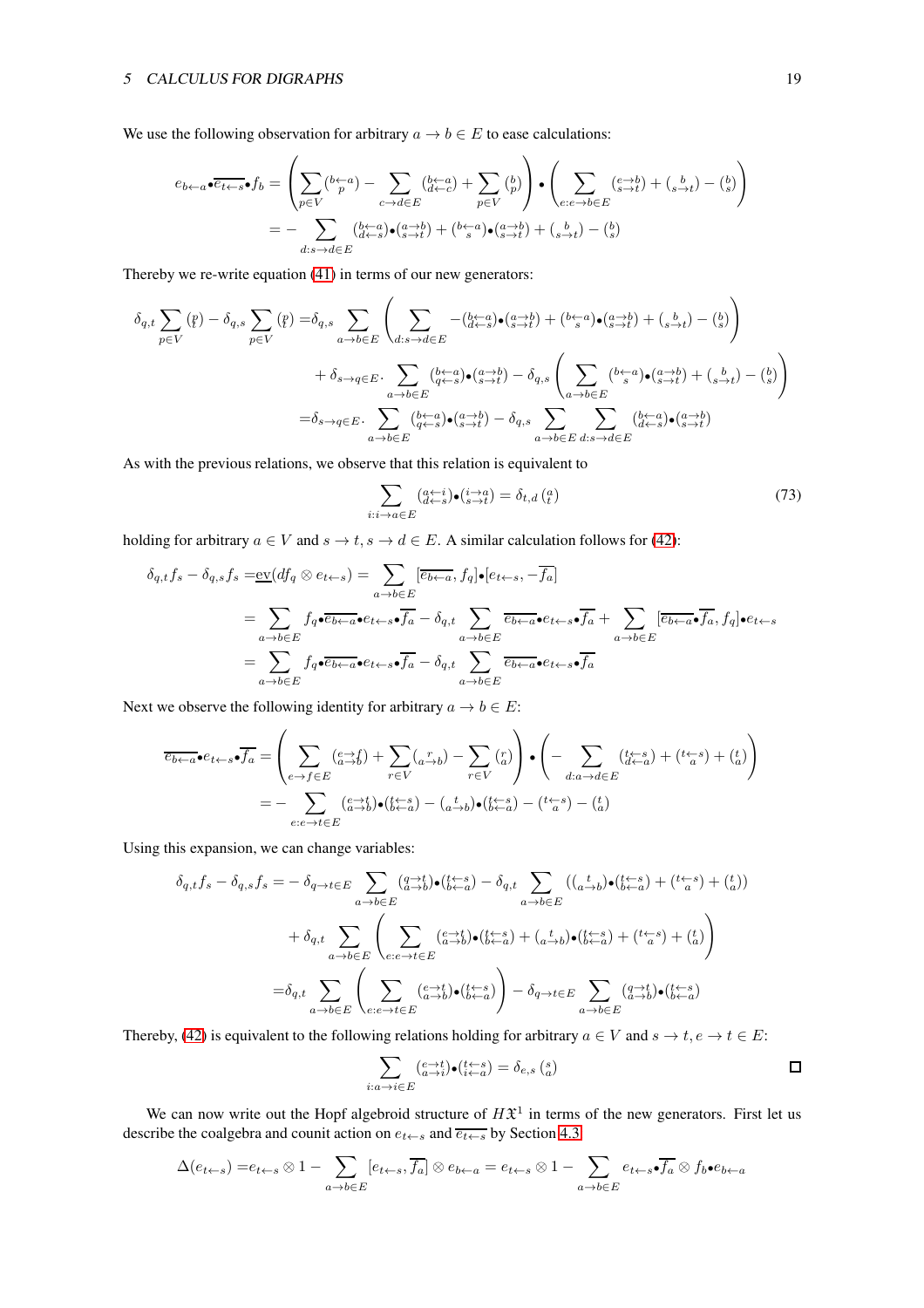$$
+\sum_{a\to b\in E} \overline{f_a} \cdot e_{t\leftarrow s} \otimes f_b \cdot e_{b\leftarrow a} = e_{t\leftarrow s} \otimes 1 - \sum_{a\to b\in E} \overline{f_b} \cdot e_{t\leftarrow s} \cdot \overline{f_a} \otimes e_{b\leftarrow a}
$$

$$
\Delta(\overline{e_{t\leftarrow s}}) = 1 \otimes \overline{e_{t\leftarrow s}} + \sum_{a\to b\in E} \overline{e_{b\leftarrow a}} \otimes [\overline{e_{t\leftarrow s}}, f_b] = 1 \otimes \overline{e_{t\leftarrow s}} + \sum_{a\to b\in E} \overline{e_{b\leftarrow a}} \otimes f_a \cdot \overline{e_{t\leftarrow s}} \cdot f_b
$$

for any  $s \to t \in E$ . Since  $\Delta(f_p \bullet f_q) = f_p \otimes f_q$ , we can describe the coalgebra and counit action on the alternative generators of  $H\mathfrak{X}^1$ .

<span id="page-19-0"></span>**Corollary 5.2.** The bialgebroid structure of  $H\mathfrak{X}^1$ , when viewed as a quotient of  $\mathbb{K}D^{db}$ , is defined as follows:

$$
\Delta(\binom{p}{q}) = \sum_{i \in V} \binom{p}{i} \otimes \binom{i}{q}, \quad \Delta\left(\binom{b \leftarrow a}{d \leftarrow c}\right) = \sum_{s \to t \in E} \binom{b \leftarrow a}{t \leftarrow s} \otimes \binom{t \leftarrow s}{d \leftarrow c}, \quad \Delta\left(\binom{a \to b}{c \to d}\right) = \sum_{s \to t \in E} \binom{a \to b}{s \to t} \otimes \binom{s \to t}{c \to d} \tag{74}
$$

$$
\Delta\left(\left(\begin{smallmatrix} b&-a\\c\end{smallmatrix}\right)\right) = \sum_{s \to t \in E} \left(\begin{smallmatrix} b&-a\\t&-s\end{smallmatrix}\right) \otimes \left(\begin{smallmatrix} t&-s\\c\end{smallmatrix}\right) + \sum_{t \in V} \left(\begin{smallmatrix} b&-a\\t\end{smallmatrix}\right) \otimes \left(\begin{smallmatrix} t\\c\end{smallmatrix}\right) \tag{75}
$$

$$
\Delta\left(\left(\begin{smallmatrix}c\\a\to b\end{smallmatrix}\right)\right) = \sum_{s\to t\in E} \left(\begin{smallmatrix}c\\s\to t\end{smallmatrix}\right) \otimes \left(\begin{smallmatrix}s\to t\\a\to b\end{smallmatrix}\right) + \sum_{t\in V} \left(\begin{smallmatrix}c\\t\end{smallmatrix}\right) \otimes \left(\begin{smallmatrix}t\\a\to b\end{smallmatrix}\right) \tag{76}
$$

$$
\epsilon(\binom{p}{q}) = \delta_{p,q} f_p, \ \epsilon(\binom{b-a}{d-c}) = \delta_{a,c} \cdot \delta_{b,d} \cdot f_b, \ \epsilon(\binom{a \to b}{c \to d}) = \delta_{a,c} \cdot \delta_{b,d} \cdot f_a, \ \epsilon(\binom{b-a}{c}) = 0 = (\binom{c}{a \to b}) \tag{77}
$$

*Proof.* We will present the relevant calculations for  $(b-a)$  and  $(b-a)$  and leave the remaining identities to the reader.

$$
\Delta\left(\left(\frac{b-a}{d-c}\right)\right) = \Delta\left(-\overline{f_d \bullet e_{b\leftarrow a} \bullet f_c}\right) = \sum_{s \to t \in E} \overline{f_t \bullet e_{b\leftarrow a} \bullet f_s} \otimes \overline{f_d \bullet e_{t\leftarrow s} \bullet f_c} - e_{b\leftarrow a} \otimes \overline{f_d \bullet 1} \bullet \overline{f_c}
$$
\n
$$
= \sum_{s \to t \in E} \left(\frac{b-a}{t-s}\right) \otimes \left(\frac{t-s}{d-c}\right)
$$
\n
$$
\Delta\left(\left(\frac{b-a}{c}\right)\right) = \Delta\left(\overline{f_c \bullet e_{b\leftarrow a} \bullet f_c} - f_b \bullet \overline{f_c}\right) = e_{b\leftarrow a} \otimes \overline{f_c} - \sum_{s \to t \in E} \overline{f_t \bullet e_{b\leftarrow a} \bullet f_s} \otimes \overline{f_c \bullet e_{t\leftarrow s} \bullet f_c} - f_b \otimes \overline{f_c}
$$
\n
$$
= \sum_{s \to t \in E} \overline{f_t \bullet e_{b\leftarrow a} \bullet f_s} \otimes f_t \bullet \overline{f_c} + \sum_{t \in V} \overline{f_t \bullet e_{b\leftarrow a} \bullet f_t} \otimes f_t \bullet \overline{f_c} - \sum_{t \in V} f_b \bullet \overline{f_t} \otimes f_t \bullet \overline{f_c}
$$
\n
$$
= -\sum_{s \to t \in E} \overline{f_t \bullet e_{b\leftarrow a} \bullet f_s} \otimes \overline{f_c \bullet e_{t\leftarrow s} \bullet f_c}
$$
\n
$$
= -\sum_{s \to t \in E} \overline{f_t \bullet e_{b\leftarrow a} \bullet f_s} \otimes \left(\frac{t \leftarrow s}{c}\right) + \sum_{t \in V} \left(\frac{b-a}{t}\right) \otimes f_t \bullet \overline{f_c} = \sum_{s \to t \in E} \left(\frac{b-a}{t-s}\right) \otimes \left(\frac{t \leftarrow s}{c}\right) + \sum_{t \in V} \left(\frac{b-a}{t}\right) \otimes \left(\frac{t \leftarrow a}{c}\right) \right)
$$

Similarly, we can describe the action of the counit:

$$
\epsilon\left(\left(\underset{d\leftarrow c}{b\leftarrow a}\right)\right) = \epsilon\left(-\overline{f_d}\bullet e_{b\leftarrow a}\bullet\overline{f_c}\right) = -\epsilon\left(\overline{f_d}\bullet e_{b\leftarrow a}\bullet f_c\right) = -\epsilon\left(\overline{f_d}\bullet\epsilon(e_{b\leftarrow a}\bullet f_c)\right)\right) \n= -\epsilon\left(\overline{f_d}\bullet\epsilon\left(\delta_{a,c}(e_{b\leftarrow a-b}) + \delta_{b,c}f_b\right)\right) = -\epsilon\left(\delta_{b,c}\overline{f_d}\bullet f_b - \delta_{a,c}\overline{f_d}\bullet f_b\right) \n= \delta_{a,c}.\delta_{b,d} \cdot f_b - \delta_{b,c}.\delta_{b,d} f_b = \delta_{a,c}.\delta_{b,d} \cdot f_b \n\epsilon\left(\left(\underset{c}{b\leftarrow a}\right)\right) = \epsilon\left(\overline{f_c}\bullet e_{b\leftarrow a}\bullet\overline{f_c} - f_b\bullet\overline{f_c}\right) = \epsilon\left(\overline{f_c}\bullet\epsilon\left(\delta_{a,c}(e_{b\leftarrow a}-f_b) + \delta_{b,c}f_b\right)\right) - \delta_{c,b}f_b \n= \delta_{b,c}f_b - \delta_{b,c}\delta_{a,c}f_b - \delta_{c,b}f_b = 0
$$

As observed in Example 4.17 of [\[8\]](#page-25-1), not only is  $H\mathfrak{X}^1$  a Hopf algebroid, but it also admits an antipode. This is a consequence of Theorem 4.13 of [\[8\]](#page-25-1) which we review at the end of Section [4.3.](#page-12-4) In the case of the digraph calculus  $\Upsilon(e_{t+s}) = f_s - f_t$  and the antipode is defined on elements  $e_{t+s}$  by  $S(e_{t+s}) = -\overline{e_{t+s}} - \Upsilon(e_{t+s})$  $-\overline{e_{t\leftarrow s}} - f_s + f_t$ . We now use our description of the action of S from Section [4.3](#page-12-4) and simplify  $S(\overline{e_{t\leftarrow s}})$  first by observing that  $b_i x_j = -\sum_{a \to b \in E} f_a e_{b \leftarrow a} = 0 \in \mathfrak{X}^1$ , and secondly using the expansion of relation [\(42\)](#page-11-1) in the proof of Theorem [5.1:](#page-16-0)

$$
S(\overline{e_{t+s}}) = -\sum_{a \to b \in E} \overline{e_{b+a}} \cdot e_{t+s} \cdot (-\overline{f_a}) - \sum_{a \to b \in E} \overline{\Upsilon(e_{b+a})} \cdot e_{t+s} \cdot (-\overline{f_a})
$$

$$
= \sum_{a \to b \in E} f_t \cdot \overline{e_{b-a}} \cdot e_{t+s} \cdot \overline{f_a} - f_s + \sum_{a \to b \in E} \overline{f_a} \cdot e_{t+s} \cdot \overline{f_a} - \sum_{a \to b \in E} \overline{f_b} \cdot e_{t+s} \cdot \overline{f_a}
$$

Hence, we can describe the action of the antipode on the alternative set of generators: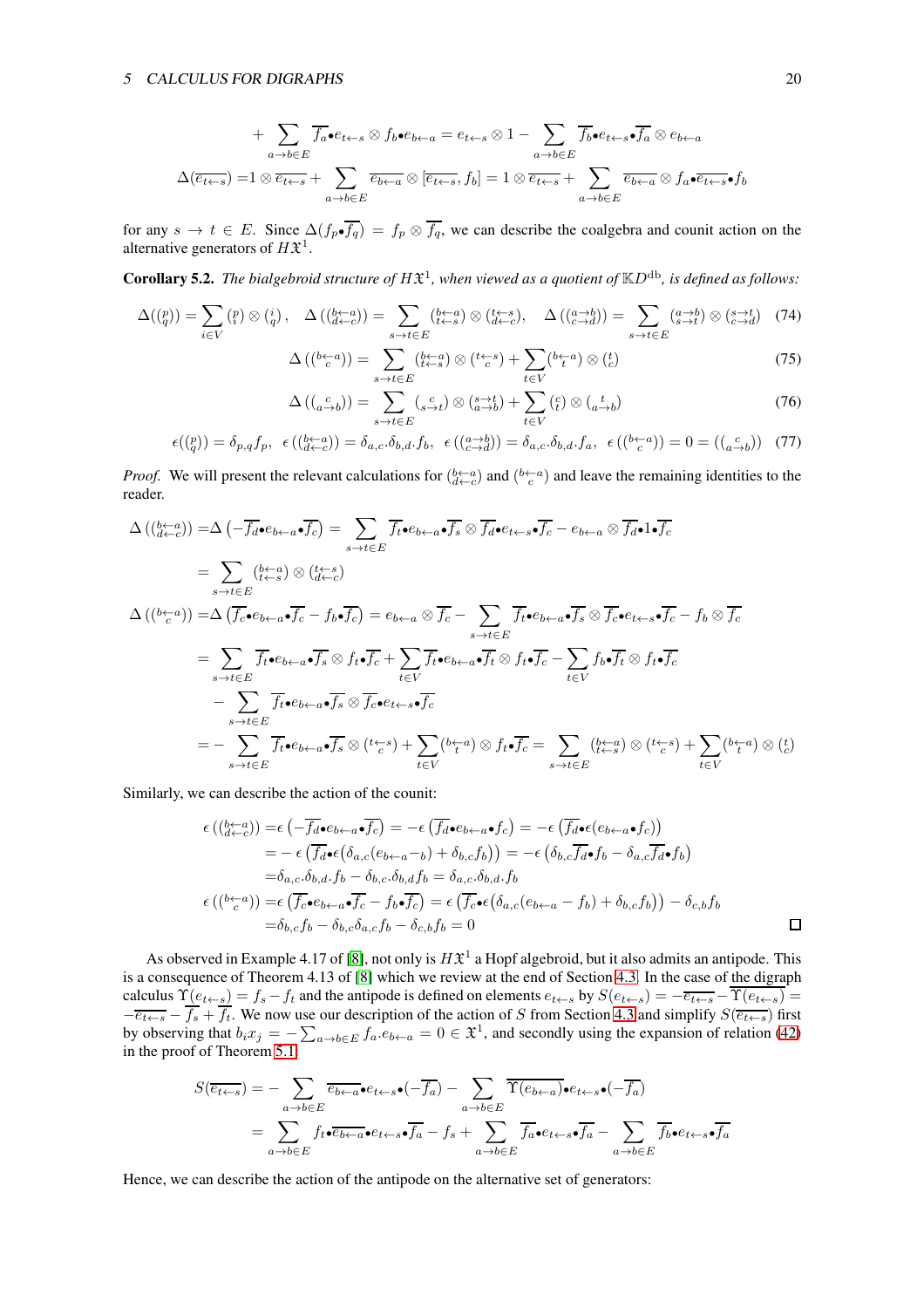<span id="page-20-0"></span>**Corollary 5.3.** The Hopf algebroid  $H\mathfrak{X}^1$  admits an invertible antipode and when viewed as a quotient of KDdb*, the action of the antipode is defined by*

$$
S(\binom{p}{q}) = \binom{q}{p}, \quad S\left(\binom{b\leftarrow a}{d\leftarrow c}\right) = \binom{c\rightarrow d}{a\rightarrow b}, \quad S\left(\binom{a\rightarrow b}{c\rightarrow d}\right) = \binom{d\leftarrow c}{b\leftarrow a} \tag{78}
$$

$$
S\left(\binom{b\leftarrow a}{q}\right) = -\binom{q}{a\rightarrow b}, \quad S\left(\binom{p}{c\rightarrow d}\right) = -\sum_{t:p\rightarrow t\in E} \binom{d}{p\rightarrow t} \bullet \binom{d\leftarrow c}{t\leftarrow p} \tag{79}
$$

*for arbitrary points*  $p, q \in V$  *and edges*  $a \to b, c \to d \in E$ *.* 

*Proof.* We will first present the relevant calculations for  $b \leftarrow a \choose d \leftarrow c$  and  $(b \leftarrow a)$ :

$$
S\left(\left(\frac{b-a}{d-c}\right)\right) = S\left(-\overline{f_d \bullet e_{b\leftarrow a} \bullet f_c}\right) = -S\left(\overline{f_c}\right) \bullet S\left(e_{b\leftarrow a}\right) \bullet S\left(\overline{f_d}\right) = f_c \bullet \left(\overline{e_{b\leftarrow a}} + \overline{f_a} - \overline{f_b}\right) \bullet f_d
$$
\n
$$
= f_c \bullet \overline{e_{b\leftarrow a} \bullet f_d} + \delta_{c,d} \overline{(f_a - f_b)} \bullet f_c = f_c \bullet \overline{e_{b\leftarrow a} \bullet f_d} = \left(\frac{c \to d}{a \to b}\right)
$$
\n
$$
S\left(\left(\frac{b\leftarrow a}{c}\right)\right) = S\left(\overline{f_c} \bullet e_{b\leftarrow a} \bullet \overline{f_c} - f_b \bullet \overline{f_c}\right) = S\left(\overline{f_c}\right) \bullet S\left(e_{b\leftarrow a}\right) \bullet S\left(\overline{f_c}\right) - S\left(\overline{f_c}\right) \bullet S\left(f_b\right)
$$
\n
$$
= -f_c \bullet \left(\overline{e_{b\leftarrow a}} + \overline{f_a} - \overline{f_b}\right) \bullet f_c - \overline{f_b} \bullet f_c = -f_c \bullet \overline{e_{b\leftarrow a} \bullet f_c} - \overline{f_a} \bullet f_c = -\left(\frac{c}{a \to b}\right)
$$

For the other types of generators, we use our expansion of  $S(\overline{e_{t\leftarrow s}})$ , described before the corollary:

$$
S((a \to b)) = S(f_a \bullet \overline{e_{d \leftarrow c}} \bullet f_b) = S(f_b) \bullet S(\overline{e_{d \leftarrow c}}) \bullet S(f_a) =
$$
\n
$$
= \overline{f_b} \bullet \left( \sum_{s \to t \in E} f_d \bullet \overline{e_{t \leftarrow s}} \bullet e_{d \leftarrow c} \bullet \overline{f_s} - f_c + \sum_{s \to t \in E} \overline{f_s} \bullet e_{d \leftarrow c} \bullet \overline{f_s} - \sum_{s \to t \in E} f_t \bullet e_{d \leftarrow c} \bullet \overline{f_s} \right) \bullet \overline{f_a}
$$
\n
$$
= \delta_{a,b} \left( \sum_{t:b \to t \in E} f_d \bullet \overline{e_{t \leftarrow b}} \bullet e_{d \leftarrow c} \bullet \overline{f_a} - f_c \bullet \overline{f_a} + \overline{f_a} \bullet e_{d \leftarrow c} \bullet \overline{f_a} \right) - \overline{f_b} \bullet e_{d \leftarrow c} \bullet \overline{f_a} = (\overline{e}^{t \leftarrow c}_{\leftarrow a})
$$
\n
$$
S((c \xrightarrow{a})) = S(f_a \bullet \overline{e_{d \leftarrow c}} \bullet f_a + \overline{f_c} \bullet f_a) = S(f_b) \bullet S(\overline{e_{d \leftarrow c}}) \bullet S(f_a) + S(f_a) \bullet S(\overline{f_c})
$$
\n
$$
= \overline{f_a} \bullet \left( \sum_{s \to t \in E} f_d \bullet \overline{e_{t \leftarrow s}} \bullet e_{d \leftarrow c} \bullet \overline{f_s} - f_c + \sum_{s \to t \in E} \overline{f_s} \bullet e_{d \leftarrow c} \bullet \overline{f_s} - \sum_{s \to t \in E} \overline{f_t} \bullet e_{d \leftarrow c} \bullet \overline{f_s} \right) \bullet \overline{f_a} + \overline{f_a} \bullet f_c
$$
\n
$$
= \sum_{t:a \to t \in E} f_d \bullet \overline{e_{t \leftarrow a}} \bullet e_{d \leftarrow c} \bullet \overline{f_a} + \sum_{t:a \to t \in E} \overline{f_a} \bullet e_{d \leftarrow c} \bullet \overline{f_a} = \sum_{t:a \to t \in E} (f_d \bullet \overline{e_{t \
$$

While the antipode appears to be involutive on generators of the form  $\binom{a \to b}{c \to d}$  and  $\binom{b \leftarrow a}{d \leftarrow c}$ , it is easy to see that  $S^{-1} \neq S$  since

$$
S^{-1}\left(\binom{c}{a\rightarrow b}\right) = -\binom{b\leftarrow a}{c}, \quad S^{-1}\left(\binom{b\leftarrow a}{c}\right) = -\sum_{s:s\rightarrow c\in E} \binom{c\leftarrow s}{a}\cdot\binom{s\rightarrow c}{a\rightarrow b} \tag{80}
$$

We have omitted the calculations for the action  $S^{-1}$  since we will not be using them.

#### 5.1 Flat Connections on Digraph

In this section we construct  $D\mathfrak{X}$  for the digraph calculus with a specific choice of  $\Omega^2$ . Throughout this section  $a\rightarrow b\rightarrow c$  will denote a path of length two in the digraph i.e. two successive arrows  $a \rightarrow b, b \rightarrow c \in E$  and  $E_2$ will denote the set of all paths of length two in the digraph.

In order to discuss flat connections over the digraph calculus, we must introduce the space of 2-forms extending  $(A, d, \Omega^1)$ . Noting that  $\Omega^1 \otimes \Omega^1$  is spanned by elements  $\omega_{a\to b}\otimes\omega_{b\to c}$  corresponding to paths of length two, we defined  $\Omega_{\rm top}^2$  as the quotient of  $\Omega^1\otimes\Omega^1$  by the submodule

$$
\mathcal{M}_{\text{top}} = \left\{ \sum_{b:a \to b \to c \in E_2} \omega_{a \to b} \otimes \omega_{b \to c} \middle| a, c \in V, a \to c \right\}
$$
(81)

with the differential  $d: \Omega^1 \to \Omega^2_{\text{top}}$  defined by

$$
d(\omega_{a \to b}) = \sum_{t:b \to t \in E} \omega_{a \to b} \wedge \omega_{b \to t} + \sum_{s:s \to a \in E} \omega_{s \to a} \wedge \omega_{a \to b} - \sum_{i:a \to i \to b \in E_2} \omega_{a \to i} \wedge \omega_{i \to b}
$$
(82)

where  $\wedge : \Omega^1 \otimes \Omega^1 \to \Omega^2$  denotes the natural projection.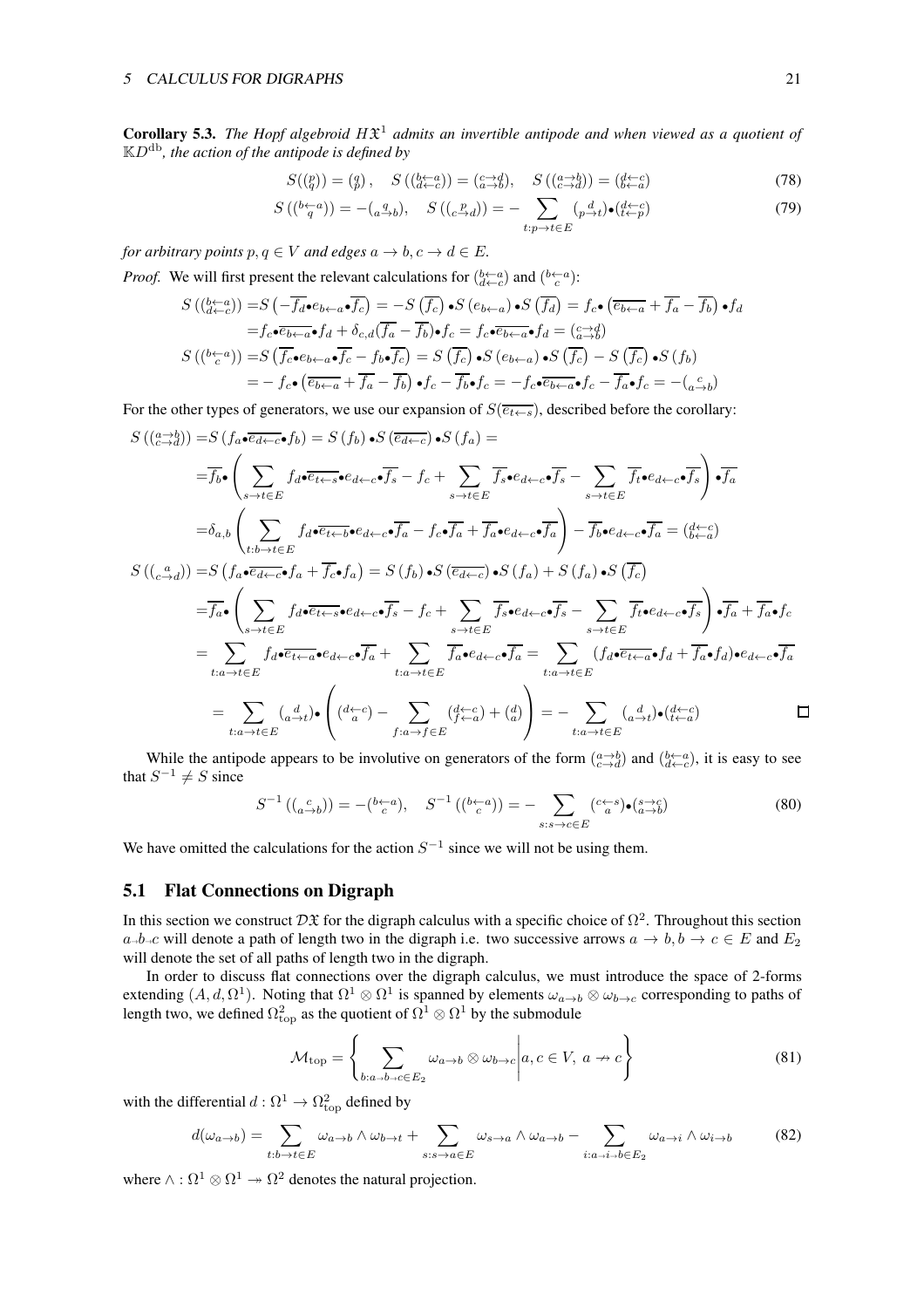#### **Lemma 5.4.** The differential described above extends the first-order calculus of  $(A, \Omega^1)$ .

*Proof.* First we show that  $d^2 = 0$  and d is in fact a differential.

$$
d(df_p) = d\left(\sum_{s:s\to p\in E} \omega_{s\to p} - \sum_{t:p\to t\in E} \omega_{p\to t}\right)
$$
  
\n
$$
= \sum_{s,t:s\to p\to t\in E_2} \omega_{s\to p} \wedge \omega_{p\to t} + \sum_{s,c:c\to s\to p\in E_2} \omega_{c\to s} \wedge \omega_{s\to p} - \sum_{\substack{s,i:s\to i\to p\in E_2\\ \text{where } s\to p\in E}} \omega_{s\to i} \wedge \omega_{i\to p}
$$
  
\n
$$
- \sum_{t,d:p\to t\to d\in E_2} \omega_{p\to t} \wedge \omega_{t\to d} - \sum_{s,t:s\to p\to t\in E_2} \omega_{s\to p} \wedge \omega_{p\to t} + \sum_{\substack{t,i:p\to i\to t\in E_2\\ \text{where } p\to t\in E}} \omega_{p\to i} \wedge \omega_{i\to t}
$$
  
\n
$$
= \sum_{s,c:c\to s\to p\in E_2} \omega_{c\to s} \wedge \omega_{s\to p} - \sum_{\substack{t,d:p\to t\to d\in E_2\\ \text{where } p\to d}} \omega_{p\to t} \wedge \omega_{t\to d} = 0
$$

Now we show that d is compatible with the A-bimodule structure of  $\Omega^1$ . For  $p \in V$  and  $a \to b \in E$  we observe that

$$
d(f_p \cdot \omega_{a \to b}) = \delta_{a,p} \cdot \left( \sum_{t:b \to t \in E} \omega_{a \to b} \wedge \omega_{b \to t} + \sum_{s:s \to a \in E} \omega_{s \to a} \wedge \omega_{a \to b} - \sum_{i:a \to i \to b \in E_2} \omega_{a \to i} \wedge \omega_{i \to b} \right)
$$
  

$$
df_p \wedge \omega_{a \to b} = \delta_{a,p} \sum_{s:s \to p \in E} \omega_{s \to p} \wedge \omega_{a \to b} - \delta_{p \to a} \cdot \omega_{p \to a} \wedge \omega_{a \to b}
$$
  

$$
f_p.d(\omega_{a \to b}) = \delta_{a,p} \left( \sum_{t:b \to t \in E} \omega_{a \to b} \wedge \omega_{b \to t} - \sum_{i:a \to i \to b \in E_2} \omega_{a \to i} \wedge \omega_{i \to b} \right) + \delta_{p \to a} \cdot \omega_{p \to a} \wedge \omega_{a \to b}
$$

Hence,  $d(f_p \cdot \omega_{a\to b}) = df_p \wedge \omega_{a\to b} + f_p \cdot d(\omega_{a\to b})$  as required. We leave the verification of  $d(\omega_{a\to b} \cdot f_p) =$  $d(\omega_{a\rightarrow b}).f_p - \omega_{a\rightarrow b} \wedge df_p$  to the reader.

<span id="page-21-0"></span>**Remark 5.5.** There are several choices for  $\Omega^2$  when extending the digraph differential calculus. The maximal prolongation described in Proposition 1.40 of [\[3\]](#page-25-0), sets terms  $Q(a,c) := \sum_{b:a\to b\to c\in E_2} \omega_{a\to b}\otimes \omega_{b\to c}$  to zero where  $a \neq c$  and  $a \to c$ . One obtains our choice of  $\Omega_{\text{top}}^2$  by further quotienting out terms  $\mathcal{Q}(a, c)$  for the case of  $a = c$ . There are two other choices of  $\Omega^2$  which will keep the calculus inner, see Definition 1.3 [\[2\]](#page-25-3), where one further quotients out  $\mathcal{Q}(a, c)$  for  $a \to c$ , or for both cases of  $a = c$  and  $a \to c$ . The latter, which we denote by  $\Omega_{\min}^2$ , is the choice made to construct  $D\mathfrak{X}$  for a quiver in Example 5.7 in [\[8\]](#page-25-1). Another important choice of  $\Omega^2$  is for Cayley graphs defined by a suitable subset of a group. In this case the calculus corresponds to a bicovariant calculus over a Hopf algebra and there's a natural choice for  $\Omega^2$  by Woronowicz's work [\[17\]](#page-26-7), which will be a quotient of  $\Omega_{\min}^2$ .

Before constructing  $D\mathfrak{X}$ , we must discuss  $\mathfrak{X}^2$  and its duality morphisms. Notice that  $\mathfrak{X}^2$  is the quotient of  $\mathfrak{X}^1 \otimes \mathfrak{X}^1$  by the corresponding submodule spanned by terms  $\sum_{b:a\to b\to c\in E_2}e_{c\leftarrow b}\otimes e_{b\leftarrow a}$  where  $a,c\in V$  and  $a \to c$ . We denote the image of  $e_{c \leftarrow b} \otimes e_{b \leftarrow a}$  in  $\mathfrak{X}^2$  by  $e_{c \leftarrow b \leftarrow a}$ . In order to define duality morphisms for  $\mathfrak{X}^2$  and  $\Omega^2$ , we must choose a distinguished vertex  $(a,c) \in \{b \in V \mid a \rightarrow b \rightarrow c \in E_2\}$ , for every pair of vertices  $a, c \in V$ where  $a \nrightarrow c$ . Having made such a choice, we denote  $E_2 \setminus \{a_{\rightarrow (a,c)\rightarrow}c \mid a, c \in V, a \nrightarrow c\}$  by  $\mathbf{E}_2$  and observe that the subsets  $\{\omega_{a\to b} \wedge \omega_{b\to c} \mid a\to b\to c \in \mathbf{E}_2\}$  and  $\{e_{c\leftarrow b\leftarrow a} \mid a\to b\to c \in \mathbf{E}_2\}$  each form a basis for  $\Omega^2$  and  $\mathfrak{X}^2$ , respectively. With this choice of basis we have that  $\omega_{a\to(a,c)} \wedge \omega_{(a,c)\to c} = -\sum_{b:a\to b\to c\in \mathbf{E}_2} \omega_{a\to b} \wedge \omega_{b\to c}$  and  $e_{c\leftarrow(a,c)\leftarrow a} = -\sum_{b:a\rightarrow b\rightarrow c\in\mathbf{E}_2} e_{c\leftarrow b\leftarrow a}$ . Hence, we can define a quadruple of duality morphisms:

$$
\text{coev}^2(1) = \sum_{a \to b \to c \in \mathbf{E}_2} \omega_{a \to b} \wedge \omega_{b \to c} \otimes e_{c \leftarrow b \leftarrow a}, \quad \text{ev}^2(e_{z \leftarrow y \leftarrow x} \otimes \omega_{p \to q} \wedge \omega_{q \to r}) = \delta_{x, p} \cdot \delta_{y, q} \cdot \delta_{z, r} f_z
$$

$$
\text{coev}^2(1) = \sum_{a \to b \to c \in \mathbf{E}_2} e_{c \leftarrow b \leftarrow a} \otimes \omega_{a \to b} \wedge \omega_{b \to c}, \quad \text{ev}^2(\omega_{p \to q} \wedge \omega_{q \to r} \otimes e_{z \leftarrow y \leftarrow x}) = \delta_{p, x} \cdot \delta_{q, y} \cdot \delta_{r, z} f_x
$$

where  $p_{\neg q \to r}$ ,  $x_{\neg q \to z} \in \mathbf{E}_2$ . Hence, we can easily check that the differential structure is pivotal by writing out equation [\(4\)](#page-2-3) for a basis element  $e_{r \leftarrow q \leftarrow p} \in \mathfrak{X}^2$ :

$$
\sum_{a \to b, c \to d \in E} \mathrm{ev}^2(e_{r \leftarrow q \leftarrow p} \otimes \omega_{a \to b} \wedge \omega_{c \to d}) e_{d \leftarrow c} \otimes e_{b \leftarrow a} = (\delta_{b,q} - \delta_{p \to r}.\delta_{(p,r),b}) f_r.e_{r \leftarrow b} \otimes e_{b \leftarrow p}
$$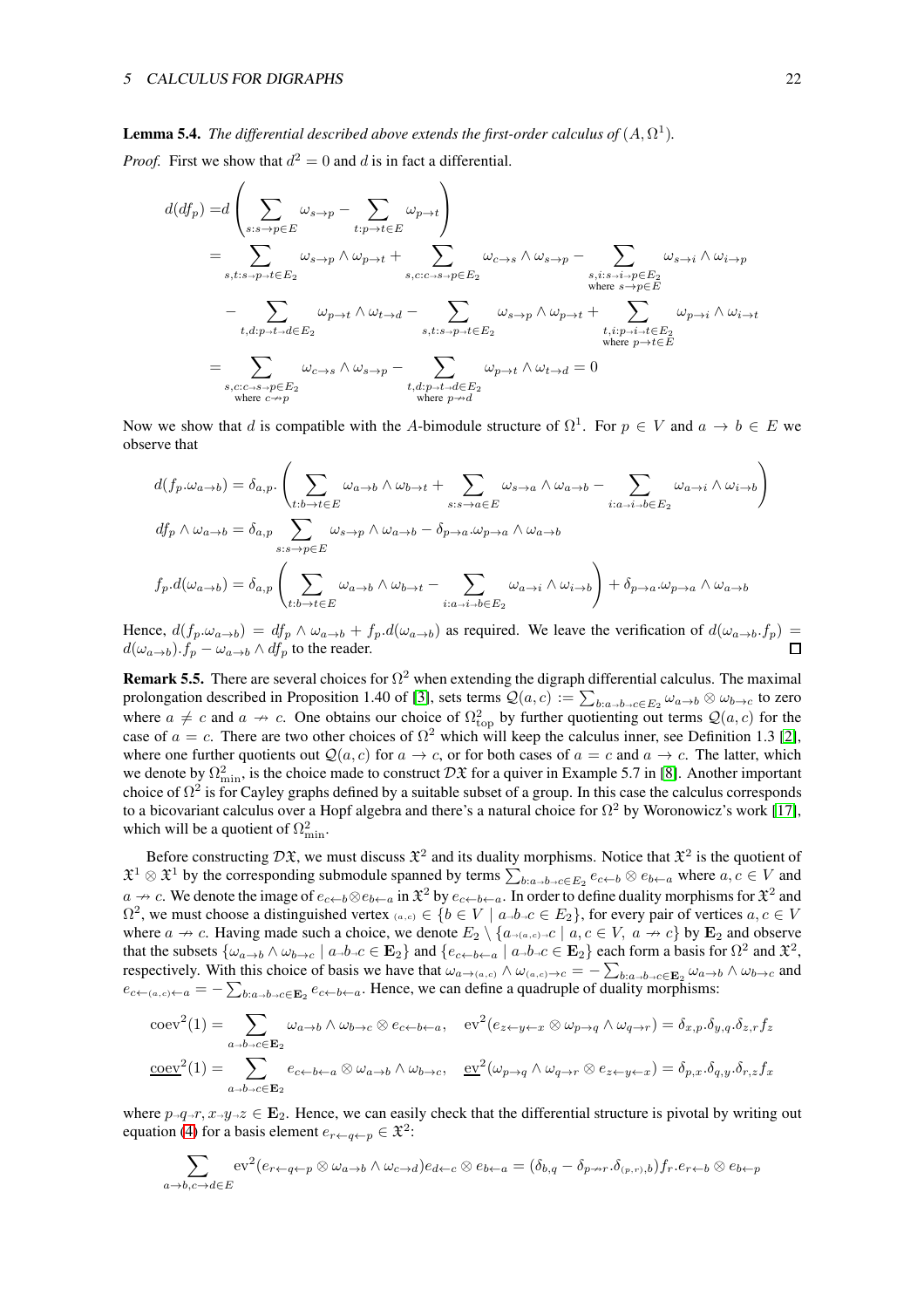$$
= (\delta_{b,q} - \delta_{p \to r} \cdot \delta_{(p,r),b}) e_{r \leftarrow b} \otimes e_{b \leftarrow p} = e_{r \leftarrow b} \otimes e_{b \leftarrow p} \cdot f_p(\delta_{b,q} - \delta_{p \to r} \cdot \delta_{(p,r),b})
$$
  
= 
$$
\sum_{a \to b,c \to d \in E} e_{d \leftarrow c} \otimes e_{b \leftarrow a} \underline{\text{ev}}^2(\omega_{a \to b} \wedge \omega_{c \to d} \otimes e_{r \leftarrow q \leftarrow p})
$$

Since  $\wedge : \Omega^1 \otimes \Omega^1 \to \Omega^2$  is surjective, we can construct  $\mathcal{D} \mathfrak{X}$  as a quotient of  $H\mathfrak{X}^1$  by Corollary [4.5.](#page-12-3) Before applying this result, we will introduce some additional notation. We will say a triple of vertices  $(p, q, r)$  form a *triangle* in the digraph if  $p \to q \in E$  and  $p \to q \to F$  and a quadruple of vertices  $(p, q, q', r)$  form a *square* in the digraph if  $p \rightarrow q \rightarrow r \in E_2$  and  $p \rightarrow q' \rightarrow r \in E_2$ . Let us adapt the following notation

$$
\mathbf{P}(p,q,r;a,b) := \sum_{i:a\to i\to b\in E_2} (\mathbf{f}_{b\to i}^{\leftarrow q}\mathbf{I}_{\bullet}(\mathbf{f}_{b\to a}^{\leftarrow p}) - \delta_{a\to b} \cdot ((\mathbf{f}_{b}^{\leftarrow q})\bullet (\mathbf{g}_{b\to a}^{\leftarrow p}) + (\mathbf{f}_{b\to a}^{\leftarrow q})\bullet (\mathbf{g}_{a}^{\leftarrow p})) \in H\mathfrak{X}
$$
  

$$
\mathbf{Q}(p,q,r;a,b) := \sum_{i:a\to i\to b\in E_2} (\mathbf{g}_{p\to q}^{a\to i})\bullet (\mathbf{g}_{p\to r}^{i\to b}) + \delta_{a\to b} \cdot ((\mathbf{g}_{p\to q}^{a\to b})\bullet (\mathbf{g}_{p\to r}^{b}) + (\mathbf{g}_{p\to q}^{a})\bullet (\mathbf{g}_{p\to r}^{a\to b})) \in H\mathfrak{X}
$$

for every pair of vertices  $a, b \in V$  and path  $p_{\rightarrow}q_{\rightarrow}r \in E$ .

<span id="page-22-0"></span>**Theorem 5.6.** *The Hopf algebroid*  $D\tilde{x}$  *for the differential calculus of a digraph*  $D = (V, E)$  *with the choice*  $\phi f \Omega_{\text{top}}^2$ , is the quotient of  $\mathbb{K}D^{\text{db}}$  by the relations observed in Theorem [5.1](#page-16-0) and the additional relations:

• For any square  $(p, q, q', r)$  in the digraph, we impose the following relations

<span id="page-22-9"></span><span id="page-22-8"></span><span id="page-22-1"></span>
$$
\left(\begin{array}{c}\n r \leftarrow q \\
 c\n \end{array}\right)\bullet\left(\begin{array}{c}\n q \leftarrow p \\
 c\n \end{array}\right) = \left(\begin{array}{c}\n r \leftarrow q' \\
 c\n \end{array}\right)\bullet\left(\begin{array}{c}\n q' \leftarrow p \\
 c\n \end{array}\right)\n \tag{83}
$$

$$
\begin{array}{c}\n\binom{c}{p \to q} \bullet \binom{c}{q \to r} = \binom{c}{p \to q'} \bullet \binom{c}{q' \to r}\n\end{array} \tag{84}
$$

- $P(p,q,r;a,b) = P(p,q',r;a,b)$  (85)
- $\mathbf{Q}(p,q,r;a,b) = \mathbf{Q}(p,q',r;a,b)$  (86)

*for arbitrary vertices*  $a, b, c \in V$ 

• *For any triangle* (p, q, r) *in the digraph, we impose the following relations*

<span id="page-22-10"></span><span id="page-22-6"></span><span id="page-22-4"></span><span id="page-22-3"></span><span id="page-22-2"></span>
$$
\left(\begin{smallmatrix}r \leftarrow q\\c\end{smallmatrix}\right)\bullet\left(\begin{smallmatrix}q \leftarrow p\\c\end{smallmatrix}\right)\end{smallmatrix}\right) = -\left(\begin{smallmatrix}r \leftarrow p\\c\end{smallmatrix}\right) \tag{87}
$$

$$
\begin{pmatrix} c \\ p \rightarrow q \end{pmatrix} \bullet \begin{pmatrix} c \\ q \rightarrow r \end{pmatrix} = \begin{pmatrix} c \\ p \rightarrow r \end{pmatrix} \tag{88}
$$

$$
\mathbf{P}(p,q,r;a,b) = \delta_{a \to b} \left( \substack{r \gets p \\ b \gets a} \right) \tag{89}
$$

$$
\mathbf{Q}(p,q,r;a,b) = \delta_{a \to b} \left( \substack{a \to b \\ p \to r} \right) \tag{90}
$$

*for arbitrary vertices*  $a, b, c \in V$ 

*Proof.* Note that  $\text{ker}(\wedge) = \mathcal{M}_{\text{top}}$  is spanned by  $\sum_{x:x\rightarrow y\rightarrow z\in E_2} f_x df_y \wedge df_z$ , where  $x, z \in V$  such that  $x \nrightarrow z$ . We first expand relation [\(45\)](#page-12-0) for an arbitrary basis element  $e_{r \leftarrow q \leftarrow p} \in \mathfrak{X}^2$ :

$$
0 = \sum_{\substack{a \to b_1 \in E \\ c \to d}} \left( \sum_{y:x \to y \to z \in E_2} \mathrm{ev}^2(e_{r \leftarrow q \leftarrow p} \otimes \omega_{a \to b} \wedge \omega_{c \to d}) \bullet [e_{d \leftarrow c}, \overline{f_z}] \bullet [e_{b \leftarrow a}, \overline{f_y}] \bullet \overline{f_x} \right]
$$
  
\n
$$
= \sum_{a \to b \to d \in E_2} \left( \sum_{y:x \to y \to z \in E_2} \mathrm{ev}^2(e_{r \leftarrow q \leftarrow p} \otimes \omega_{a \to b} \wedge \omega_{b \to d}) \bullet \overline{f_z} \bullet e_{d \leftarrow b} \bullet \overline{f_y} \bullet e_{b \leftarrow a} \bullet \overline{f_x} \right)
$$
  
\n
$$
= \sum_{y:x \to y \to z \in E_2} \overline{f_z} \bullet e_{r \leftarrow q} \bullet \overline{f_y} \bullet e_{q \leftarrow p} \bullet \overline{f_x} - \delta_{p \to r} \sum_{y:x \to y \to z \in E_2} \overline{f_z} \bullet e_{r \leftarrow (p,r)} \bullet \overline{f_y} \bullet e_{(p,r) \leftarrow p} \bullet \overline{f_x}
$$

Changing generators, we obtain two sets of relations. Firstly, we notice that for a pair of vertices  $x, z \in V$ such that  $x \rightarrow z$  and a path  $p \rightarrow q \rightarrow r$ , where  $p \rightarrow r$  we have that

<span id="page-22-7"></span>
$$
\sum_{y:x\to y\to z\in E_2} \binom{r+q}{z+y} \bullet \binom{q+p}{y+z} = \sum_{y:x\to y\to z\in E_2} \binom{r+(p,r)}{z+y} \bullet \binom{(p,r)\leftarrow p}{y+z}
$$
(91)

This demonstrates that  $P(p, q, r, a, b)$  is independent of q when  $a \nrightarrow b$ , and proves relation [\(85\)](#page-22-1) when  $p \nrightarrow r$ . Secondly, for a pair of vertices  $x, z \in V$  such that  $x \to z$  and a triangle  $(p, q, r)$ , we have that

<span id="page-22-5"></span>
$$
\sum_{y:x \to y \to z \in E_2} \binom{r+q}{z+y} \bullet \binom{q+p}{y+x} = 0 \tag{92}
$$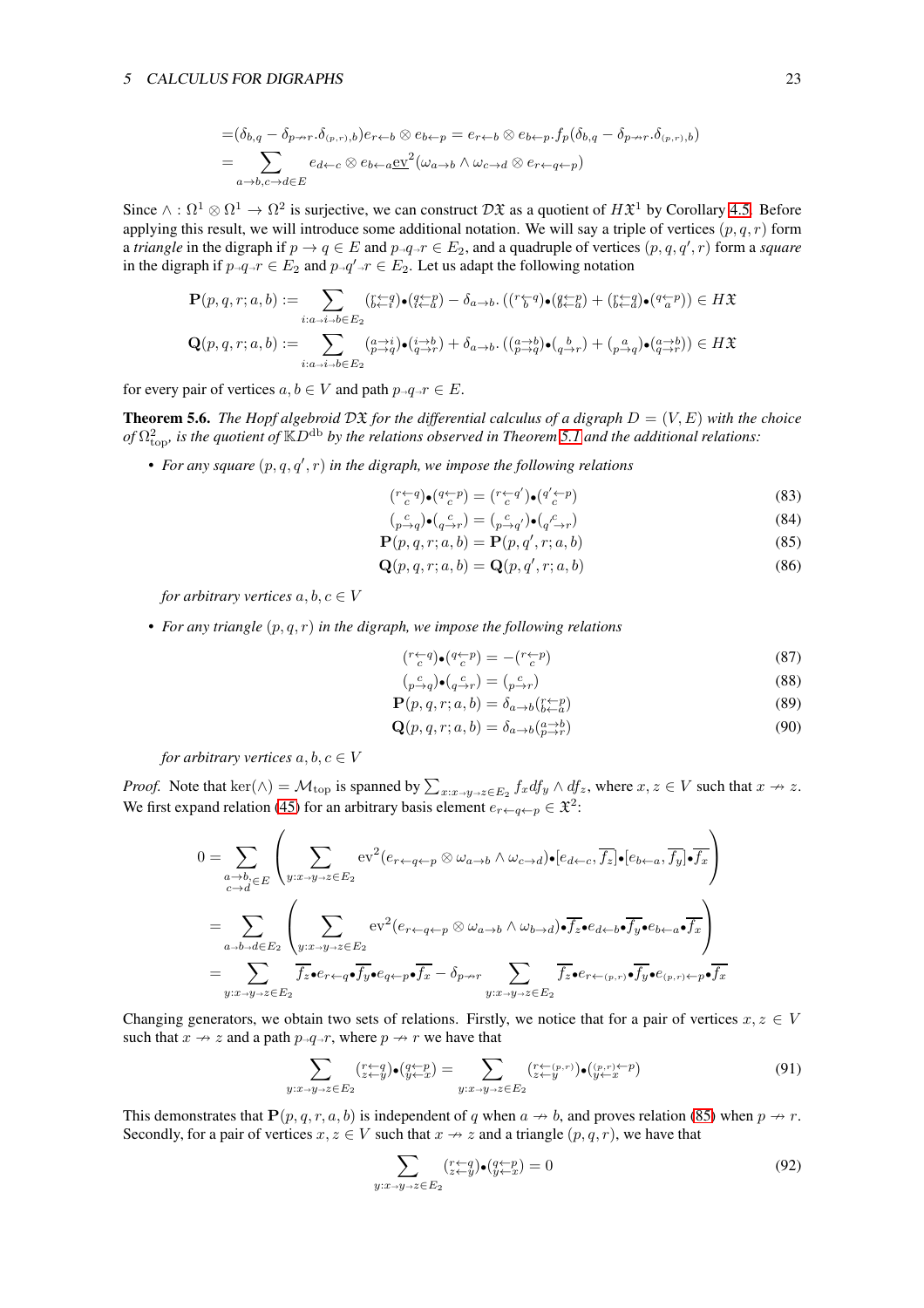which demonstrates relation [\(89\)](#page-22-2) for  $a \rightarrow b$ .

In a symmetric manner, relation [\(46\)](#page-12-1) when written in terms of the alternative set of generators, becomes equivalent to relations [\(86\)](#page-22-3) with  $p \rightarrow r$  and  $a \rightarrow b$ , and [\(90\)](#page-22-4) with  $a \rightarrow b$ .

Now we look at relation [\(15\)](#page-3-11) for an arbitrary basis element  $e_{r \leftarrow q \leftarrow p} \in \mathfrak{X}^2$ :

<span id="page-23-0"></span>
$$
0 = \sum_{s \to t \in E} \mathrm{ev}^2(e_{r \leftarrow q \leftarrow p} \otimes d\omega_{s \to t}) \bullet e_{t \leftarrow s} - \sum_{a \to b \to c \in E_2} \mathrm{ev}^2(e_{r \leftarrow q \leftarrow p} \otimes \omega_{a \to b} \wedge \omega_{b \to c}) \bullet e_{c \leftarrow b} \bullet e_{b \leftarrow a} \tag{93}
$$

We will simplify [\(93\)](#page-23-0) in two cases. First if  $p \to r \in E$ :

$$
0 = \sum_{s \to t \in E} (\delta_{s,q} \cdot \delta_{r,t} + \delta_{s,p} \cdot \delta_{t,q} - \delta_{p,s} \delta_{r,t}) f_r \cdot \epsilon_{t \leftarrow s} - \sum_{a \to b \to c \in E_2} \delta_{a,p} \cdot \delta_{b,q} \cdot \delta_{c,r} f_c \cdot \epsilon_{c \leftarrow b} \cdot \epsilon_{b \leftarrow a}
$$

$$
= e_{r \leftarrow q} + f_r \cdot \epsilon_{q \leftarrow p} - e_{r \leftarrow p} - e_{r \leftarrow q} \cdot \epsilon_{q \leftarrow p} = e_{r \leftarrow q} \cdot (1 - e_{q \leftarrow p}) - e_{r \leftarrow p}
$$

Now we change generators as in the proof of Theorem [5.1:](#page-16-0)

$$
0 = \left(\sum_{a \in V} (r_a^{\leftarrow} q) - \sum_{a \to b \in E} (r_a^{\leftarrow} q) + \sum_{a \in V} (r_a) \right) \cdot \left(\sum_{c, d \in V} (q) - \sum_{c \in V} (q_{c}^{\leftarrow} p) + \sum_{c \to d \in E} (q_{c}^{\leftarrow} p) - \sum_{c \in V} (q) \right) \right) \right)
$$
  
\n
$$
- \sum_{a \in V} (r_a^{\leftarrow} p) + \sum_{a \to b \in E} (r_a^{\leftarrow} p) - \sum_{a \in V} (r_a^{\leftarrow} p) - \sum_{a \in V} (r_a^{\leftarrow} q) \cdot (q_{c}^{\leftarrow} p) + \sum_{a \to b \in E} (r_a^{\leftarrow} q) \cdot (q_{c}^{\leftarrow} p) + \sum_{a \to b \in E} (r_a^{\leftarrow} q) \cdot (q_{c}^{\leftarrow} p) - \sum_{a \in V} (r_a^{\leftarrow} q) \cdot (q_{c}^{\leftarrow} p) - \sum_{a \in V} (r_a^{\leftarrow} p) \cdot (q_{c}^{\leftarrow} p) + \sum_{a \to b \in E} (r_a^{\leftarrow} p) - \sum_{a \in V} (r_a^{\leftarrow} p) + \sum_{a \to b \in E} (r_a^{\leftarrow} p) - \sum_{a \in V} (r_a^{\leftarrow} p) + \sum_{a \to b \in E} (r_a^{\leftarrow} p) - \sum_{a \in V} (r_a^{\leftarrow} p) - \sum_{a \in V} (r_a^{\leftarrow} p) - \sum_{a \in V} (r_a^{\leftarrow} p) - \sum_{a \in V} (r_a^{\leftarrow} p) - \sum_{a \in V} (r_a^{\leftarrow} p) - \sum_{a \in V} (r_a^{\leftarrow} p) - \sum_{a \in V} (r_a^{\leftarrow} p) - \sum_{a \in V} (r_a^{\leftarrow} p) - \sum_{a \in V} (r_a^{\leftarrow} p) - \sum_{a \in V} (r_a^{\leftarrow} p) - \sum_{a \in V} (r_a^{\leftarrow} p) - \sum_{a \in V} (r_a^{\leftarrow} p) - \sum_{a \in V} (r_a^{\leftarrow} p) - \sum_{a \in V} (r_a^{\leftarrow} p) - \sum_{
$$

Using [\(92\)](#page-22-5), we can further simplify the relation:

$$
0 = -\sum_{a \in V} (r_a^{\leftarrow q\right}) \cdot \left(q_a^{\leftarrow p\right}) + \sum_{a \to b \in E} (r_b^{\leftarrow q\right}) \cdot \left(q_{\leftarrow a}^{\leftarrow p\right}) + \sum_{a \to b \in E} (r_{b \leftarrow a}^{\leftarrow q\right}) \cdot \left(q_a^{\leftarrow p\right}) - \sum_{\substack{i: a \to i \to b \in E \\ a \to b \in E}} (r_{\leftarrow a}^{\leftarrow p\right}) \cdot \left(q_a^{\leftarrow p\right}) + \sum_{a \in V} (r_a^{\leftarrow p\right}) + \sum_{a \to b \in E} (r_a^{\leftarrow p\right})
$$

Hence, we observe from the path algebra structure that the relation is equivalent to the following the equalities holding for arbitrary  $a \to b \in E$  and  $c \in V$ :

$$
\sum_{i:a\rightarrow i\rightarrow b\in E_2} \left(\begin{smallmatrix}r\leftarrow q \\ b\leftarrow i\end{smallmatrix}\right)\bullet \left(\begin{smallmatrix}q\leftarrow p \\ i\leftarrow a\end{smallmatrix}\right)-\left(\begin{smallmatrix}r\leftarrow q \\ b\leftarrow a\end{smallmatrix}\right)\bullet \left(\begin{smallmatrix}q\leftarrow p \\ b\leftarrow a\end{smallmatrix}\right)-\left(\begin{smallmatrix}r\leftarrow q \\ b\leftarrow a\end{smallmatrix}\right)\bullet \left(\begin{smallmatrix}q\leftarrow p \\ a\end{smallmatrix}\right)\right)=\left(\begin{smallmatrix}r\leftarrow q \\ b\leftarrow a\end{smallmatrix}\right),\quad \left(\begin{smallmatrix}r\leftarrow q \\ c\end{smallmatrix}\right)\bullet \left(\begin{smallmatrix}q\leftarrow p \\ c\end{smallmatrix}\right)\right)=\left(\begin{smallmatrix}r\leftarrow p \\ c\end{smallmatrix}\right)\bullet \left(\begin{smallmatrix}r\leftarrow q \\ c\end{smallmatrix}\right)\bullet \left(\begin{smallmatrix}r\leftarrow q \\ c\end{smallmatrix}\right)\bullet \left(\begin{smallmatrix}r\leftarrow p \\ c\end{smallmatrix}\right)\right)=\begin{smallmatrix}r\leftarrow p \\ r\leftarrow a\end{smallmatrix}\right)
$$

which agree with relation [\(89\)](#page-22-2) when  $a \to b \in E$  and [\(87\)](#page-22-6), respectively.

Now we expand relation [\(93\)](#page-23-0) in the case where  $p \rightarrow r$ :

$$
0 = (\delta_{s,q} - \delta_{s,(p,r)} - \delta_{p \to r} \delta_{s,p}) \cdot f_r \cdot e_{r \leftarrow s} - (\delta_{b,q} - \delta_{b,(p,r)}) \cdot f_r \cdot e_{r \leftarrow b} \cdot e_{b \leftarrow p}
$$
  
=  $e_{r \leftarrow q} - e_{r \leftarrow (p,r)} - e_{r \leftarrow q} \cdot e_{q \leftarrow p} + e_{r \leftarrow (p,r)} \cdot e_{(p,r) \leftarrow p}$   
 $\iff e_{r \leftarrow (p,r)} - e_{r \leftarrow (p,r)} \cdot e_{(p,r) \leftarrow p} = e_{r \leftarrow q} - e_{r \leftarrow q} \cdot e_{q \leftarrow p}$ 

From our previous computations we know that  $e_{r \leftarrow q} - e_{r \leftarrow q} \cdot e_{q \leftarrow p}$  can be written as

$$
\sum_{a \in V} \binom{r}{a} - \sum_{a \in V} \binom{r \leftarrow q}{a} \cdot \left(\frac{q \leftarrow p}{a}\right) + \sum_{a \to b \in E} \binom{r \leftarrow q}{b} \cdot \left(\frac{q \leftarrow p}{b \leftarrow a}\right) + \sum_{a \to b \in E} \binom{r \leftarrow q}{b \leftarrow a} \cdot \left(\frac{q \leftarrow p}{a}\right) - \sum_{a \to b \to c \in E_2} \binom{r \leftarrow q}{c \leftarrow b} \cdot \binom{q \leftarrow p}{b \leftarrow a}
$$

after changing generators. Note that [\(91\)](#page-22-7) implies

$$
\sum_{b:a\rightarrow b\rightarrow a\in E_2} \binom{r\leftarrow q}{a\leftarrow b}\bullet\left(\underset{b:a\rightarrow b\rightarrow a\in E_2}{g\leftarrow g}\right)=\sum_{b:a\rightarrow b\rightarrow a\in E_2} \binom{r\leftarrow (p,q)}{a\leftarrow b}\bullet\left(\underset{b\leftarrow a}{b\leftarrow a}\right)
$$

Hence, we can expand the above equality on either side and we precisely obtain relations

$$
\left(^{r\leftarrow q}_{a}\mathbf{q}\right)\bullet\left(^{q\leftarrow p}_{a}\right)=\left(^{r\leftarrow (p,r)}_{a}\right)\bullet\left(^{(p,r)\leftarrow p}_{a}\right),\quad\mathbf{P}(p,q,r,a,b)=\mathbf{P}(p,(p,r),r,a,b)\tag{94}
$$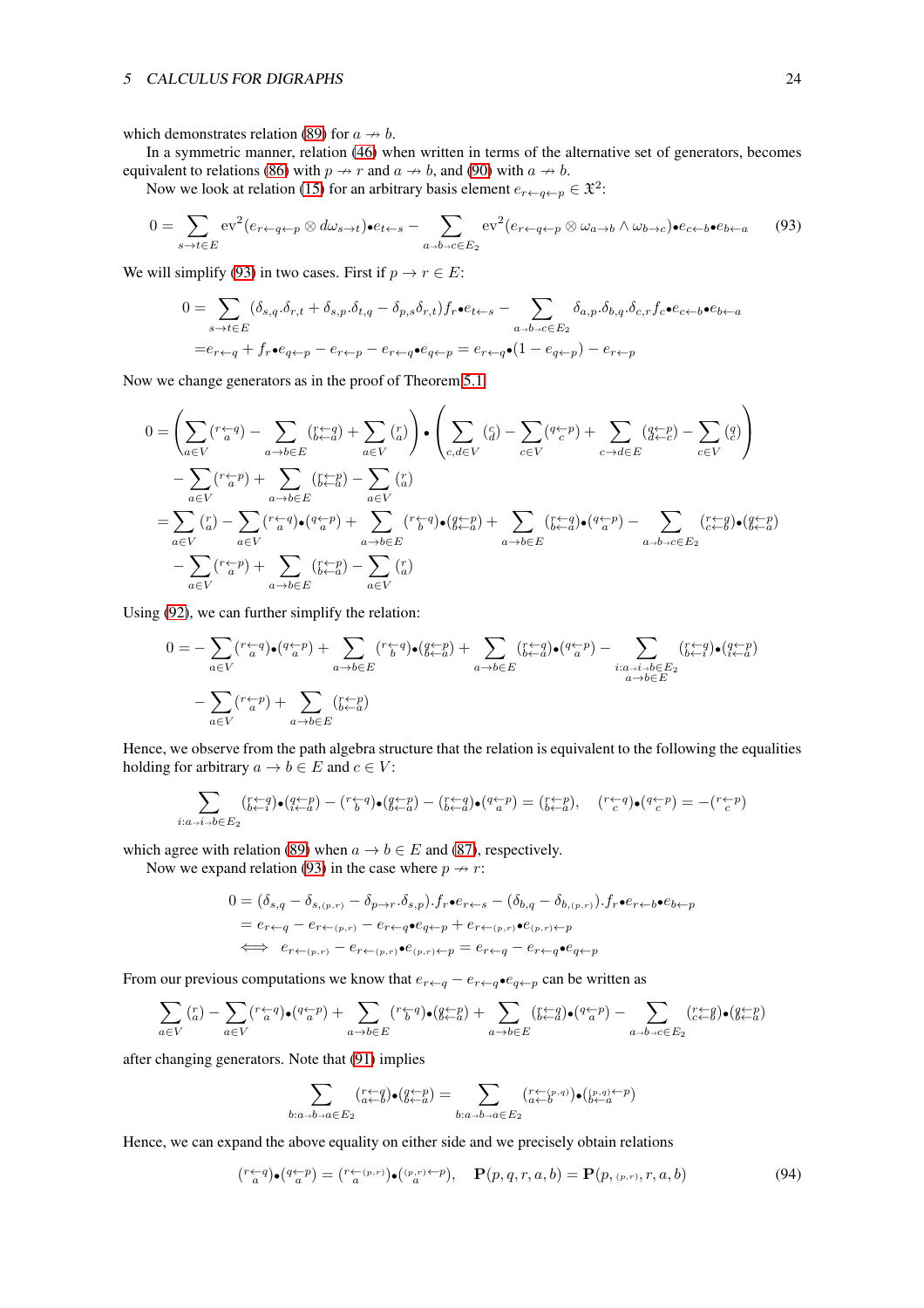which demonstrate relations [\(83\)](#page-22-8) and [\(85\)](#page-22-1) in the case where  $p \rightarrow r$ . Note that relation [\(83\)](#page-22-8) follows automati-cally from [\(87\)](#page-22-6) when  $p \to r \in E$ .

At this point we have covered all relations which must be imposed on  $H\mathfrak{X}^1$  to obtain  $D\mathfrak{X}$ . Recall that [\(47\)](#page-12-2) holds automatically in this case. We obtain the remaining relations in Theorem [5.6](#page-22-0) by expanding [\(47\)](#page-12-2). Note that for  $e_{r \leftarrow q \leftarrow p} \in \mathfrak{X}^2$ , [\(47\)](#page-12-2) expands as

$$
0 = \sum_{a \to b \in E} \overline{\underbrace{\text{ev}^2(d\omega_{a \to b} \otimes e_{r \leftarrow q \leftarrow p}) \bullet \overline{e_{b \leftarrow a}}}^{\text{ev}^2(\omega_{a \to b} + \sum} \overline{\underbrace{\text{ev}^2(\omega_{a \to b} \wedge \omega_{b \to c} \otimes e_{r \leftarrow q \leftarrow p}) \bullet \overline{e_{b \leftarrow a} \bullet \overline{e_{c \leftarrow b}}}^{\text{ev}^2(\omega_{a \to b} + \omega_{b \to c} \otimes e_{r \leftarrow q \leftarrow p}) \bullet \overline{e_{b \leftarrow a} \bullet \overline{e_{c \leftarrow b}}}^{\text{ev}^2(\omega_{a \to b} + \omega_{b \to c} \otimes e_{r \leftarrow q \leftarrow p}) \bullet \overline{e_{b \leftarrow a} \bullet \overline{e_{c \leftarrow b}}}^{\text{ev}^2(\omega_{a \to b} + \omega_{b \to c} \otimes e_{r \leftarrow q \leftarrow p}) \bullet \overline{e_{b \leftarrow a} \bullet \overline{e_{c \leftarrow b}}}^{\text{ev}^2(\omega_{a \to b} + \omega_{b \to c} \otimes e_{r \leftarrow q \leftarrow p}) \bullet \overline{e_{b \leftarrow a} \bullet \overline{e_{c \leftarrow b}}}^{\text{ev}^2(\omega_{a \to b} + \omega_{b \to c} \otimes e_{r \leftarrow q \leftarrow p}) \bullet \overline{e_{b \leftarrow a} \bullet \overline{e_{c \leftarrow b}}}^{\text{ev}^2(\omega_{a \to b} + \omega_{b \to c} \otimes e_{r \leftarrow q \leftarrow p}) \bullet \overline{e_{b \leftarrow a} \bullet \overline{e_{c \leftarrow b}}}^{\text{ev}^2(\omega_{a \to b} + \omega_{b \to c} \otimes e_{r \leftarrow q \leftarrow p}) \bullet \overline{e_{b \leftarrow a} \bullet \overline{e_{c \leftarrow b}}}^{\text{ev}^2(\omega_{a \to b} + \omega_{b \to c} \otimes e_{r \leftarrow q \leftarrow p}) \bullet \overline{e_{b \leftarrow a} \bullet \overline{e_{c \leftarrow b}}}^{\text{ev}^2(\omega_{a \to b} + \omega_{b \to c} \otimes e_{r \leftarrow q \leftarrow p}) \bullet \overline{e_{c \leftarrow b}}}^{\
$$

Additionally, we obtain the following expansion in terms of alternate generators:

$$
\overline{e_{q \leftarrow p}} + \overline{e_{q \leftarrow p}} \bullet \overline{e_{r \leftarrow q}} = \overline{e_{q \leftarrow p}} (1 + \overline{e_{q \leftarrow p}})
$$
\n
$$
= \left( \sum_{c \in V} (\rho_{\rightarrow q}^c) + \sum_{a \rightarrow b \in E} (\rho_{\rightarrow q}^a) - \sum_{c \in V} (\rho_{\rightarrow q}^c) \right) \bullet \left( \sum_{c, d \in V} (\frac{d}{c}) + \sum_{c \in V} (\frac{c}{q \rightarrow r}) + \sum_{a \rightarrow b \in E} (\frac{a \rightarrow b}{q \rightarrow r}) - \sum_{c \in V} (\frac{c}{q}) \right)
$$
\n
$$
= \sum_{c \in V} (\rho_{\rightarrow q}^c) \bullet (\frac{c}{q \rightarrow r}) + \sum_{a \rightarrow b \in E} (\rho_{\rightarrow q}^a) \bullet (\frac{a \rightarrow b}{q \rightarrow r}) + \sum_{a \rightarrow b \in E} (\frac{a \rightarrow b}{p \rightarrow q}) \bullet (\frac{b}{q \rightarrow r}) + \sum_{a \rightarrow b \rightarrow c \in E_2} (\frac{a \rightarrow b}{p \rightarrow q}) \bullet (\frac{b \rightarrow c}{q \rightarrow r}) - \sum_{c \in V} (\frac{c}{p})
$$

From the above expansions, it is easy to check that relation [\(47\)](#page-12-2) is equivalent to relations [\(84\)](#page-22-9), [\(88\)](#page-22-10) and the remaining cases of [\(86\)](#page-22-3), [\(90\)](#page-22-4).  $\Box$ 

Finally, let us comment on whether  $D\mathfrak{X}$  will admit an antipode. Rather than checking whether the relations in Theorem [5.6](#page-22-0) are S-stable, which is a lengthy task, we will apply Theorem 5.5 of [\[8\]](#page-25-1), which states additional conditions on  $\Upsilon$  which must hold. As recalled in Section [4.3,](#page-12-4) we will only need to check equation [\(50\)](#page-13-1) in A for arbitrary  $x^2 \in \mathfrak{X}^2$ . Since for the digraph calculus  $\Upsilon$  is defined by  $\Upsilon(e_{b\leftarrow a}) = f_a - f_b$ , we can simplify equation [\(50\)](#page-13-1) for  $e_{r \leftarrow q \leftarrow p} \in \mathfrak{X}^2$  as follows:

$$
\sum_{a \to b \in E} \Upsilon(\text{ev}^2(e_{r \leftarrow q \leftarrow p} \otimes d\omega_{a \to b}) \cdot e_{b \leftarrow a}) + \sum_{a \to b \to c \in E_2} \Upsilon(\Upsilon(\text{ev}^2(e_{r \leftarrow q \leftarrow p} \otimes \omega_{a \to b} \wedge \omega_{b \to c}) \cdot e_{c \leftarrow b}) \cdot e_{b \leftarrow a})
$$
\n
$$
= \Upsilon(e_{r \leftarrow q} - \delta_{p \to r} e_{r \leftarrow (p,r)} - \delta_{p \to r} e_{r \leftarrow p}) + \Upsilon(\Upsilon(e_{r \leftarrow q}) \cdot e_{q \leftarrow p} - \delta_{p \to r} \Upsilon(e_{r \leftarrow (p,r)}) \cdot e_{(p,r) \leftarrow p})
$$
\n
$$
= f_q - f_r - \delta_{p \to r} (f_{(p,r)} - f_r) - \delta_{p \to r} (f_p - f_r) + \Upsilon(e_{q \leftarrow p} - \delta_{p \to r} \cdot e_{(p,r) \leftarrow p})
$$
\n
$$
= f_q - f_r + f_p - f_q - \delta_{p \to r} (f_{(p,r)} - f_r + f_p - f_{(p,r)}) - \delta_{p \to r} (f_p - f_r)
$$
\n
$$
= f_p - f_r - \delta_{p \to r} (f_p - f_r) - \delta_{p \to r} (f_p - f_r) = 0
$$

Hence the antipode of  $H\mathfrak{X}^1$ , as described in Corollary [5.3](#page-20-0) carries over to  $\mathcal{D}\mathfrak{X}$ . Note that we have done the above calculation for the calculus of an arbitrary quiver without cycles in Example 5.7 in [\[8\]](#page-25-1), with the choice of  $\Omega_{\text{max}}^2$ . As detailed in Remark [5.5,](#page-21-0) this calculation does not apply to our setting here, due to the choice of  $\Omega_\mathrm{top}^2.$ 

#### <span id="page-24-0"></span>5.2 Fundamental Groupoid of Digraph

In this section we recover the groupoid ring, see Example [2.3,](#page-5-2) of the fundamental groupoid of a digraph as the isotropy quotient of  $D\mathfrak X$  which was constructed in the previous section.

First we consider the isotopy quotient of  $H\mathfrak{X}^1$ , which will again be a Hopf algebroid over the base algebra  $\mathbb{K}(V)$ . The isotopy quotient is obtained by imposing the additional relation  $f_q = \overline{f_q}$  for all  $q \in V$ . Thereby, in terms of our path algebra presentation of  $H\mathfrak{X}^1$  from Theorem [5.1,](#page-16-0) the relation imposes  $\binom{a}{b} = \delta_{a,b} \binom{a}{a}$  for arbitrary  $a, b \in V$ . From the algebra structure, we conclude that

$$
\left(\begin{smallmatrix} b\leftarrow a \\ c \end{smallmatrix}\right) = \left(\begin{smallmatrix} a \\ c \end{smallmatrix}\right) \bullet \left(\begin{smallmatrix} b\leftarrow a \\ c \end{smallmatrix}\right) \bullet \left(\begin{smallmatrix} b \\ c \end{smallmatrix}\right) = \delta_{a,c} \delta_{b,c} \left(\begin{smallmatrix} b\leftarrow a \\ c \end{smallmatrix}\right) = 0
$$

Similarly, we observe that  $\binom{b\leftarrow a}{c} = 0$  and  $\binom{b\leftarrow a}{d\leftarrow c} = \delta_{a,c} \cdot \delta_{b,d} \binom{b\leftarrow a}{b\leftarrow a}$  and  $\binom{a\rightarrow b}{c\rightarrow d} = \delta_{a,c} \cdot \delta_{b,d} \binom{a\rightarrow b}{a\rightarrow b}$ . Hence we relabel the non-vanished generators in  $H\mathfrak{X}^1{}_{\rm iso}$ :

$$
(p) := \binom{p}{p}, \quad (b \leftarrow a) := \binom{b \leftarrow a}{b \leftarrow a}, \quad (a \to b) = \binom{a \to b}{a \to b} \tag{95}
$$

and obtain a presentation for  $H\mathfrak{X}^1{}_{\mathrm{iso}}$ .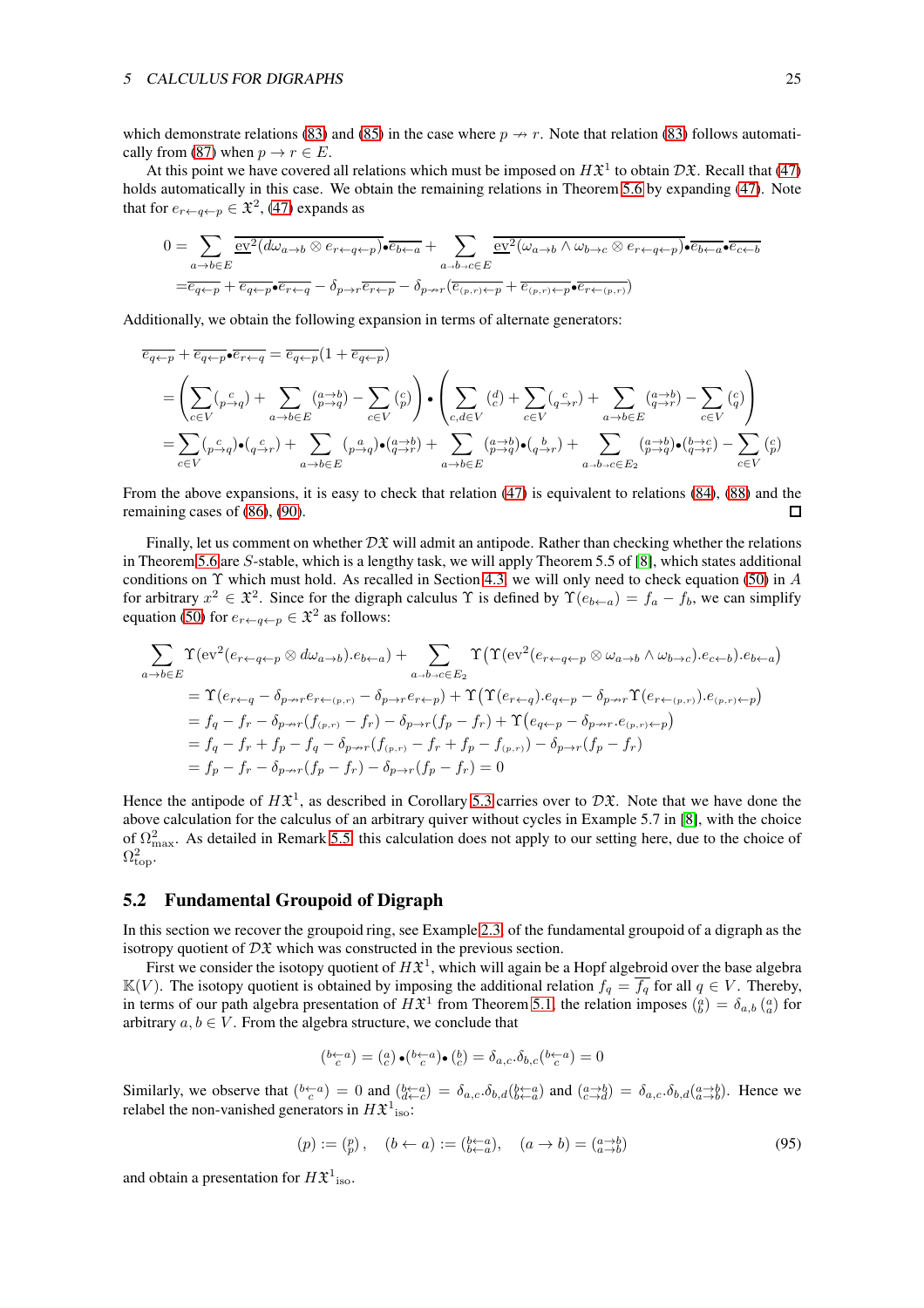**Corollary 5.7.** The Hopf algebroid  $H\mathfrak{X}^1{}_{\rm iso}$  is isomorphic to the groupoid algebra  $\mathbb{K}\mathcal{G}_D$ , where  $\mathcal{G}_D$  is the free *groupoid corresponding to the digraph, where we have added an inverse for each arrow in the digraph and arrows corresponding to all possible new paths.*

*Proof.* While relations [\(70\)](#page-16-1) vanish in  $H\mathfrak{X}^1$ <sub>iso</sub>, relations [\(68\)](#page-16-2) and [\(69\)](#page-16-3), both simply reduce to showing  $(b \leftarrow a)$ and  $(a \rightarrow b)$  are inverses e.g. the left hand equation in [\(68\)](#page-16-2):

$$
\sum_{i: q \to i \in E} (a \to b) \bullet (b \to p) = \delta_{i,b} \sum_{i: q \to i \in E} (a \to b) \bullet (b \to p) = (a \to b) \bullet (b \to p) = \delta_{q,p} \cdot \delta_{q,a} (a \to b) \bullet (b \gets a) = \delta_{a,p} \cdot \delta_{a,q} (a)
$$

A similar argument on [\(69\)](#page-16-3) shows that  $(b \leftarrow a) \cdot (a \rightarrow b) = (b)$ . This shows that  $H\mathfrak{X}^1$ <sub>iso</sub>  $\cong \mathbb{K}\mathcal{G}_D$  as an algebra where (p) are simply taking the place of id<sub>p</sub> for  $p \in V$ . Proposition [3.2](#page-6-2) and Lemma [3.9](#page-8-2) tell us that the Hopf algebroid structure of  $H\mathfrak{X}^1{}_{\rm iso}$  is precisely the projection of the Hopf algebroid structure of  $H\mathfrak{X}^1$  and it is easy to see from Corollaries [5.2](#page-19-0) and [5.3](#page-20-0) that we recover the groupoid ring Hopf algebroid structure from Example [2.3.](#page-5-2)  $\Box$ 

<span id="page-25-4"></span>**Corollary 5.8.** *The Hopf algebroid*  $D\mathfrak{X}_{\text{iso}}$  *is isomorphic to the groupoid algebra*  $\mathbb{K}\Pi_D$ *, where*  $\Pi_D$  *is the fundamental groupoid of the digraph* D *as described in the introduction.*

*Proof.* The proof is simply writing out the projection of the relations in Theorem [5.6](#page-22-0) in the isotopy quotient. In the last result we saw that generators of the form  $(b-a \to a)$  and  $(a \to b)$  vanish. Hence, relations [\(87\)](#page-22-6) and [\(83\)](#page-22-8) simply vanish in  $\mathcal{D} \mathfrak{X}_{\text{iso}}$ . Observe that the expression  $\mathbf{P}(p,q,r,a,b)$  simplifies in  $H\mathfrak{X}^1_{\text{ iso}}$  as

$$
\mathbf{P}(p,q,r,a,b) = \sum_{i:a\rightarrow i\rightarrow b\in E_2} (\mathop{\mathop{\mathop{\hbox{\rm E}}}}_{i\in a}\mathop{\mathop{\mathop{\bullet}}\nolimits}(\mathop{\mathop{\mathop{\bullet}}\nolimits}^{t-q}) \bullet (\mathop{\mathop{\bullet}}\nolimits^{q\leftarrow p}_{i\leftarrow a}) - \delta_{a\rightarrow b}.\ ((\mathop{\mathop{\mathop{\bullet}}\nolimits}^{r-q}) \bullet (\mathop{\mathop{\bullet}}\nolimits^{q\leftarrow p}_{i\leftarrow a}) + (\mathop{\mathop{\mathop{\bullet}}\nolimits}^{t-q}_{i\leftarrow a}) \bullet (\mathop{\mathop{\bullet}}\nolimits^{q\leftarrow p}_{i\leftarrow a}))
$$
\n
$$
= \sum_{i:a\rightarrow i\rightarrow b\in E_2} \delta_{q,i}.\delta_{r,b}(\mathop{\mathop{\rm E}}\nolimits^{t-q}_{i\leftarrow a}) \bullet (\mathop{\mathop{\rm E}}\nolimits^{t-p}_{i\leftarrow a}) \delta_{a,p} = (\mathop{\mathop{\rm E}}\nolimits^{t-q}_{i\leftarrow a}) \bullet (\mathop{\mathop{\rm E}}\nolimits^{t-p}_{i\leftarrow a}) = (r \leftarrow q) \bullet (q \leftarrow p)
$$

Therefore, given a triangle  $(p, q, r)$  in the digraph, relation [\(89\)](#page-22-2) simplifies as follows  $(r \leftarrow q) \bullet (q \leftarrow p)$  $(r \leftarrow p)$ , while given a square  $(p, q, q', r)$ , relation [\(85\)](#page-22-1) simplifies to  $(r \leftarrow q) \cdot (q \leftarrow p) = (r \leftarrow q') \cdot (q' \leftarrow p)$ . Hence, the relations on  $\mathcal{D}\mathfrak{X}$  simplify to the precise relations defining the the fundamental groupoid of the digraph, when projected in the isotopy quotient,  $\mathcal{D} \mathfrak{X}_{\mathrm{iso}}$ .  $\Box$ 

## <span id="page-25-2"></span>References

- <span id="page-25-3"></span>[1] Jørgen Bang-Jensen and Gregory Gutin. *Classes of directed graphs*. Springer, 2018.
- [2] Edwin J Beggs and Tomasz Brzeziński. Noncommutative differential operators, Sobolev spaces and the centre of a category. *Journal of Pure and Applied Algebra*, 1(218):1–17, 2014.
- <span id="page-25-0"></span>[3] Edwin J Beggs and Shahn Majid. *Quantum Riemannian Geometry*, volume 355 of *Grundlehren der mathematischen Wissenschaften*. Springer Nature, 2020.
- <span id="page-25-6"></span>[4] Gabriella Böhm and Kornél Szlachányi. Hopf algebroids with bijective antipodes: axioms, integrals, and duals. *Journal of Algebra*, 274(2):708–750, 2004.
- <span id="page-25-9"></span><span id="page-25-8"></span>[5] Tomasz Brzezinski and Robert Wisbauer. *Corings and comodules*, volume 309. Cambridge University Press, 2003.
- <span id="page-25-7"></span>[6] Laiachi El Kaoutit. *Co-anillos y categorías de co-módulos*. PhD thesis, Universidad de Granada, 2004.
- [7] Laiachi El Kaoutit. On geometrically transitive Hopf algebroids. *Journal of Pure and Applied Algebra*, 222(11):3483–3520, 2018.
- <span id="page-25-1"></span>[8] Aryan Ghobadi. Hopf algebroids, bimodule connections and noncommutative geometry. *arXiv preprint arXiv:2001.08673*, 2020.
- <span id="page-25-5"></span>[9] Aryan Ghobadi. Pivotal objects in monoidal categories and their Hopf monads. *Theory and Applications of Categories*, 37(11):287–325, 2021.